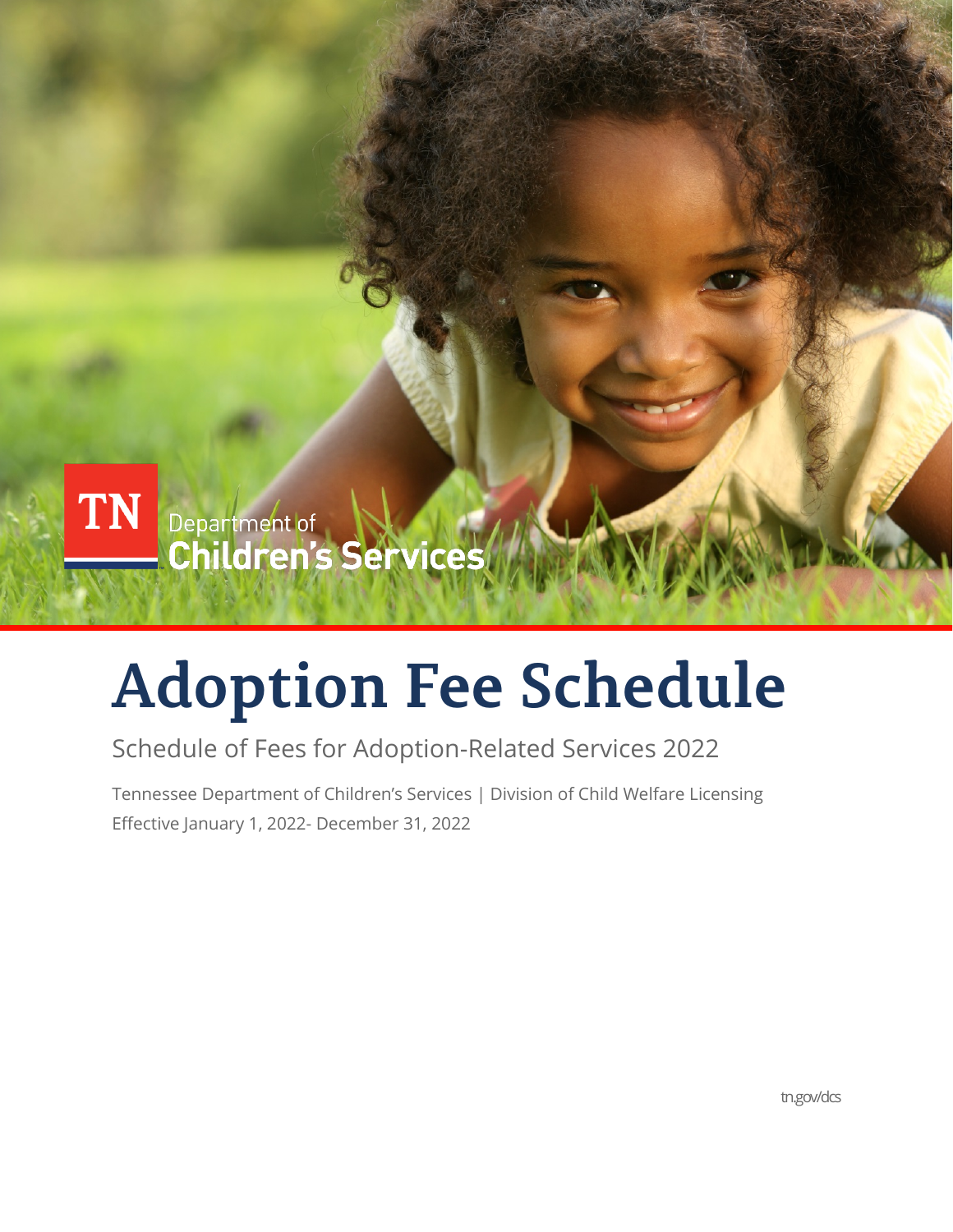## **Introduction**

The following document is a comprehensive list of all agencies licensed to provide adoption-related services within the State of Tennessee and includes each agency's associated fee schedules. All data, including contact information, service rates, service descriptions, etc. is self-reported by each licensed agency. This information is gathered, compiled and published annually by the Tennessee Department of Children's Services Division of Licensing.

Please note that this information is provided in a truncated format and therefore lists only general fee schedule information. Additional fee information for specific services may be obtained by contacting each agency directly. All fee schedule data is subject to change so please confirm current service rates with the individual agencies.

Some agencies may not be represented on this schedule if they become licensed after the publication date. A current, itemized fee schedule should be requested from any agency you may be considering, regardless of whether it is reflected on this list.

#### **A Note from the Licensing Office Regarding Consumer Awareness**

There are many children currently in need of a loving, permanent family and the process of opening one's home to a child in need can be one of the most beautiful and significant events in the life of both a child and that child's adoptive parents.

The State of Tennessee offers many quality options for adoption-related services. However, as with any fee-based business transaction, it is still very important to take time to become familiar with the process and to compare the costs, quality and scope of services among each of the agencies providing adoption-related services.

We encourage each prospective adoptive family to research an agency's itemized fees; accreditation status; licensing status and history; liability insurance, etc. and to please read the contract carefully. Tennessee's laws and regulations are in place to help protect both the child and the family (as consumers) but once a legal and binding contract has been signed, our offices have very few avenues for corrective action or for assisting a disappointed client seeking redress.

*Please also ensure that the agency you are engaging is licensed to provide adoption-related services within the State of Tennessee.* Many internet-based adoption services are not effectively regulated and only those programs licensed in Tennessee are covered by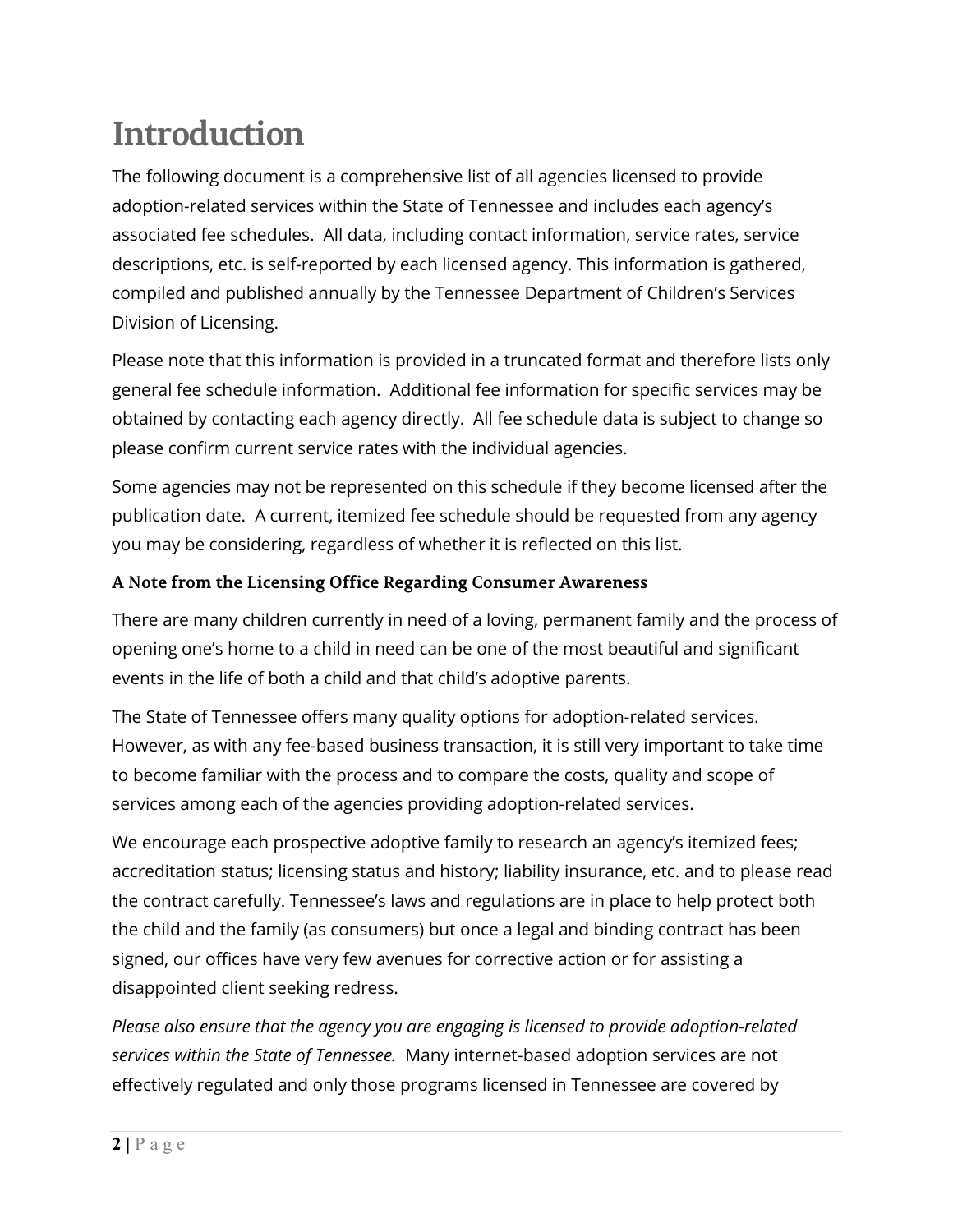Tennessee regulations and consumer-protection laws. Only those agencies reflected on this list or otherwise confirmed by our office are licensed to work with Tennessee children and families.

If you are in doubt, please call us. We want to help ensure your adoption journey offers a beautiful and rewarding experience for all involved and a little "homework" goes a long way in ensuring that outcome.

Please feel free to contact the DCS Division of Licensing if we can ever be of assistance to you.

Sincerely,

Mark Anderson, Director Tennessee Department of Children's Services Division of Licensing [mark.anderson@tn.gov](mailto:mark.anderson@tn.gov)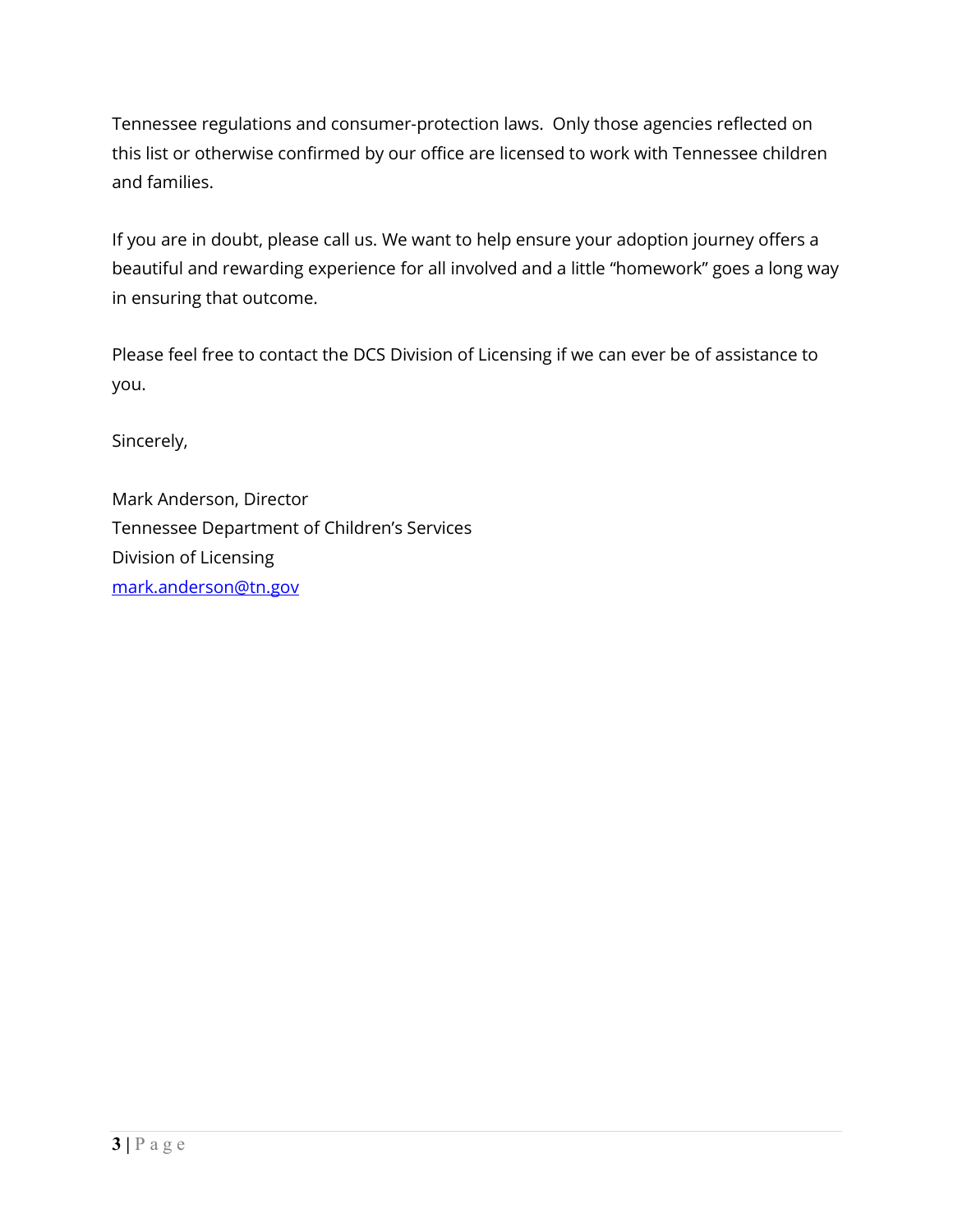### Domestic Adoption Services

(International Adoption Services begin on Page 36)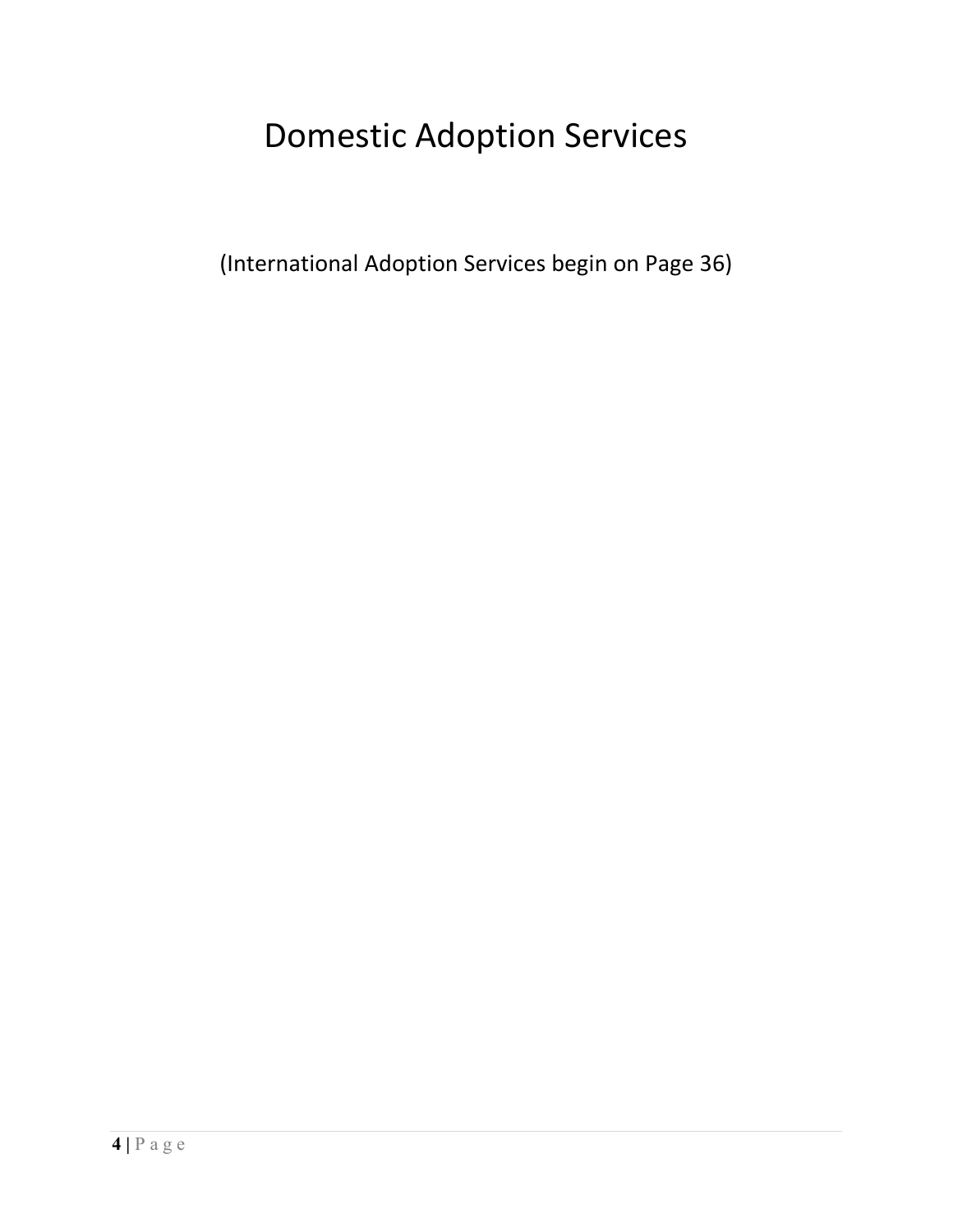#### **Fees for Domestic Adoption Services**

**Abiding Love Adoption Agency 200 West Martin Luther King Blvd Suite 100 Chattanooga, Tennessee 37402 1-800-277-0748 Carrie@abidingloveadopt.com Abidingloveadopt.org Abidingloveadopthomestudies.com 501(c)3 Status:Non-Exempt** 

| <b>SERVICES</b>                            | <b>RANGE OF FEE OR N/A</b>              |
|--------------------------------------------|-----------------------------------------|
| <b>Orientation Fee:</b>                    | N/A                                     |
| <b>Application Fee:</b>                    | \$250                                   |
| <b>Home Study:</b>                         | \$2000.00 + mileage Current IRS Mileage |
|                                            | Rate                                    |
| Home Study Update/Addendum:                | \$500                                   |
| <b>Court Report &amp; Sealing Records:</b> | \$250                                   |
| <b>Placement Fee:</b>                      | \$15,000-\$25,000                       |
| <b>Post Placement Supervision Visit:</b>   | \$250 each                              |
|                                            |                                         |
| <b>OPTIONAL/ADDITIONAL EXPENSES</b>        |                                         |
| <b>Interstate Services</b>                 | \$2000                                  |
| <b>Interim Foster Care</b>                 | N/A                                     |
| <b>Birthparent/infant medical/living</b>   | 0-\$7000.00                             |
| expenses                                   |                                         |
| <b>Facilitation of Post adoption</b>       |                                         |
| communication                              |                                         |
| <b>Mileage</b>                             | <b>Current IRS Mileage Rate</b>         |
| <b>Travel</b>                              | \$0                                     |
| <b>Extensive Consultation</b>              | \$0                                     |
| <b>Postage</b>                             | \$0                                     |
| <b>Emergency Documents</b>                 | \$0                                     |
| <b>Other: (Please specify)</b>             |                                         |
|                                            |                                         |
| <b>BIRTH PARENT SERVICES:</b>              |                                         |
| <b>Interview</b>                           | \$0                                     |
| <b>Counseling</b>                          | \$0                                     |
| <b>Other: (Please specify)</b>             |                                         |
|                                            |                                         |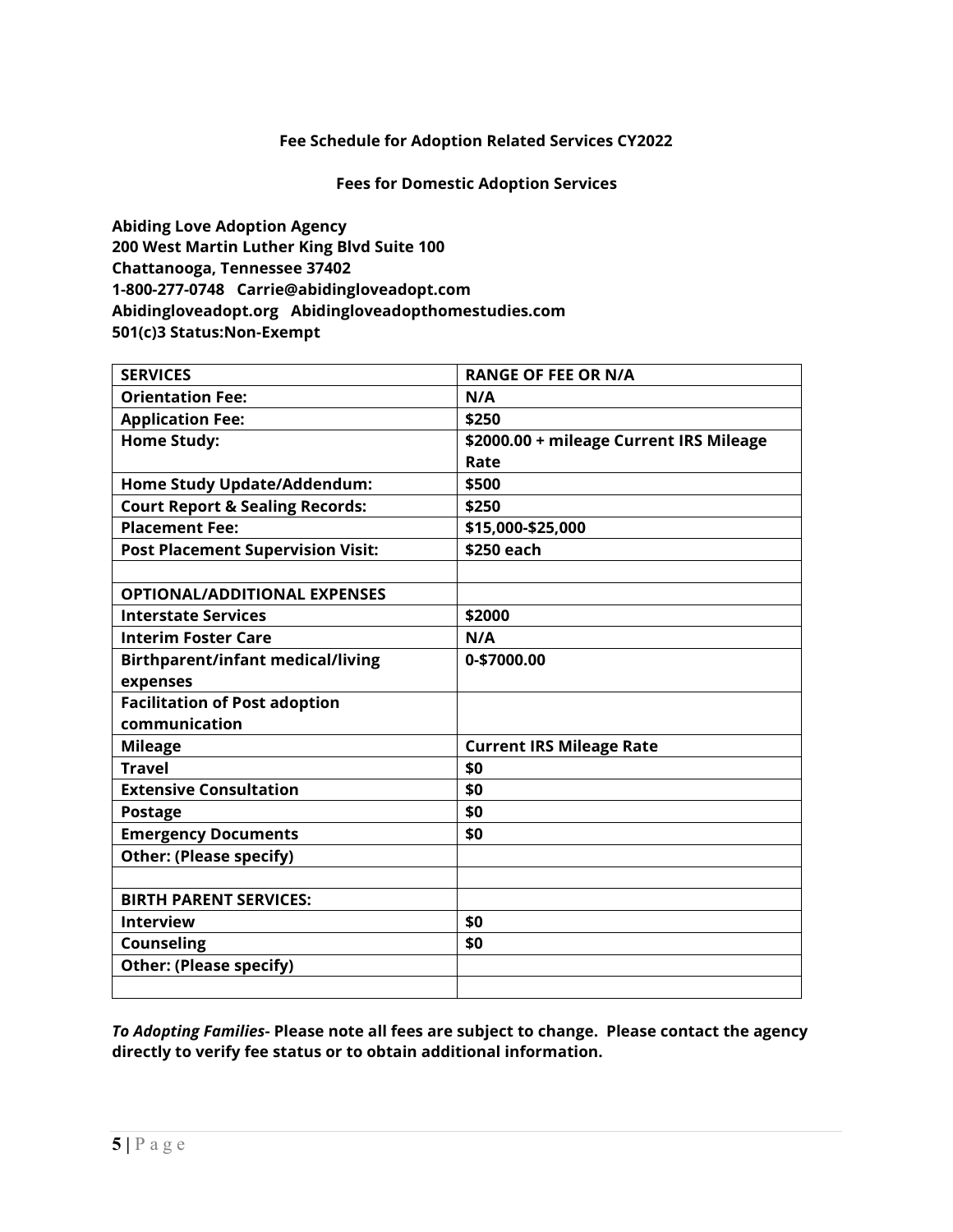#### **Fees for Domestic Adoption Services**

**Adoption Advocacy of Tennessee 8011 Brooks Chapel Road, Suite 982 Brentwood, Tn 37024 Jennifer Dozier, PhD 615-455-5450 [Jennifer@AdoptionAdvocacyofTN.com](mailto:Jennifer@AdoptionAdvocacyofTN.com) [www.AdoptionAdvocacyofTN.com](http://www.adoptionadvocacyoftn.com/) 501(c)3 Status: Exempt**

| <b>SERVICES</b>                            | <b>RANGE OF FEE OR N/A</b> |
|--------------------------------------------|----------------------------|
| <b>Orientation Fee:</b>                    | 0                          |
| <b>Application Fee:</b>                    | $\bf{0}$                   |
| <b>Home Study:</b>                         | \$1500                     |
| Home Study Update/Addendum:                | \$500                      |
| <b>Court Report &amp; Sealing Records:</b> | \$150                      |
| <b>Placement Fee:</b>                      | <b>NA</b>                  |
| <b>Post Placement Supervision Visit:</b>   | \$300                      |
|                                            |                            |
| <b>OPTIONAL/ADDITIONAL EXPENSES</b>        |                            |
| <b>Interstate Services</b>                 | \$200                      |
| <b>Interim Foster Care</b>                 | $\bf{0}$                   |
| <b>Birthparent/infant medical/living</b>   | <b>Varies</b>              |
| expenses                                   |                            |
| <b>Facilitation of Post adoption</b>       | <b>NA</b>                  |
| communication                              |                            |
| <b>Mileage</b>                             | <b>NA</b>                  |
| <b>Travel</b>                              | <b>NA</b>                  |
| <b>Extensive Consultation</b>              | <b>Varies</b>              |
| <b>Postage</b>                             | <b>NA</b>                  |
| <b>Emergency Documents</b>                 | <b>NA</b>                  |
| <b>Other: (Please specify)</b>             | <b>NA</b>                  |
|                                            |                            |
| <b>BIRTH PARENT SERVICES:</b>              |                            |
| <b>Interview</b>                           | \$150 an hour              |
| <b>Counseling</b>                          | \$150 an hour              |
| <b>Other: (Please specify)</b>             |                            |
|                                            |                            |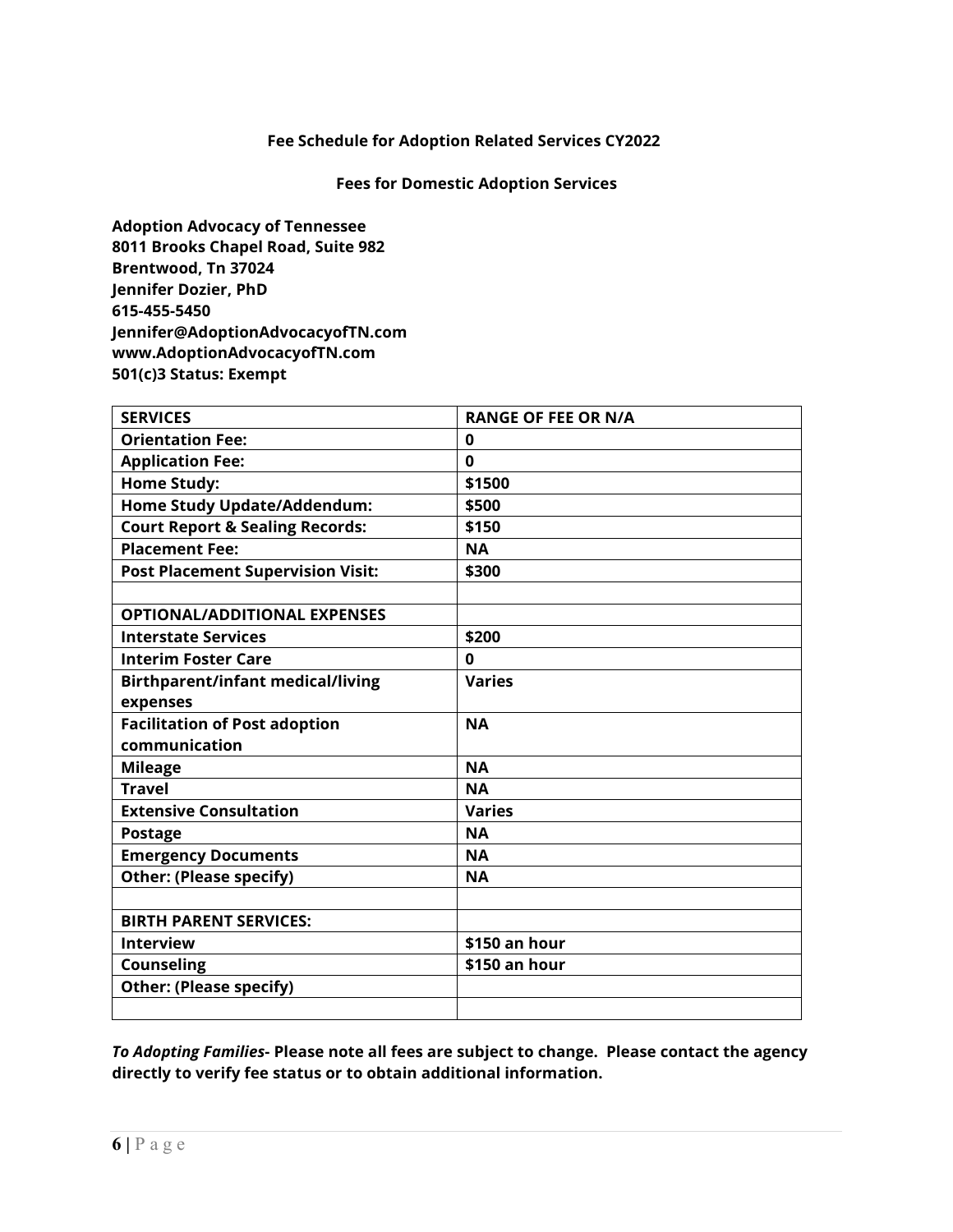#### **Fees for Domestic Adoption Services**

**Adoption Assistance, Inc. 512 South Church Street Murfreesboro, TN. 37130 (615)439-0959 www.adoptionassistance.com 501(c)3 Status:Exempt** 

| <b>SERVICES</b>                            | <b>RANGE OF FEE OR N/A</b>              |
|--------------------------------------------|-----------------------------------------|
| <b>Orientation Fee:</b>                    | <b>NA</b>                               |
| <b>Application Fee:</b>                    | \$75                                    |
| <b>Home Study:</b>                         | \$1,500<br>Independent \$1,100          |
| <b>Home Study Update/Addendum:</b>         | Update: \$350 Addendum: \$200           |
| <b>Court Report &amp; Sealing Records:</b> | \$100                                   |
| <b>Placement Fee:</b>                      | <b>NA</b>                               |
| <b>Post Placement Supervision Visit:</b>   | \$175                                   |
|                                            |                                         |
| <b>OPTIONAL/ADDITIONAL EXPENSES</b>        |                                         |
| <b>Interstate Services</b>                 | <b>NA</b>                               |
| <b>Interim Foster Care</b>                 | <b>NA</b>                               |
| <b>Birthparent/infant medical/living</b>   | <b>NA</b>                               |
| expenses                                   |                                         |
| <b>Facilitation of Post adoption</b>       | <b>NA</b>                               |
| communication                              |                                         |
| <b>Mileage</b>                             | NA (unless over 2 hours from worker .55 |
|                                            | per mile - after 2 hour mark)           |
| <b>Travel</b>                              | <b>NA</b>                               |
| <b>Extensive Consultation</b>              | \$80 per hour if outside of normal home |
|                                            | study services                          |
| <b>Postage</b>                             | NA unless family requests expedited     |
|                                            | postage. Family pays that postage fee   |
| <b>Emergency Documents</b>                 | <b>NA</b>                               |
| <b>Other: (Please specify)</b>             |                                         |
| <b>BIRTH PARENT SERVICES:</b>              |                                         |
| <b>Interview</b>                           | \$80 hourly (face-to-face), \$40 hourly |
|                                            | (phone, text, emails)                   |
| <b>Counseling</b>                          | \$80 hourly (face-to-face), \$40 hourly |
|                                            | (phone, text, emails)                   |
| <b>Other: (Please specify)</b>             | \$5,000 - domestic placement agency     |
|                                            | assistance fee                          |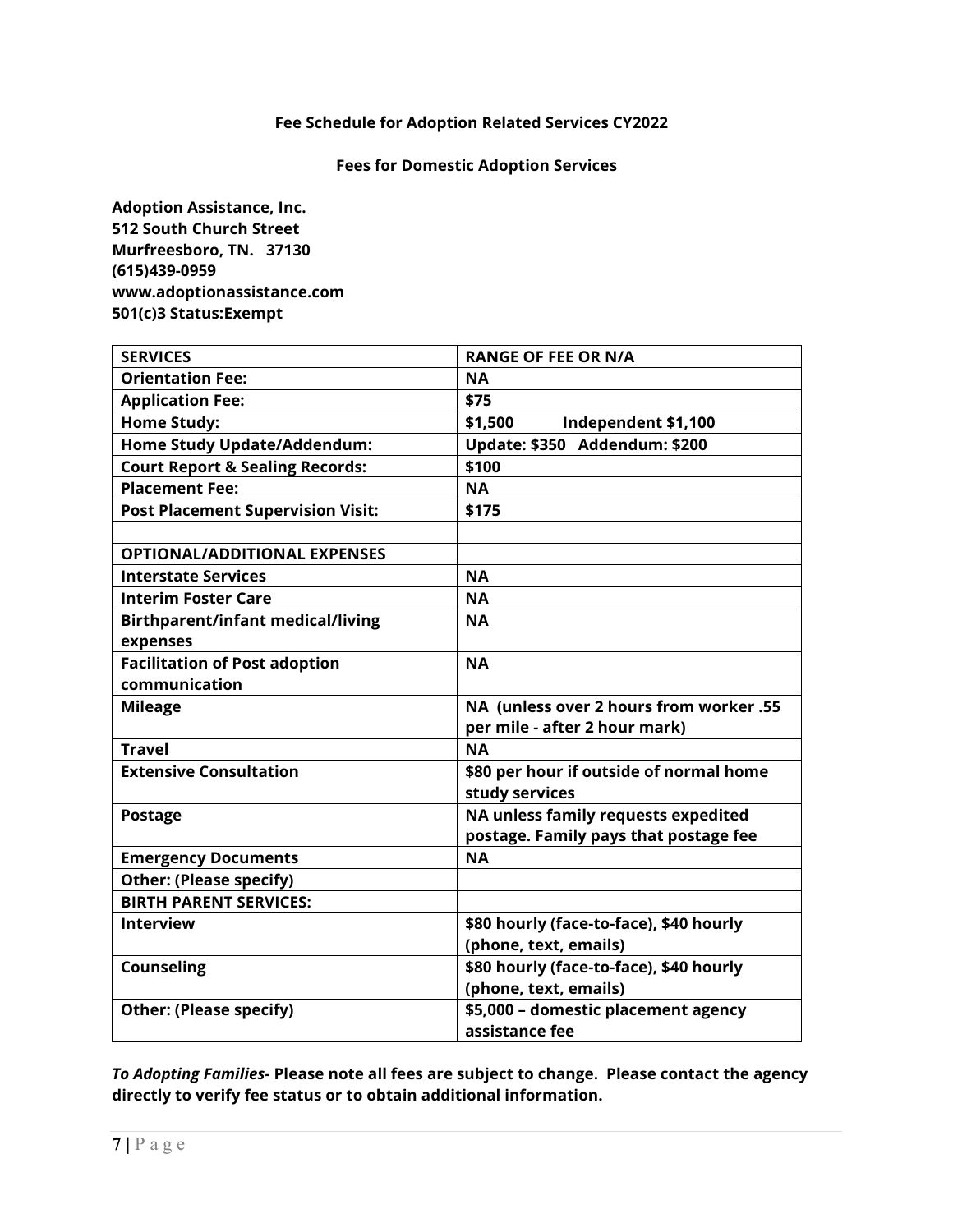#### **Fees for Domestic Adoption Services**

**Adoption Promises P.O. Box 654, Smyrna, TN 37167 Joanne Zambo, LCSW, 615-212-8685, 731-415-7503 joanne@adoptionpromises.com www.adoptionpromises.com 501(c)3 Status:Non-Exempt** 

| <b>SERVICES</b>                            | <b>RANGE OF FEE OR N/A</b> |
|--------------------------------------------|----------------------------|
| <b>Orientation Fee:</b>                    | <b>None</b>                |
| <b>Application Fee:</b>                    | <b>None</b>                |
| <b>Home Study:</b>                         | \$1300                     |
| <b>Home Study Update/Addendum:</b>         | \$350                      |
| <b>Court Report &amp; Sealing Records:</b> | <b>None</b>                |
| <b>Placement Fee:</b>                      | N/A                        |
| <b>Post Placement Supervision Visit:</b>   | \$350                      |
|                                            |                            |
| <b>OPTIONAL/ADDITIONAL EXPENSES</b>        |                            |
| <b>Interstate Services</b>                 | <b>None</b>                |
| <b>Interim Foster Care</b>                 | <b>None</b>                |
| <b>Birthparent/infant medical/living</b>   | <b>None</b>                |
| expenses                                   |                            |
| <b>Facilitation of Post adoption</b>       | <b>None</b>                |
| communication                              |                            |
| <b>Mileage</b>                             | <b>None</b>                |
| <b>Travel</b>                              | <b>None</b>                |
| <b>Extensive Consultation</b>              | <b>None</b>                |
| <b>Postage</b>                             | <b>None</b>                |
| <b>Emergency Documents</b>                 | <b>None</b>                |
| <b>Other: (Please specify)</b>             |                            |
|                                            |                            |
| <b>BIRTH PARENT SERVICES:</b>              | N/A                        |
| <b>Interview</b>                           |                            |
| <b>Counseling</b>                          |                            |
| <b>Other: (Please specify)</b>             |                            |
|                                            |                            |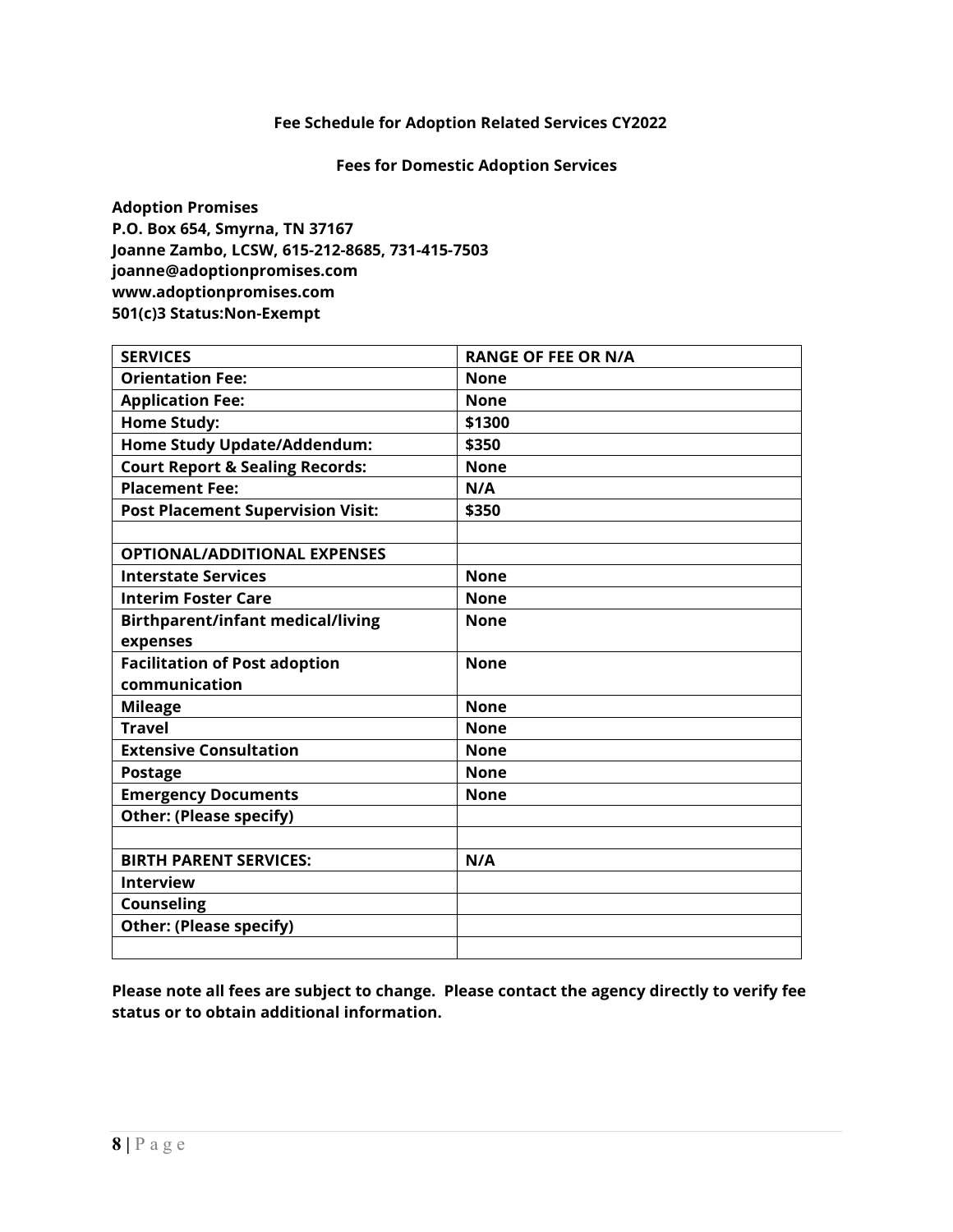#### **Fees for Domestic Adoption Services**

**AGAPE Nashville 4555 Trousdale Drive Nashville, TN 37204 615-781-3000 Ami Parker, [aparker@agapenashville.org](mailto:aparker@agapenashville.org) https://www.agapenashville.org/ 501(c)3 Status:Exempt**

| <b>SERVICES</b>                                             | <b>RANGE OF FEE OR N/A</b>                                                          |
|-------------------------------------------------------------|-------------------------------------------------------------------------------------|
| <b>Orientation Fee:</b>                                     | \$350.00 (for Infant Adoption Preparation                                           |
|                                                             | Training: this fee is non-refundable)                                               |
| <b>Application Fee:</b>                                     | <b>Included in Home Study</b>                                                       |
| <b>Home Study:</b>                                          | \$1,500.00 (infant ages Birth-11 months) entire                                     |
|                                                             | balance is due prior to first home study                                            |
|                                                             | interview                                                                           |
|                                                             | \$1,850.00 (child ages 1-17)                                                        |
| <b>Home Study Update/Addendum:</b>                          | \$350.00-\$1000.00 (determined by type of                                           |
|                                                             | update/addendum)                                                                    |
| <b>Court Report &amp; Sealing Records:</b>                  | N/A                                                                                 |
| <b>Placement Fee:</b>                                       | 15% of combined gross income based on most<br>recent tax return with maximum fee of |
|                                                             | \$20,000.00                                                                         |
| <b>Post Placement Supervision Visit:</b>                    | \$750.00 for independent placements (3 visits).                                     |
|                                                             | \$150.00 per visit if more than three visits are                                    |
|                                                             | required.                                                                           |
| <b>OPTIONAL/ADDITIONAL EXPENSES</b>                         |                                                                                     |
| <b>Interstate Services</b>                                  | \$200.00 (report fee)                                                               |
| <b>Interim Foster Care</b>                                  | <b>Cradle Care Costs</b>                                                            |
| <b>Birthparent/infant medical/living</b>                    | <b>Determined on a Case by Case Basis</b>                                           |
| expenses                                                    |                                                                                     |
| <b>Facilitation of Post adoption</b>                        | <b>Negotiable</b>                                                                   |
| communication                                               |                                                                                     |
| <b>Mileage</b>                                              | \$.47 per mile for travel over 80 miles round                                       |
|                                                             | trip.                                                                               |
| <b>Travel</b>                                               | <b>Negotiable</b>                                                                   |
| <b>Extensive Consultation</b>                               | <b>Negotiable</b>                                                                   |
| <b>Postage</b>                                              | \$10.00 per mailing (when home studies are                                          |
|                                                             | sent to other agencies for potential matching                                       |
|                                                             | with waiting children).<br><b>Negotiable</b>                                        |
| <b>Emergency Documents</b><br><b>BIRTH PARENT SERVICES:</b> |                                                                                     |
|                                                             |                                                                                     |
| <b>Interview</b>                                            | <b>No Cost</b>                                                                      |
| <b>Counseling</b>                                           | <b>Negotiable/Sliding Scale</b>                                                     |
| <b>Other: (Please specify)</b>                              |                                                                                     |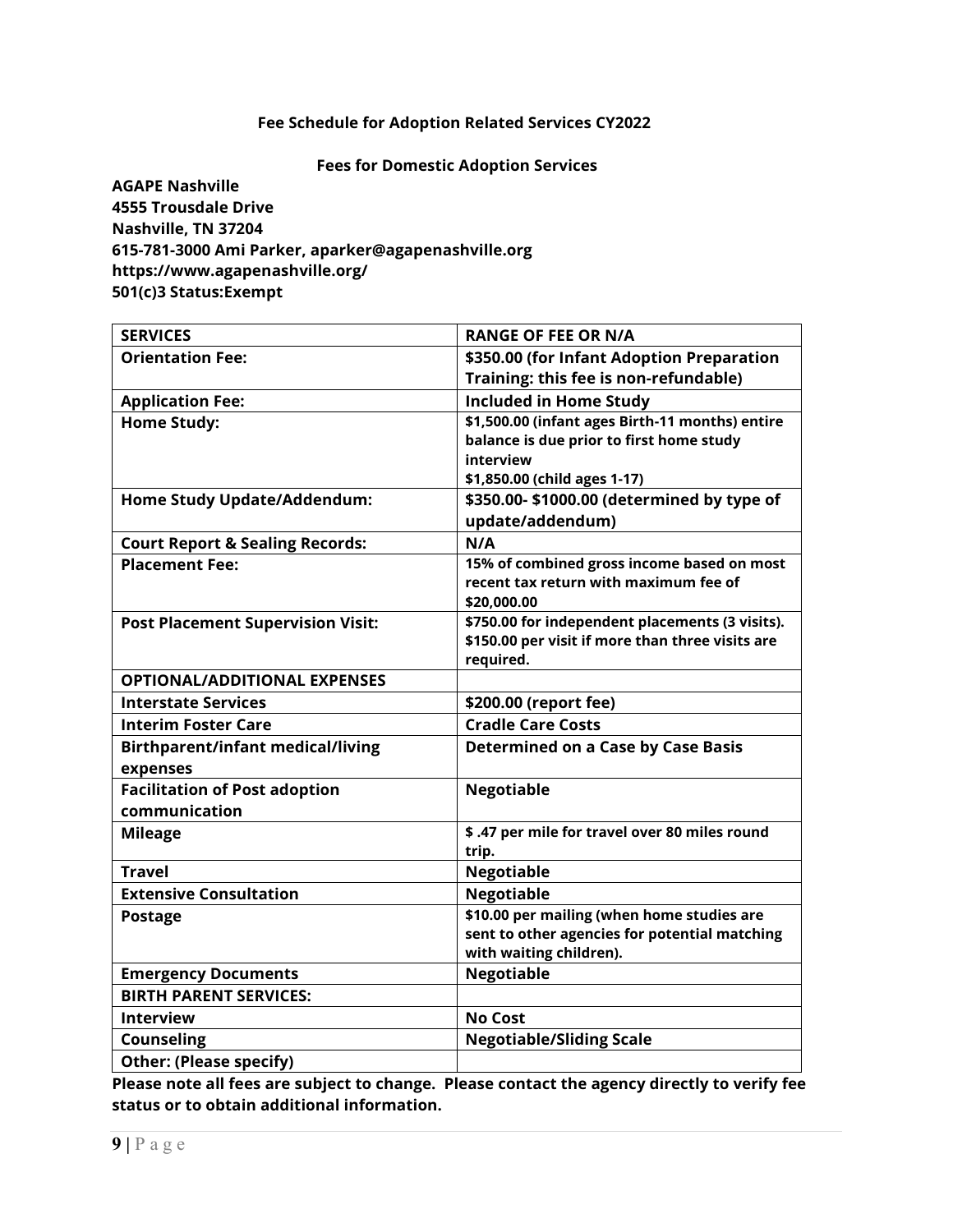#### **Fees for Domestic Adoption Services**

**Agape Child & Family Services 3160 Directors Row Memphis, TN 38131 901-323-3600 Agapemeanslove.org 501(c)3 Status: Exempt** 

| <b>SERVICES</b>                            | <b>RANGE OF FEE OR N/A</b>                       |
|--------------------------------------------|--------------------------------------------------|
| <b>Orientation Fee:</b>                    | N/A                                              |
| <b>Application Fee:</b>                    | \$300                                            |
| <b>Home Study:</b>                         | $$1,200 + Mileage$                               |
| <b>Home Study Update/Addendum:</b>         | \$250 + Mileage/\$50                             |
| <b>Court Report &amp; Sealing Records:</b> | <b>Court Costs/Attorney Fees Vary</b>            |
| <b>Placement Fee:</b>                      | \$10,000 - \$20,000 Calculated as 15% of the     |
|                                            | <b>Adoptive Parents' Combined Adjusted</b>       |
|                                            | <b>Gross Income</b>                              |
| <b>Post Placement Supervision Visit:</b>   | $$750 + Mileage$                                 |
|                                            |                                                  |
| <b>OPTIONAL/ADDITIONAL EXPENSES</b>        |                                                  |
| <b>Interstate Services</b>                 | \$300                                            |
| <b>Interim Foster Care</b>                 | <b>Costs Incurred by Cradle Care Family (ex:</b> |
|                                            | diapers, formula, clothes, etc.)                 |
| <b>Birthparent/infant medical/living</b>   | <b>Vary by Case</b>                              |
| expenses                                   |                                                  |
| <b>Facilitation of Post adoption</b>       | N/A                                              |
| communication                              |                                                  |
| <b>Mileage</b>                             | \$.47/Mile                                       |
| <b>Travel</b>                              | N/A                                              |
| <b>Extensive Consultation</b>              | N/A                                              |
| <b>Postage</b>                             | N/A                                              |
| <b>Emergency Documents</b>                 | N/A                                              |
| <b>Other: (Please specify)</b>             | \$50 Home Study Transfer Fee                     |
|                                            | \$200/Month Older Child (non-newborn)            |
|                                            | <b>Search Fee</b>                                |
|                                            | \$250 Expedited Home Study Service Fee           |
| <b>BIRTH PARENT SERVICES:</b>              |                                                  |
| <b>Interview</b>                           | <b>No Cost</b>                                   |
| <b>Counseling</b>                          | <b>No Cost</b>                                   |
| <b>Other: (Please specify)</b>             |                                                  |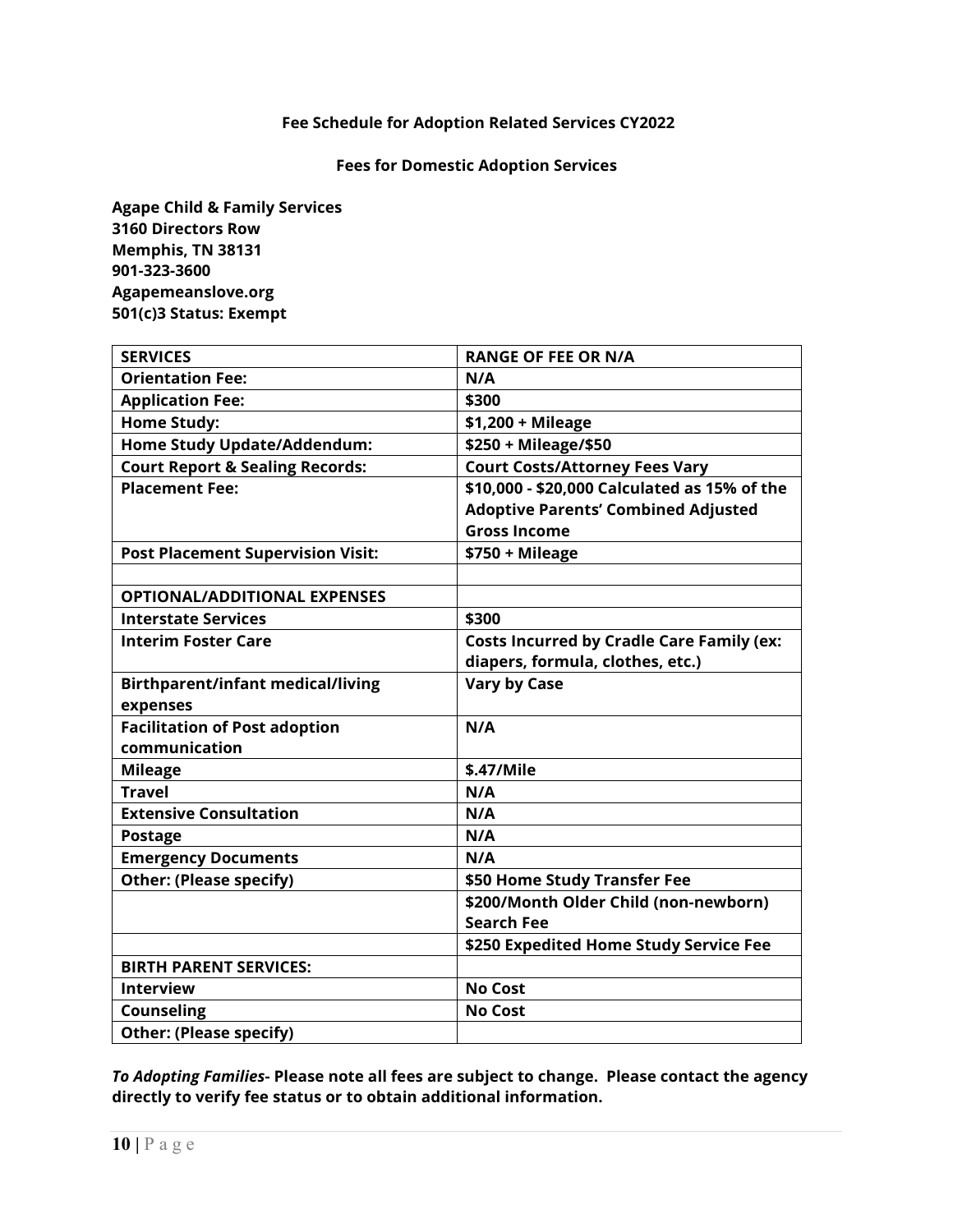#### **Fees for Domestic Adoption Services**

**All Blessings International 1650 Murfreesboro Road, Suite 203 Franklin, TN 37067 Olivia Kluiter (615) 905-6586, olivia@allblessings.org Allblessings.org 501(c)3 Status:Exempt** 

| <b>SERVICES</b>                            | <b>RANGE OF FEE OR N/A</b>              |
|--------------------------------------------|-----------------------------------------|
| <b>Orientation Fee:</b>                    | N/A                                     |
| <b>Application Fee:</b>                    | \$50 - home study only                  |
|                                            | \$250 - home study & placement services |
| <b>Home Study:</b>                         | \$2,000 domestic, \$2,200 international |
| <b>Home Study Update/Addendum:</b>         | <b>Update - \$850</b>                   |
|                                            | Addendum - \$100-\$500                  |
| <b>Court Report &amp; Sealing Records:</b> | \$250                                   |
| <b>Placement Fee:</b>                      | \$29,000                                |
|                                            | (\$5,000 due at match - non-refundable, |
|                                            | \$24,000 due at placement - refundable) |
| <b>Post Placement Supervision Visit:</b>   | \$350 - domestic infant                 |
|                                            | \$400 - international or domestic older |
|                                            | child placement                         |
| <b>OPTIONAL/ADDITIONAL EXPENSES</b>        |                                         |
| <b>Interstate Services</b>                 | N/A                                     |
| <b>Interim Foster Care</b>                 | N/A                                     |
| <b>Birthparent/infant medical/living</b>   | <b>Varies</b>                           |
| expenses                                   |                                         |
| <b>Facilitation of Post adoption</b>       | N/A                                     |
| communication                              |                                         |
| <b>Mileage</b>                             | .52/mile                                |
| <b>Travel</b>                              | \$25/hour for drive time                |
| <b>Extensive Consultation</b>              | \$140/hour                              |
| <b>Postage</b>                             | <b>Billed through FedEx account</b>     |
| <b>Emergency Documents</b>                 | Dependent on documents needed           |
| <b>Other: Expedite Study</b>               | \$500-\$1,000 additional                |
| <b>Education</b>                           | \$300 (optional unless listing with our |
|                                            | domestic program)                       |
| <b>Domestic Coordination Fee</b>           | \$350                                   |
| <b>BIRTH PARENT SERVICES:</b>              |                                         |
| <b>Interview</b>                           | Included in placement fee               |
| <b>Counseling</b>                          | Included in placement fee               |
| <b>Other: (Please specify)</b>             |                                         |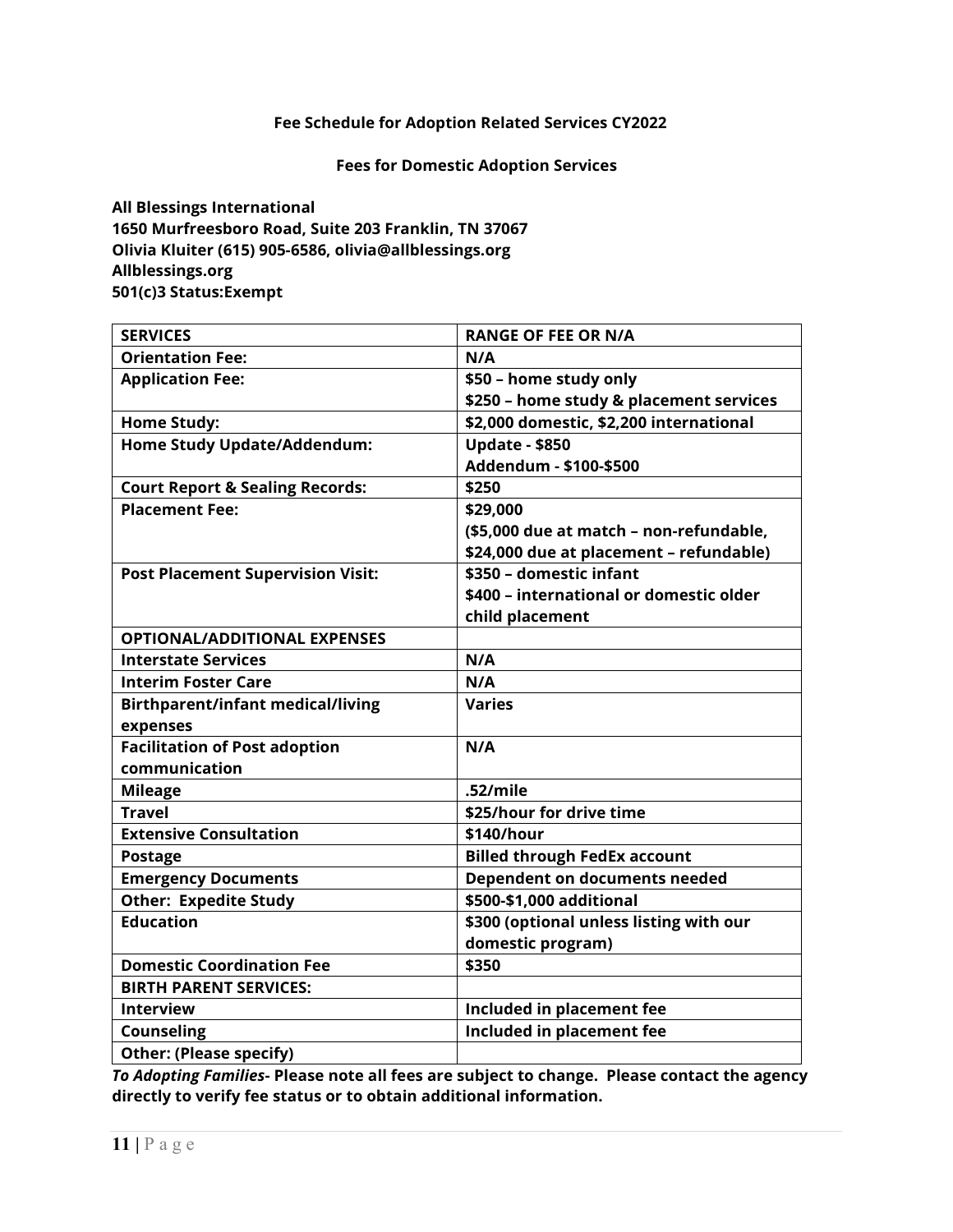#### **Fee Schedule for Adoption Related Services CY2022 Fees for Domestic Adoption Services**

**America World Adoption Association- Tennessee 1335 D'Ann Drive Murfreesboro, TN 37129 [tennessee@awaa.org](mailto:tennessee@awaa.org) (800) 429-3369 awaa.org 501(c)3 Status:Exempt** 

| <b>SERVICES</b>                            | <b>RANGE OF FEE OR N/A</b>                     |
|--------------------------------------------|------------------------------------------------|
| <b>Orientation Fee:</b>                    | <b>Included in Home Study fee</b>              |
| <b>Application Fee:</b>                    | \$195                                          |
| <b>Home Study:</b>                         | \$1,600 for domestic home study                |
| <b>Home Study Update/Addendum:</b>         | \$175-\$600                                    |
| <b>Court Report &amp; Sealing Records:</b> | \$100                                          |
| <b>Placement Fee:</b>                      | N/A                                            |
| <b>Post Placement Supervision Visit:</b>   | \$250 per report and \$125 for each            |
|                                            | additional child                               |
|                                            |                                                |
| <b>OPTIONAL/ADDITIONAL EXPENSES</b>        |                                                |
| <b>Interstate Services</b>                 | N/A                                            |
| <b>Interim Foster Care</b>                 | N/A                                            |
| <b>Birthparent/infant medical/living</b>   | N/A                                            |
| expenses                                   |                                                |
| <b>Facilitation of Post adoption</b>       | N/A                                            |
| communication                              |                                                |
| <b>Mileage</b>                             | National rate 57.5 cents per mile, mileage     |
|                                            | charged for 20 miles or more round trip        |
| <b>Travel</b>                              | \$15 per hour for a trip that is 2 hours or    |
|                                            | more round trip from worker- workers in        |
|                                            | west, middle and east TN                       |
|                                            | If overnight visit is required \$100-\$200 per |
|                                            | night                                          |
| <b>Extensive Consultation</b>              | N/A                                            |
| <b>Postage</b>                             | N/A                                            |
| <b>Emergency Documents</b>                 | N/A                                            |
| <b>Other: (Please specify)</b>             | Social Service Only Fee \$300- \$500           |
|                                            |                                                |
| <b>BIRTH PARENT SERVICES:</b>              | N/A                                            |
| <b>Interview</b>                           | N/A                                            |
| Counseling                                 | N/A                                            |
| <b>Other: (Please specify)</b>             | N/A                                            |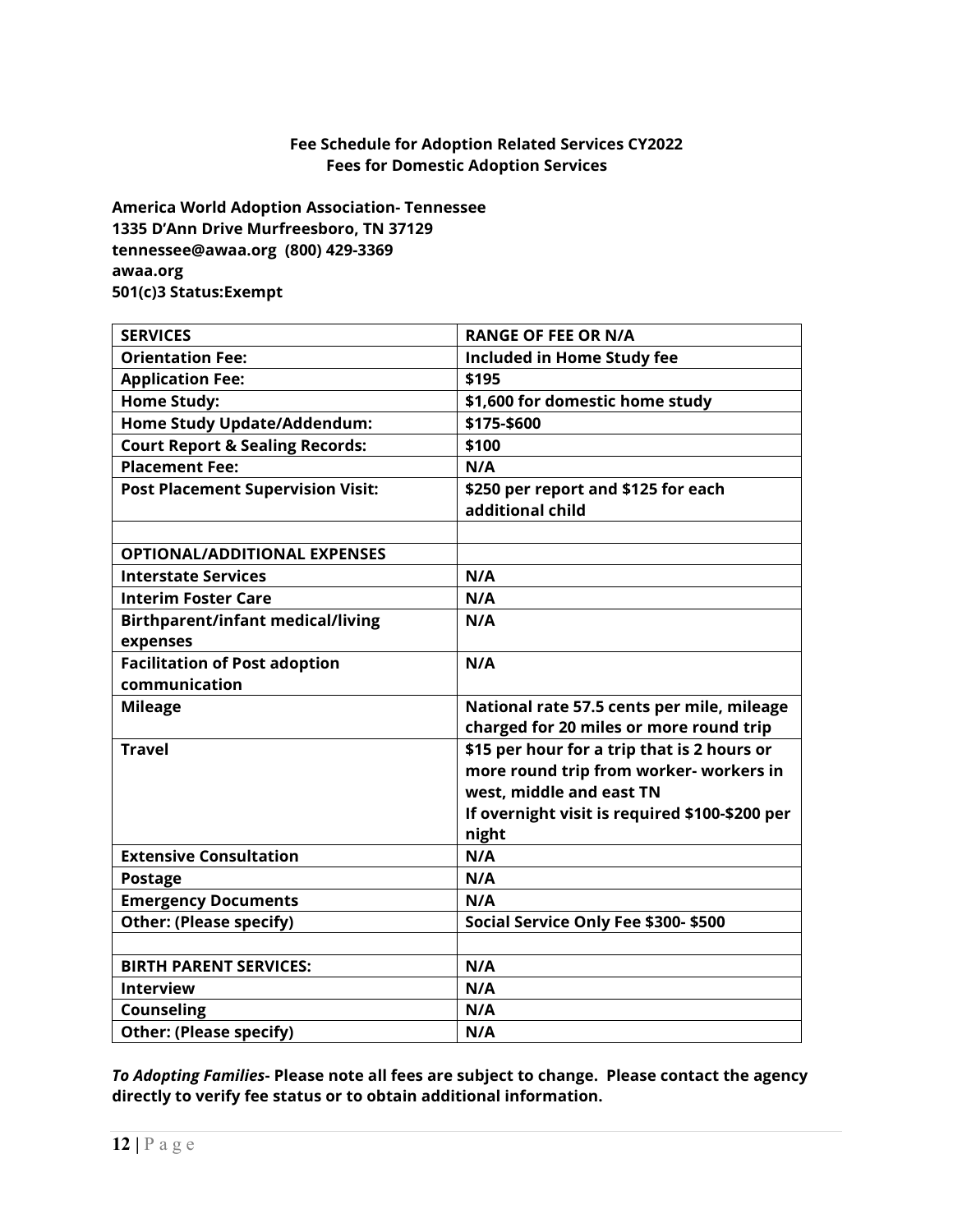#### **Fees for Domestic Adoption Services**

**Appalachian Family Outreach, Inc. 337 Carter St. Suite #5 Bluff City, TN 37618 (423)833-7317, gmello@appfamily.org www.appfamily.org 501(c)3 Status:Exempt** 

| <b>SERVICES</b>                            | <b>RANGE OF FEE OR N/A</b>             |
|--------------------------------------------|----------------------------------------|
| <b>Orientation Fee:</b>                    | N/A                                    |
| <b>Application Fee:</b>                    | N/A                                    |
| <b>Home Study:</b>                         | \$1400                                 |
| <b>Home Study Update/Addendum:</b>         | \$0-300                                |
| <b>Court Report &amp; Sealing Records:</b> | \$250                                  |
| <b>Placement Fee:</b>                      | N/A                                    |
| <b>Post Placement Supervision Visit:</b>   | \$250 for up to 3 visits               |
|                                            |                                        |
| <b>OPTIONAL/ADDITIONAL EXPENSES</b>        |                                        |
| <b>Interstate Services</b>                 | \$200                                  |
| <b>Interim Foster Care</b>                 | N/A                                    |
| <b>Birthparent/infant medical/living</b>   | N/A                                    |
| expenses                                   |                                        |
| <b>Facilitation of Post adoption</b>       | N/A                                    |
| communication                              |                                        |
| <b>Mileage</b>                             | IRS rate if out of region              |
| <b>Travel</b>                              | At cost for hotel/travel if applicable |
| <b>Extensive Consultation</b>              | N/A                                    |
| <b>Postage</b>                             | N/A                                    |
| <b>Emergency Documents</b>                 | N/A                                    |
| <b>Other: (Please specify)</b>             | N/A                                    |
|                                            |                                        |
| <b>BIRTH PARENT SERVICES:</b>              |                                        |
| <b>Interview</b>                           | N/A                                    |
| <b>Counseling</b>                          | N/A                                    |
| <b>Other: (Please specify)</b>             | N/A                                    |
|                                            |                                        |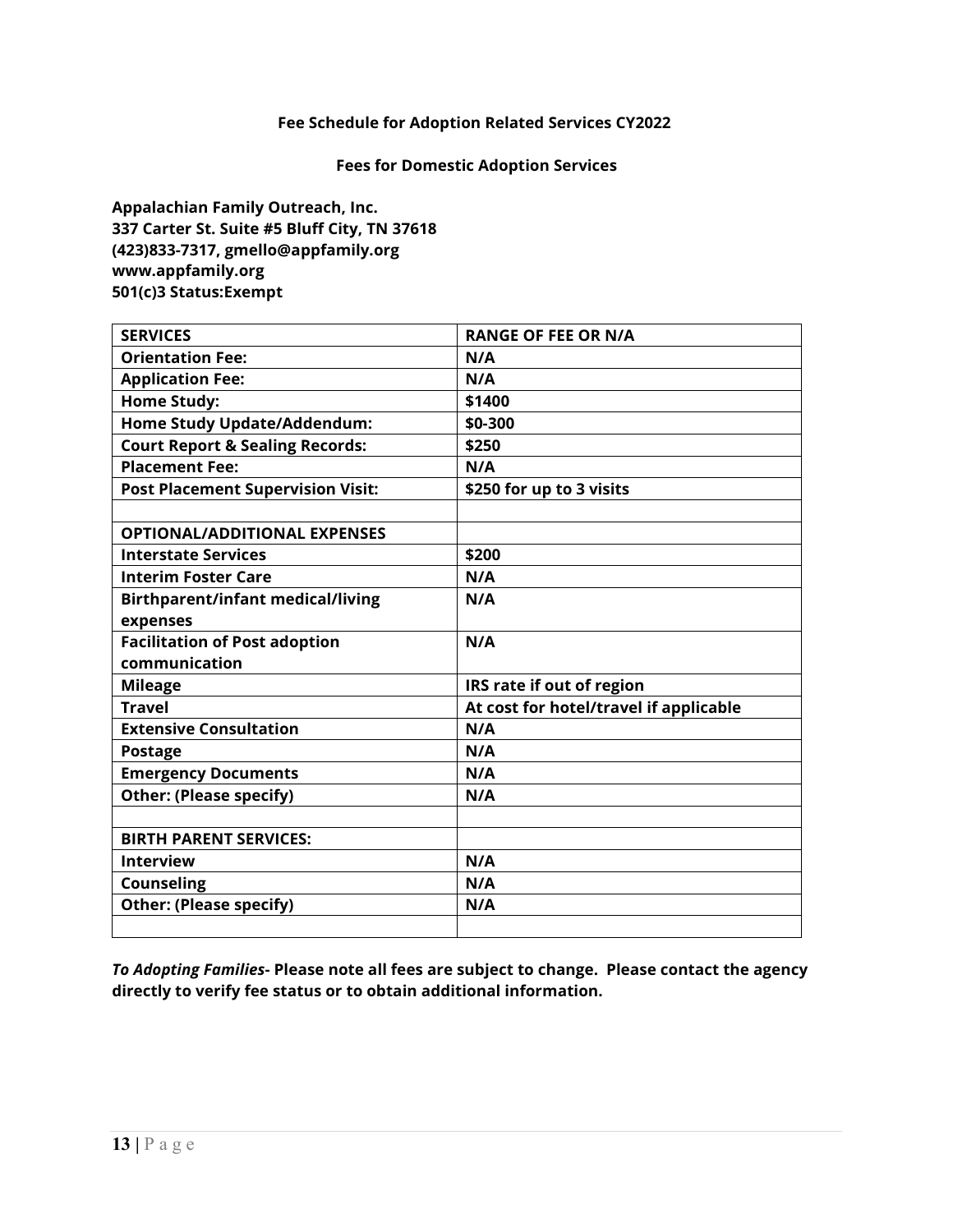**Fees for Domestic Adoption Services**

**Bethany Christian Services of TN (Nashville, Knoxville, Memphis, Chattanooga) 230 Great Circle Drive, Ste 229, Nashville, TN 37228 (Main address) Amy Scott, State Director – ascott@bethany.org www.bethany.org 501(c)3 Status:Exempt**

| <b>SERVICES</b>                            | <b>RANGE OF FEE OR N/A</b>                   |
|--------------------------------------------|----------------------------------------------|
| <b>Orientation Fee:</b>                    | N/A                                          |
| <b>Application Fee:</b>                    | App Fee \$550/ Dom Svc Fee                   |
|                                            | \$1,500/Program Fee 1 - \$9,600              |
| <b>Home Study:</b>                         | \$3,000                                      |
| <b>Home Study Update/Addendum:</b>         | \$500                                        |
| <b>Court Report &amp; Sealing Records:</b> | N/A                                          |
| <b>Placement Fee:</b>                      | Program Fee 2 - \$13,400                     |
| <b>Post Placement Supervision Visit:</b>   | \$1,950 for 3 visits                         |
|                                            | Total Full Svc Domestic Fee - \$30,000 (fees |
|                                            | above included)                              |
| <b>OPTIONAL/ADDITIONAL EXPENSES</b>        |                                              |
| <b>Interstate Services</b>                 | \$500 if applicable                          |
| <b>Interim Foster Care</b>                 | <b>Included</b>                              |
| <b>Birthparent/infant medical/living</b>   | <b>Pass Thru if applicable</b>               |
| expenses                                   |                                              |
| <b>Facilitation of Post adoption</b>       | <b>Included</b>                              |
| communication                              |                                              |
| <b>Mileage</b>                             | Included                                     |
| <b>Travel</b>                              | <b>Included</b>                              |
| <b>Extensive Consultation</b>              | <b>Included</b>                              |
| <b>Postage</b>                             | <b>Included</b>                              |
| <b>Emergency Documents</b>                 | Included                                     |
| <b>Other: (Please specify)</b>             |                                              |
|                                            |                                              |
| <b>BIRTH PARENT SERVICES:</b>              | Included in full service clients, but        |
|                                            | available                                    |
| <b>Interview</b>                           | For independent cases at \$95 per hour       |
| <b>Counseling</b>                          | with retainer required.                      |
| <b>Other: (Please specify)</b>             |                                              |
|                                            | All services available independently at      |
|                                            | rate above. Ex/ independent home study       |
|                                            | for \$3,000                                  |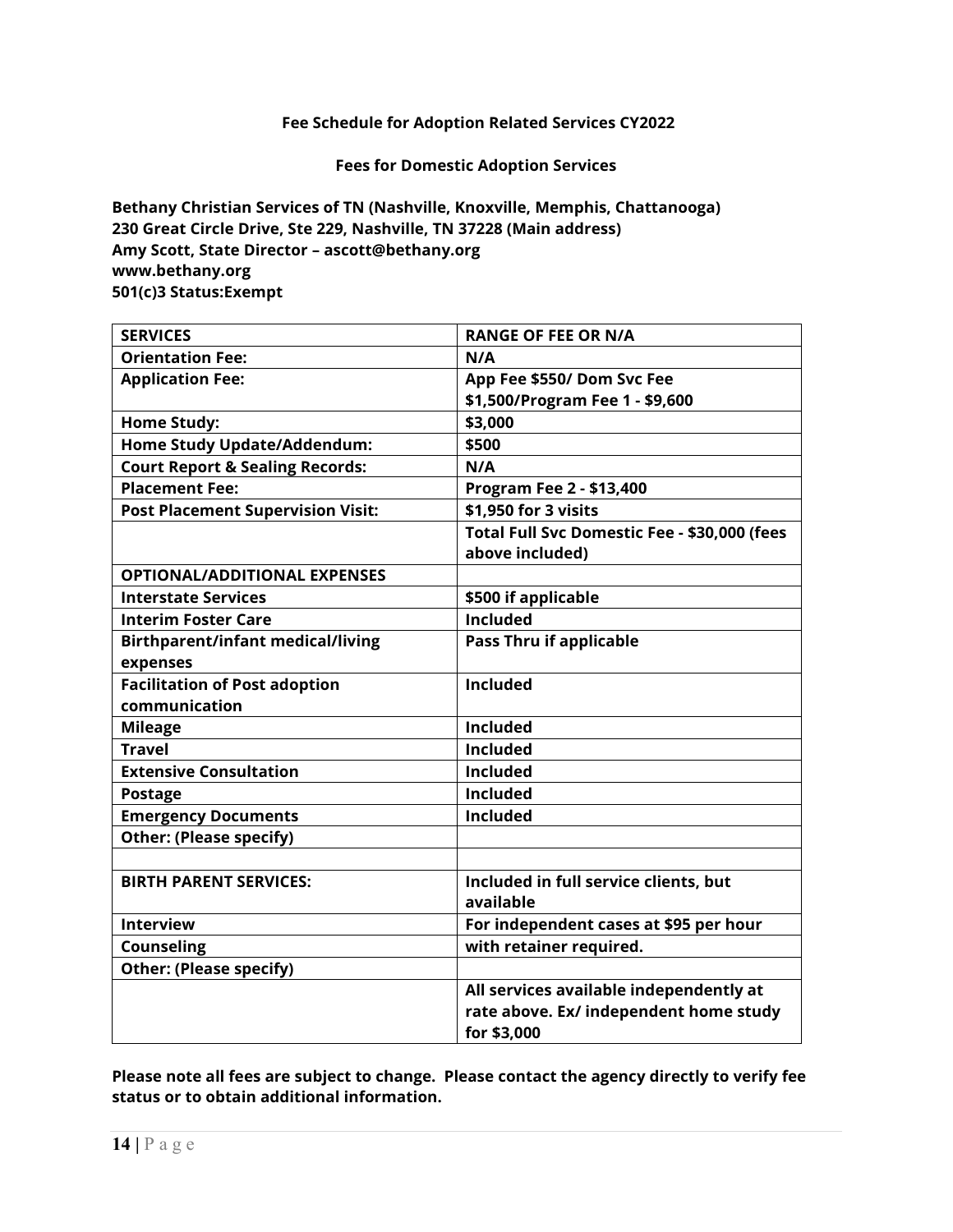#### **Fees for Domestic Adoption Services**

**Camelot Care Centers, Inc 446 James Robertson Parkway Suite 201, Nashville, TN Paul Highfill [phighfill@camelotcare.com](mailto:phighfill@camelotcare.com) 615 630 2248 www.thecamelotdifference.com 501(c)3 Status:Non-Exempt**

| <b>SERVICES</b>                            | <b>RANGE OF FEE OR N/A</b> |
|--------------------------------------------|----------------------------|
| <b>Orientation Fee:</b>                    |                            |
| <b>Application Fee:</b>                    |                            |
| <b>Home Study:</b>                         | 1500.00                    |
| <b>Home Study Update/Addendum:</b>         | 500.00                     |
| <b>Court Report &amp; Sealing Records:</b> |                            |
| <b>Placement Fee:</b>                      |                            |
| <b>Post Placement Supervision Visit:</b>   | 250.00                     |
|                                            |                            |
| <b>OPTIONAL/ADDITIONAL EXPENSES</b>        |                            |
| <b>Interstate Services</b>                 |                            |
| <b>Interim Foster Care</b>                 |                            |
| <b>Birthparent/infant medical/living</b>   |                            |
| expenses                                   |                            |
| <b>Facilitation of Post adoption</b>       |                            |
| communication                              |                            |
| <b>Mileage</b>                             |                            |
| <b>Travel</b>                              |                            |
| <b>Extensive Consultation</b>              |                            |
| <b>Postage</b>                             |                            |
| <b>Emergency Documents</b>                 |                            |
| <b>Other: (Please specify)</b>             |                            |
|                                            |                            |
| <b>BIRTH PARENT SERVICES:</b>              |                            |
| <b>Interview</b>                           |                            |
| <b>Counseling</b>                          |                            |
| <b>Other: (Please specify)</b>             |                            |
|                                            |                            |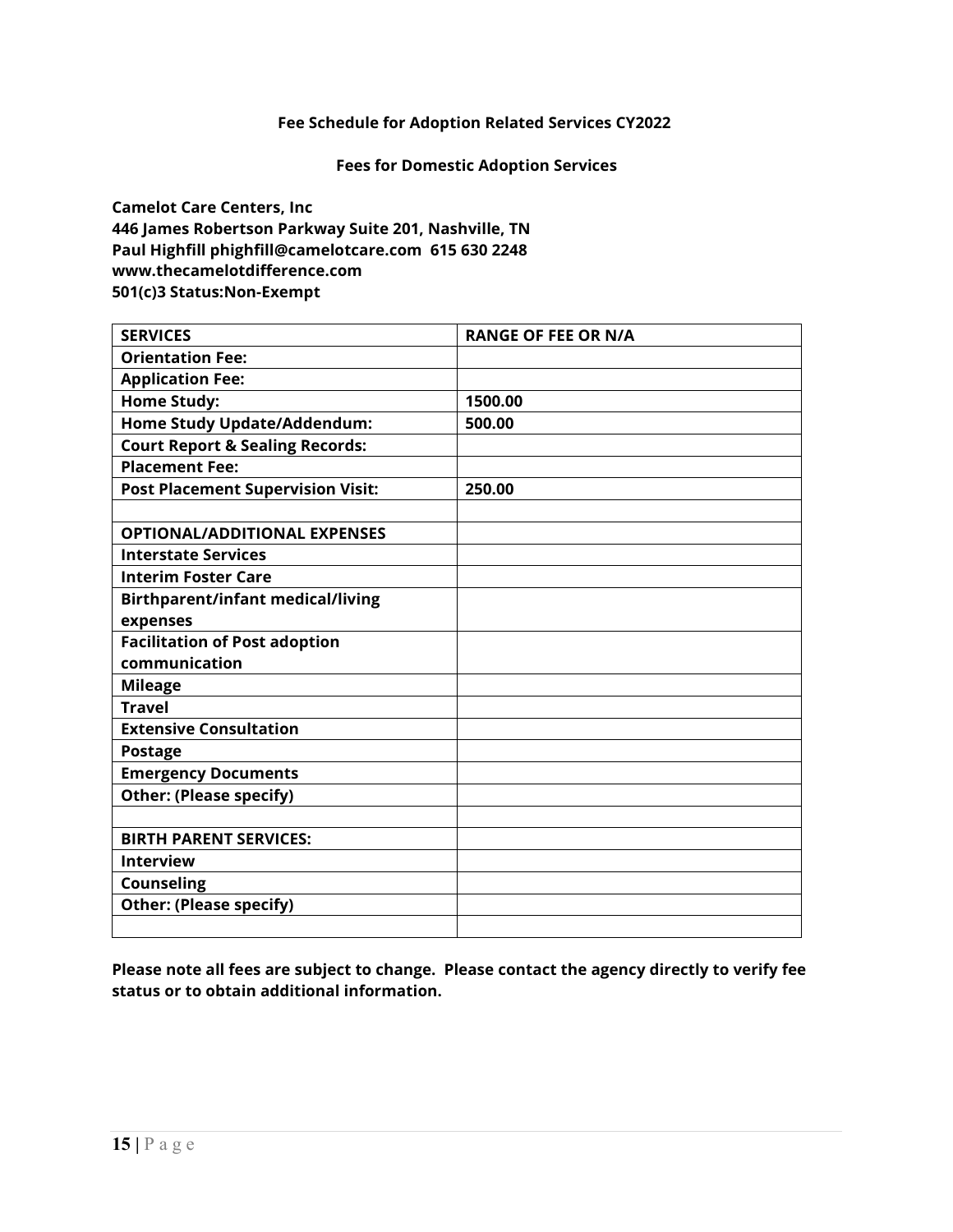#### **Fee Schedule for Adoption Related Services CY2022 Fees for Domestic Adoption Services**

**Catholic Charities of East Tennessee 119 Dameron Ave. Knoxville, TN 37917 (865)524-9896/ adoption@ccetn.org Agency Web Address: www.ccetn.org 501(c)3 Status: Exempt**

| <b>SERVICES</b>                            | <b>RANGE OF FEE OR N/A</b>  |
|--------------------------------------------|-----------------------------|
| <b>Orientation Fee:</b>                    | N/A                         |
| <b>Application Fee:</b>                    | \$500                       |
| <b>Home Study:</b>                         | N/A                         |
| Home Study Update/Addendum:                | N/A                         |
| <b>Court Report &amp; Sealing Records:</b> | N/A                         |
| <b>Placement Fee:</b>                      | \$25,000                    |
| <b>Post Placement Supervision Visit:</b>   | N/A                         |
|                                            |                             |
| <b>OPTIONAL/ADDITIONAL EXPENSES</b>        |                             |
| <b>Interstate Services</b>                 | \$500 if applicable         |
| <b>Interim Foster Care</b>                 | N/A                         |
| <b>Birthparent/infant medical/living</b>   | <b>Based on actual cost</b> |
| expenses                                   |                             |
| <b>Facilitation of Post adoption</b>       | Included in placement fee   |
| communication                              |                             |
| <b>Mileage</b>                             | Included in placement fee   |
| <b>Travel</b>                              | Included in placement fee   |
| <b>Extensive Consultation</b>              |                             |
| <b>Postage</b>                             | Included in placement fee   |
| <b>Emergency Documents</b>                 | <b>Based on actual cost</b> |
| <b>Other: (Please specify)</b>             |                             |
|                                            |                             |
| <b>BIRTH PARENT SERVICES:</b>              |                             |
| <b>Interview</b>                           |                             |
| <b>Counseling</b>                          |                             |
| <b>Other: (Please specify)</b>             |                             |
|                                            |                             |

*To Adopting Families***- Please note all fees are subject to change. Please contact the agency directly to verify fee status or to obtain additional information.**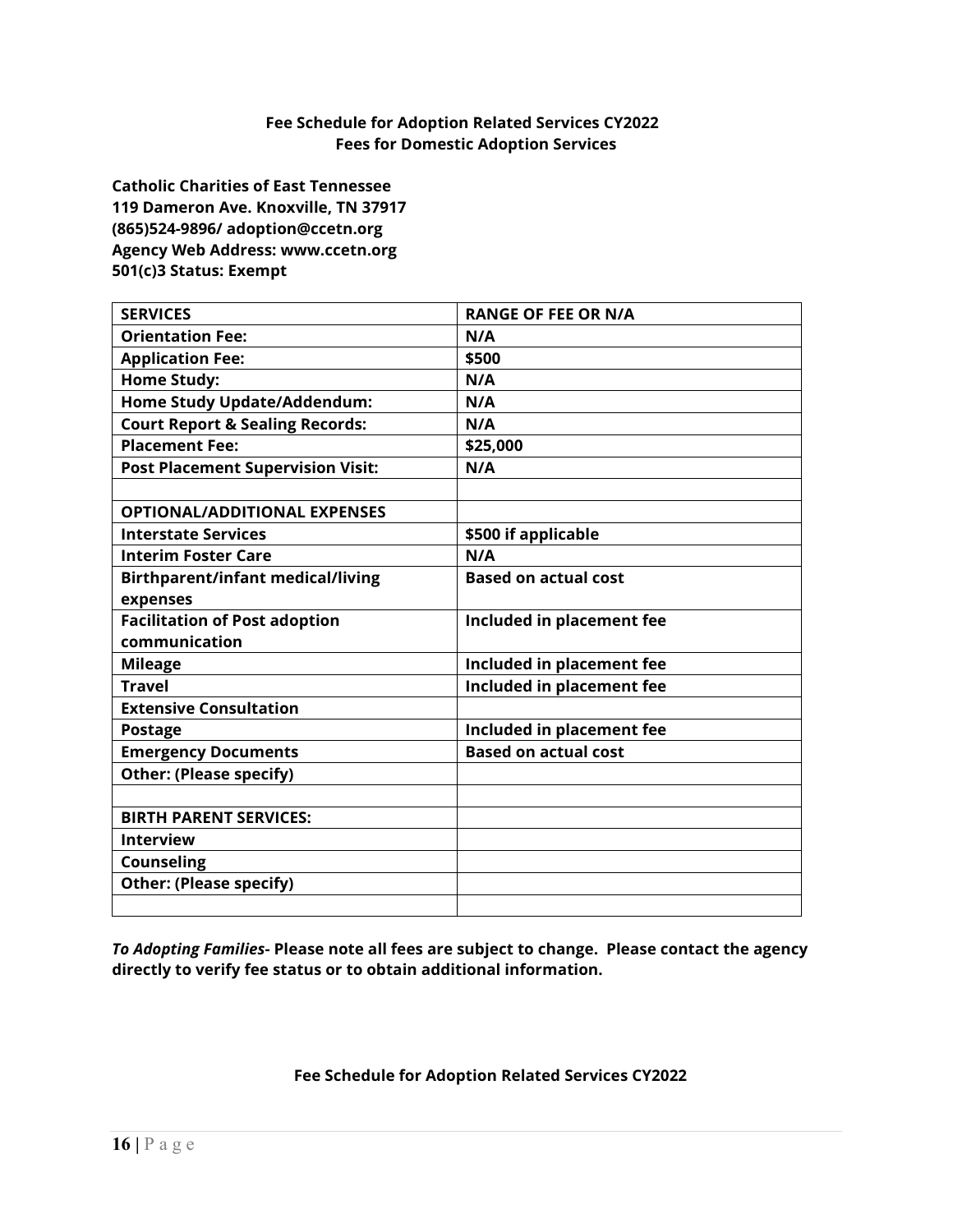**Catholic Charities of Tennessee 2806 McGavock Pike, Nashville, TN 37214 Amanda Bennett, (615) 352-3087, abennett@cctenn.org www.cctenn.org 501(c)3 Status:Exempt**

| <b>SERVICES</b>                            | <b>RANGE OF FEE OR N/A</b>                 |  |
|--------------------------------------------|--------------------------------------------|--|
| <b>Orientation Fee:</b>                    | N/A                                        |  |
| <b>Application Fee:</b>                    | \$500 to apply for agency list             |  |
| <b>Home Study:</b>                         | \$2000                                     |  |
| <b>Home Study Update/Addendum:</b>         | \$500-\$1000                               |  |
| <b>Court Report &amp; Sealing Records:</b> | \$150                                      |  |
| <b>Placement Fee:</b>                      | 15% of gross annual income with            |  |
|                                            | minimum of \$10,000 and maximum of         |  |
|                                            | \$22,000                                   |  |
| <b>Post Placement Supervision Visit:</b>   | \$200 per report                           |  |
|                                            |                                            |  |
| <b>OPTIONAL/ADDITIONAL EXPENSES</b>        |                                            |  |
| <b>Interstate Services</b>                 | \$300 prepare ICPC packet                  |  |
| <b>Interim Foster Care</b>                 | N/A                                        |  |
| <b>Birthparent/infant medical/living</b>   | Covered up to a certain amount in          |  |
| expenses                                   | placement fee                              |  |
| <b>Facilitation of Post adoption</b>       | N/A                                        |  |
| communication                              |                                            |  |
| <b>Mileage</b>                             | \$.47 a mile                               |  |
| <b>Travel</b>                              | N/A                                        |  |
| <b>Extensive Consultation</b>              | \$125 /hour                                |  |
| <b>Postage</b>                             | Only applicable for Fed Ex fees            |  |
| <b>Emergency Documents</b>                 | N/A                                        |  |
| <b>Other: (Please specify)</b>             | N/A                                        |  |
|                                            |                                            |  |
| <b>BIRTH PARENT SERVICES:</b>              |                                            |  |
| <b>Interview</b>                           | Free to clients but \$125/hour charge when |  |
|                                            | services are contracted for                |  |
| <b>Counseling</b>                          | Free to clients but \$125/hour charge when |  |
|                                            | services are contracted for                |  |
| <b>Other: (Please specify)</b>             | N/A                                        |  |
|                                            |                                            |  |

*To Adopting Families***- Please note all fees are subject to change. Please contact the agency directly to verify fee status or to obtain additional information.**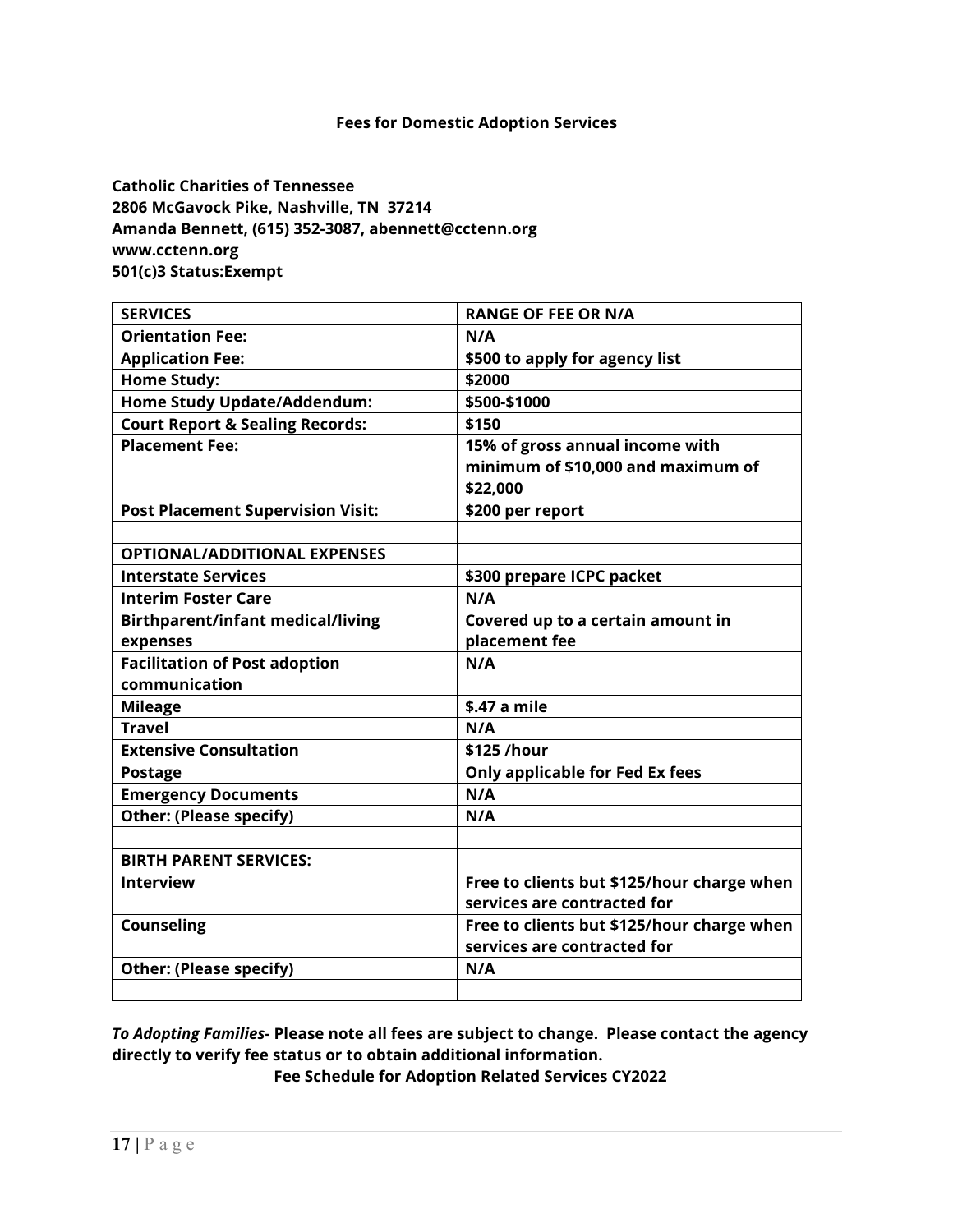**Destiny Adoption & Consulting Services, Inc. 13047 Kingston Pike Farragut, TN 37934 Kristen McBee: (865)392-6261 (kristen@destinyadoption.com) www.destinyadoption.com 501(c)3 Status: Exempt**

| <b>SERVICES</b>                             | <b>RANGE OF FEE OR N/A</b>                  |  |
|---------------------------------------------|---------------------------------------------|--|
| <b>Orientation Fee:</b>                     | N/A                                         |  |
| <b>Application Fee:</b>                     | \$1,000.00                                  |  |
| <b>Home Study:</b>                          | \$1,300.00 (Plus cost of fingerprinting and |  |
|                                             | local background checks)                    |  |
|                                             | \$1,500.00 for Expedited (Completed within  |  |
|                                             | 30 days)                                    |  |
| <b>Home Study Update/Addendum:</b>          | \$650.00                                    |  |
| <b>Court Report &amp; Sealing Records:</b>  | <b>Included in Placement Fee</b>            |  |
| <b>Placement Fee:</b>                       | 1st-2nd Trimester: \$15,000.00              |  |
|                                             | 3rd Trimester: \$11,000.00                  |  |
| <b>Post Placement Supervision Visit:</b>    | \$250.00 (Included in Placement Fee)        |  |
| <b>Matching Fee:</b>                        | \$20,000.00                                 |  |
| <b>OPTIONAL/ADDITIONAL EXPENSES</b>         |                                             |  |
| <b>Interstate Services</b>                  | \$1,000.00 (Included in Placement Fee)      |  |
| <b>Interim Foster Care</b>                  | \$100.00/day                                |  |
| <b>Birthparent/infant medical/living</b>    | Varies due to individual circumstances      |  |
| expenses                                    |                                             |  |
| <b>Facilitation of Post adoption</b>        | <b>Included in Placement Fee</b>            |  |
| communication                               |                                             |  |
| <b>Mileage</b>                              | <b>Included in Matching Fee</b>             |  |
| <b>Travel</b>                               | <b>Included in Matching Fee</b>             |  |
| <b>Extensive Consultation</b>               | <b>Included in Matching Fee</b>             |  |
| <b>Postage</b>                              | <b>Included in Placement Fee</b>            |  |
| <b>Emergency Documents</b>                  | <b>Included in Placement Fee</b>            |  |
| <b>Other: Pre-Birth Legal Fees</b>          | <b>Included in Matching Fee</b>             |  |
|                                             |                                             |  |
| <b>BIRTH PARENT SERVICES:</b>               |                                             |  |
| <b>Interview</b>                            | \$250.00 (Included in Matching Fee)         |  |
| <b>Counseling</b>                           | \$80.00/hour                                |  |
| <b>Other: Support Services (Non-Destiny</b> | \$50.00/hour                                |  |
| <b>Birth Mother)</b>                        |                                             |  |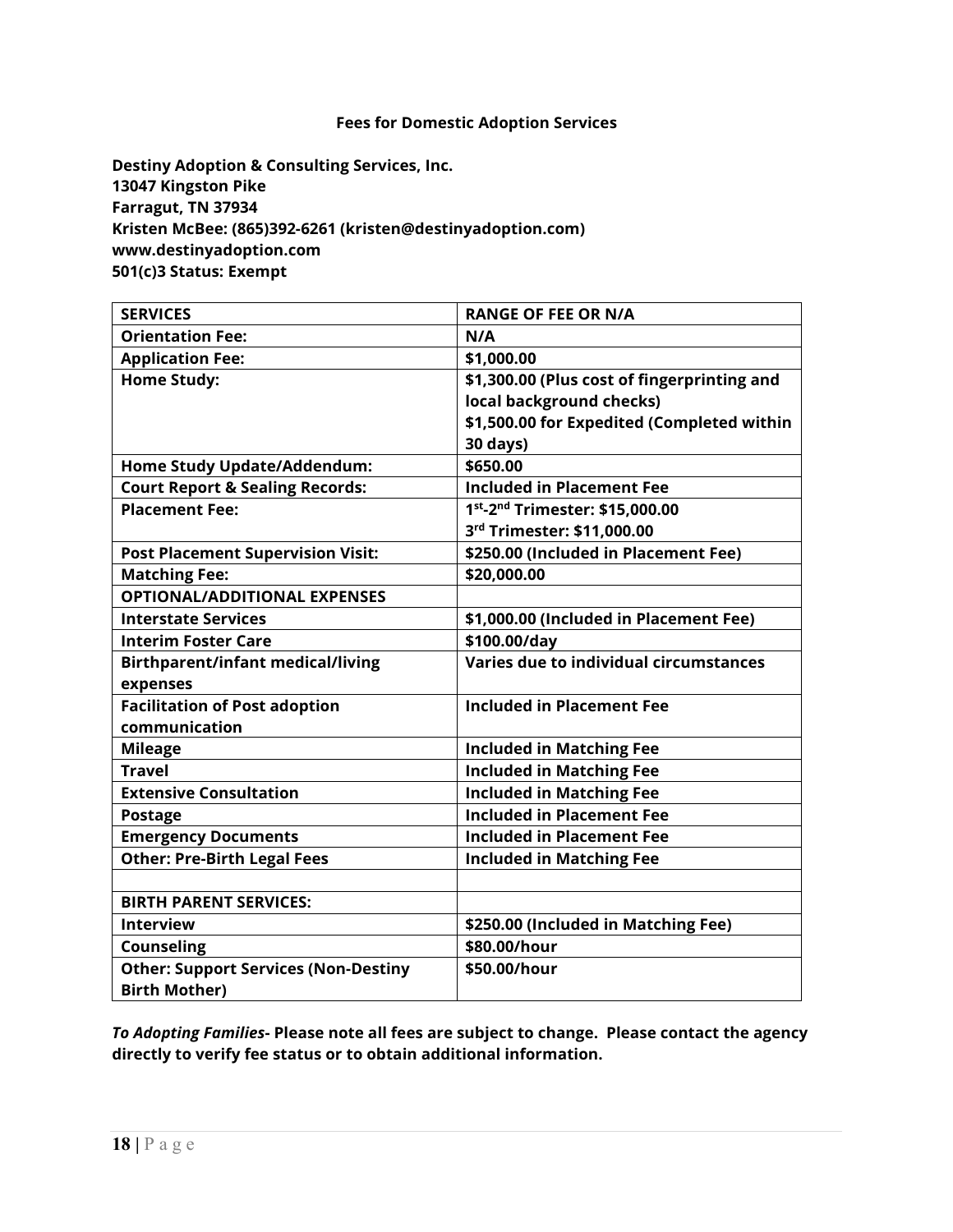**Fees for Domestic Adoption Services**

**Diamond Hills, Inc. P.O. Box 20821, Clarksville, TN 37042 Luther R. Hutchenson (Executive Director) (931) 980-8909 / lhutchenson@diamondhills.org 501c3 Status: Exempt** 

| <b>SERVICES</b>                            | <b>RANGE OF FEE OR N/A</b>                  |  |
|--------------------------------------------|---------------------------------------------|--|
| <b>Orientation Fee:</b>                    | N/A                                         |  |
| <b>Application Fee:</b>                    | \$35 (waived with service)                  |  |
| <b>Home Study:</b>                         | \$1250                                      |  |
| Home Study Update/Addendum:                | \$300                                       |  |
| <b>Court Report &amp; Sealing Records:</b> | N/A                                         |  |
| <b>Placement Fee:</b>                      | N/A                                         |  |
| <b>Post Placement Supervision Visit:</b>   | \$200                                       |  |
|                                            |                                             |  |
| <b>OPTIONAL/ADDITIONAL EXPENSES</b>        |                                             |  |
| <b>Interstate Services</b>                 | N/A                                         |  |
| <b>Interim Foster Care</b>                 | N/A                                         |  |
| <b>Birthparent/infant medical/living</b>   | N/A                                         |  |
| expenses                                   |                                             |  |
| <b>Facilitation of Post adoption</b>       | N/A                                         |  |
| communication                              |                                             |  |
| <b>Mileage</b>                             | First 160 miles included and \$100 for 161- |  |
|                                            | 300 miles, plus the state mileage           |  |
|                                            | reimbursement for all mileage over 300      |  |
| <b>Travel</b>                              | <b>Negotiable</b>                           |  |
| <b>Extensive Consultation</b>              | N/A                                         |  |
| <b>Postage</b>                             | N/A                                         |  |
| <b>Emergency Documents</b>                 | N/A                                         |  |
| <b>Other: (Please specify)</b>             | N/A                                         |  |
|                                            |                                             |  |
| <b>BIRTH PARENT SERVICES:</b>              | N/A                                         |  |
| <b>Interview</b>                           | N/A                                         |  |
| Counseling                                 | N/A                                         |  |
| <b>Other: (Please specify)</b>             | N/A                                         |  |
|                                            |                                             |  |

*To Adopting Families***- Please note all fees are subject to change. Please contact the agency directly to verify fee status or to obtain additional information.**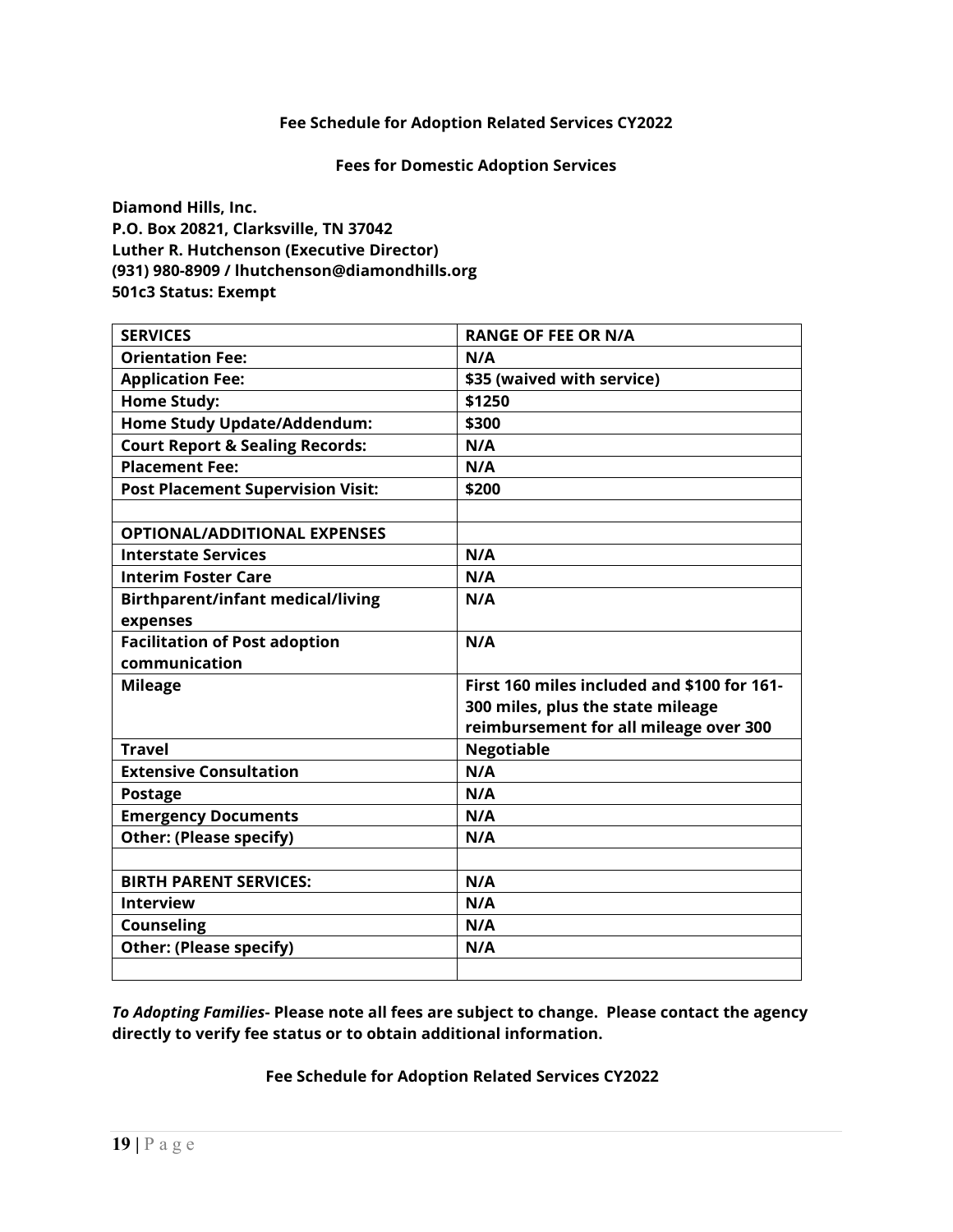**Greater Chattanooga Christian Services 6816 Ty-Hi Drive, Chattanooga, TN 37421 Rachel Manning/ rachel@ourgccs.org ourgccs.org 501(c)3 Status: Exempt**

| <b>SERVICES</b>                            | <b>RANGE OF FEE OR N/A</b>                              |  |
|--------------------------------------------|---------------------------------------------------------|--|
| <b>Orientation Fee:</b>                    | N/A                                                     |  |
| <b>Application Fee:</b>                    | N/A                                                     |  |
| <b>Home Study:</b>                         | \$1500; \$1750 expedited                                |  |
| <b>Home Study Update/Addendum:</b>         | \$250                                                   |  |
| <b>Court Report &amp; Sealing Records:</b> | <b>Included</b>                                         |  |
| <b>Placement Fee:</b>                      | N/A we do not place children                            |  |
| <b>Post Placement Supervision Visit:</b>   | \$150 plus mileage per visit                            |  |
|                                            |                                                         |  |
| <b>OPTIONAL/ADDITIONAL EXPENSES</b>        |                                                         |  |
| <b>Interstate Services</b>                 | N/A                                                     |  |
| <b>Interim Foster Care</b>                 | N/A                                                     |  |
| <b>Birthparent/infant medical/living</b>   | N/A                                                     |  |
| expenses                                   |                                                         |  |
| <b>Facilitation of Post adoption</b>       | N/A                                                     |  |
| communication                              |                                                         |  |
| <b>Mileage</b>                             | <b>IRS</b> rate                                         |  |
| <b>Travel</b>                              | \$350 for 50-150 miles; \$500 for 150-500               |  |
|                                            | miles; \$750 over 300 miles                             |  |
| <b>Extensive Consultation</b>              | N/A                                                     |  |
| <b>Postage</b>                             | N/A                                                     |  |
| <b>Emergency Documents</b>                 | N/A                                                     |  |
| <b>Other: (Please specify)</b>             | Court- above travel fee plus \$150 per hour             |  |
|                                            | over the 1 <sup>st</sup> hour; FBI Fingerprinting \$35- |  |
|                                            | 40; Background check (\$5-30)                           |  |
|                                            |                                                         |  |
| <b>BIRTH PARENT SERVICES:</b>              |                                                         |  |
| <b>Interview</b>                           | N/A                                                     |  |
| <b>Counseling</b>                          | N/A                                                     |  |
| <b>Other: (Please specify)</b>             |                                                         |  |
|                                            |                                                         |  |

*To Adopting Families***- Please note all fees are subject to change. Please contact the agency directly to verify fee status or to obtain additional information.**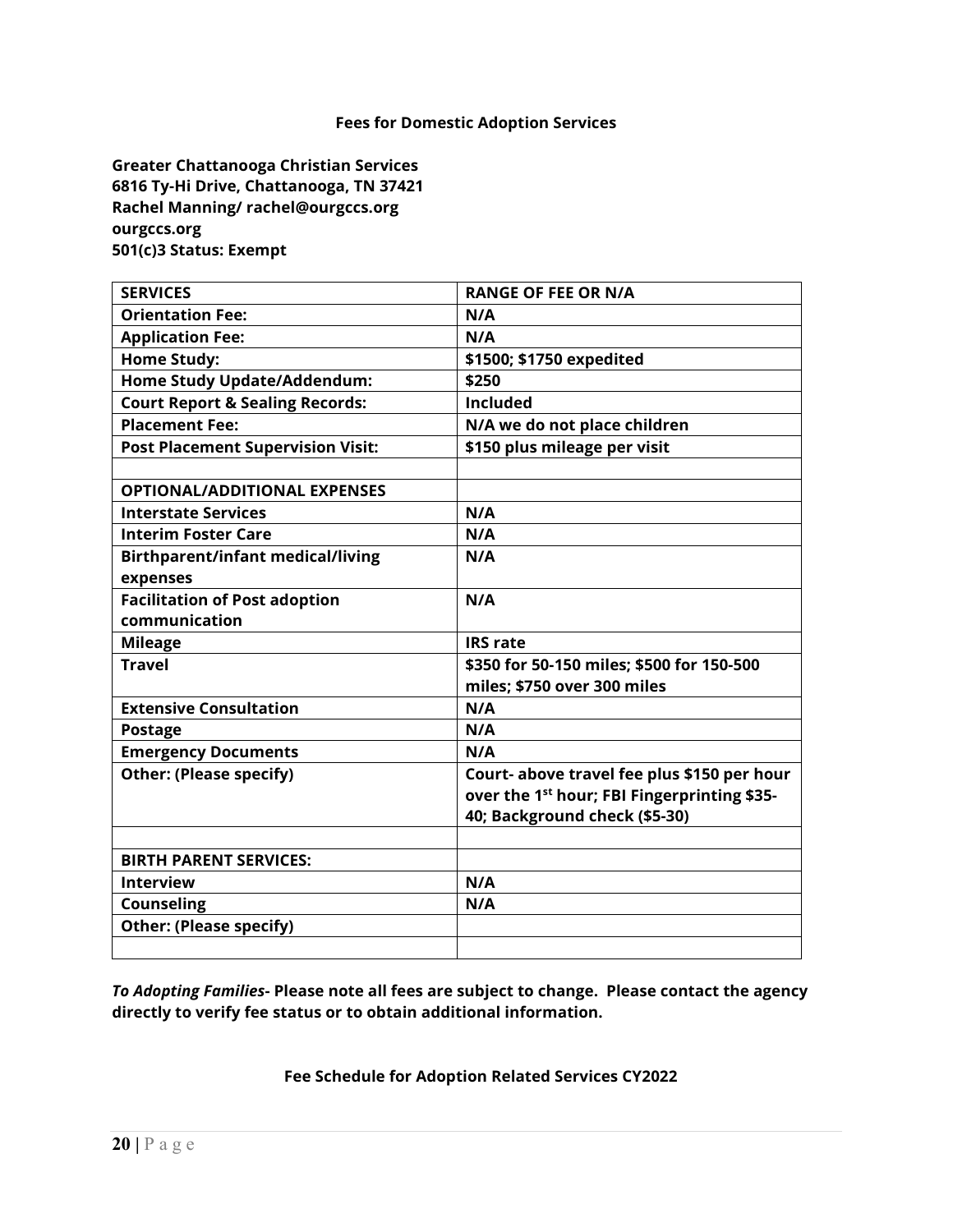**Hannah's Hope 5676 Stage Road, Bartlett, TN 38134 Rev. Trina Morrison, Executive Director / 901-327-5560 www.hannahs-hope.org 501c3 Status: Exempt**

| <b>SERVICES</b>                            | <b>RANGE OF FEE OR N/A</b>     |  |
|--------------------------------------------|--------------------------------|--|
| <b>Orientation Fee:</b>                    | N/A                            |  |
| <b>Application Fee:</b>                    | \$400                          |  |
| <b>Home Study:</b>                         | \$1200                         |  |
| <b>Home Study Update/Addendum:</b>         | \$600                          |  |
| <b>Court Report &amp; Sealing Records:</b> | \$350                          |  |
| <b>Placement Fee:</b>                      | \$15,000-\$26,000              |  |
| <b>Post Placement Supervision Visit:</b>   | \$250                          |  |
|                                            |                                |  |
| <b>OPTIONAL/ADDITIONAL EXPENSES</b>        |                                |  |
| <b>Interstate Services</b>                 | \$1400                         |  |
| <b>Interim Foster Care</b>                 | \$20/day plus cost of supplies |  |
| <b>Birthparent/infant medical/living</b>   | <b>Actual costs</b>            |  |
| expenses                                   |                                |  |
| <b>Facilitation of Post adoption</b>       | Included in placement fee      |  |
| communication                              |                                |  |
| <b>Mileage</b>                             | <b>IRS rates</b>               |  |
| <b>Travel</b>                              | N/A                            |  |
| <b>Extensive Consultation</b>              | N/A                            |  |
| <b>Postage</b>                             | N/A                            |  |
| <b>Emergency Documents</b>                 | \$100                          |  |
| <b>Other: (Please specify)</b>             | N/A                            |  |
|                                            |                                |  |
| <b>BIRTH PARENT SERVICES:</b>              |                                |  |
| <b>Interview</b>                           | N/A                            |  |
| <b>Counseling</b>                          | \$100/hour for private clients |  |
| <b>Other: (Please specify)</b>             | N/A                            |  |
|                                            |                                |  |

**Please note all fees are subject to change. Please contact the agency directly to verify fee status or to obtain additional information.**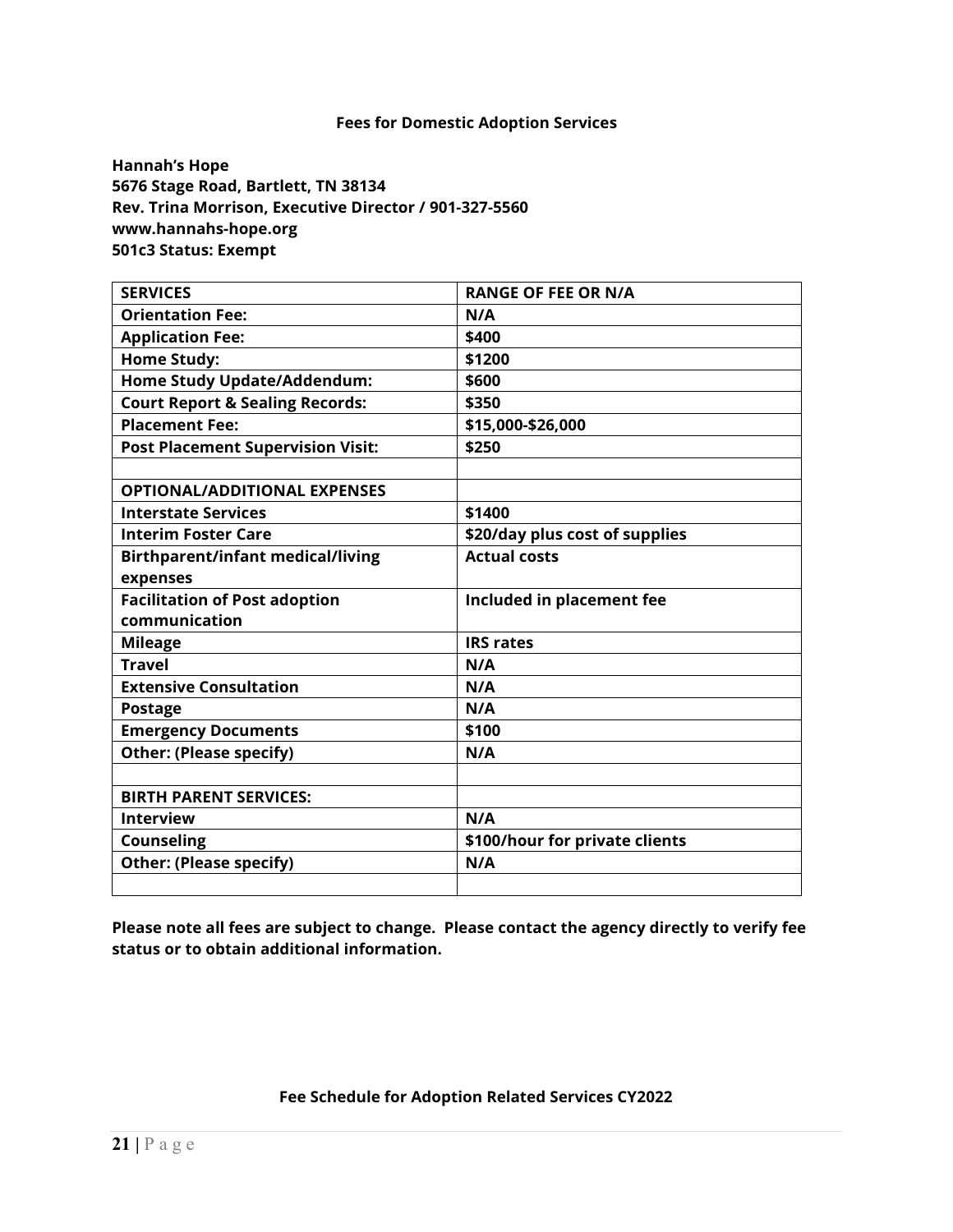**Harmony Family Center, Inc. 118 Mabry Hood Road, Suite 400, Knoxville TN 37922 Pam Frye, [pamf@harmonyfamilycenter.org,](mailto:pamf@harmonyfamilycenter.org) 865 982-522 www.harmonyfamilycenter.org 501(c)3 Status: Exempt**

| <b>SERVICES</b>                            | <b>RANGE OF FEE OR N/A</b>                |  |
|--------------------------------------------|-------------------------------------------|--|
| <b>Orientation Fee:</b>                    | \$100                                     |  |
| <b>Application Fee:</b>                    | <b>Not applicable</b>                     |  |
| <b>Home Study:</b>                         | \$1,250                                   |  |
| <b>Home Study Update/Addendum:</b>         | \$100 per hour                            |  |
| <b>Court Report &amp; Sealing Records:</b> | <b>Not applicable</b>                     |  |
| <b>Placement Fee:</b>                      | \$2,000                                   |  |
| <b>Post Placement Supervision Visit:</b>   | \$250 per visit                           |  |
|                                            |                                           |  |
| <b>OPTIONAL/ADDITIONAL EXPENSES</b>        |                                           |  |
| <b>Interstate Services</b>                 | Not applicable                            |  |
| <b>Interim Foster Care</b>                 | <b>Not applicable</b>                     |  |
| <b>Birthparent/infant medical/living</b>   | <b>Based on actual costs</b>              |  |
| expenses                                   |                                           |  |
| <b>Facilitation of Post adoption</b>       | Not applicable                            |  |
| communication                              |                                           |  |
| <b>Mileage</b>                             | <b>Not applicable</b>                     |  |
| <b>Travel</b>                              | <b>Not applicable</b>                     |  |
| <b>Extensive Consultation</b>              | \$100 per hour                            |  |
| <b>Postage</b>                             | <b>Based on actual costs</b>              |  |
| <b>Emergency Documents</b>                 | <b>Based on actual costs</b>              |  |
| <b>Other: (Please specify)</b>             | 3% upcharge for credit card               |  |
|                                            | \$400 for a preliminary home study, \$100 |  |
|                                            | per hour for extended court testimony     |  |
| <b>BIRTH PARENT SERVICES:</b>              |                                           |  |
| <b>Interview</b>                           | \$100 per hour                            |  |
| <b>Counseling</b>                          | \$100 per hours, not cost to expectant    |  |
|                                            | parents                                   |  |
| <b>Other: (Please specify)</b>             |                                           |  |
|                                            |                                           |  |

**Please note all fees are subject to change. Please contact the agency directly to verify fee status or to obtain additional information.**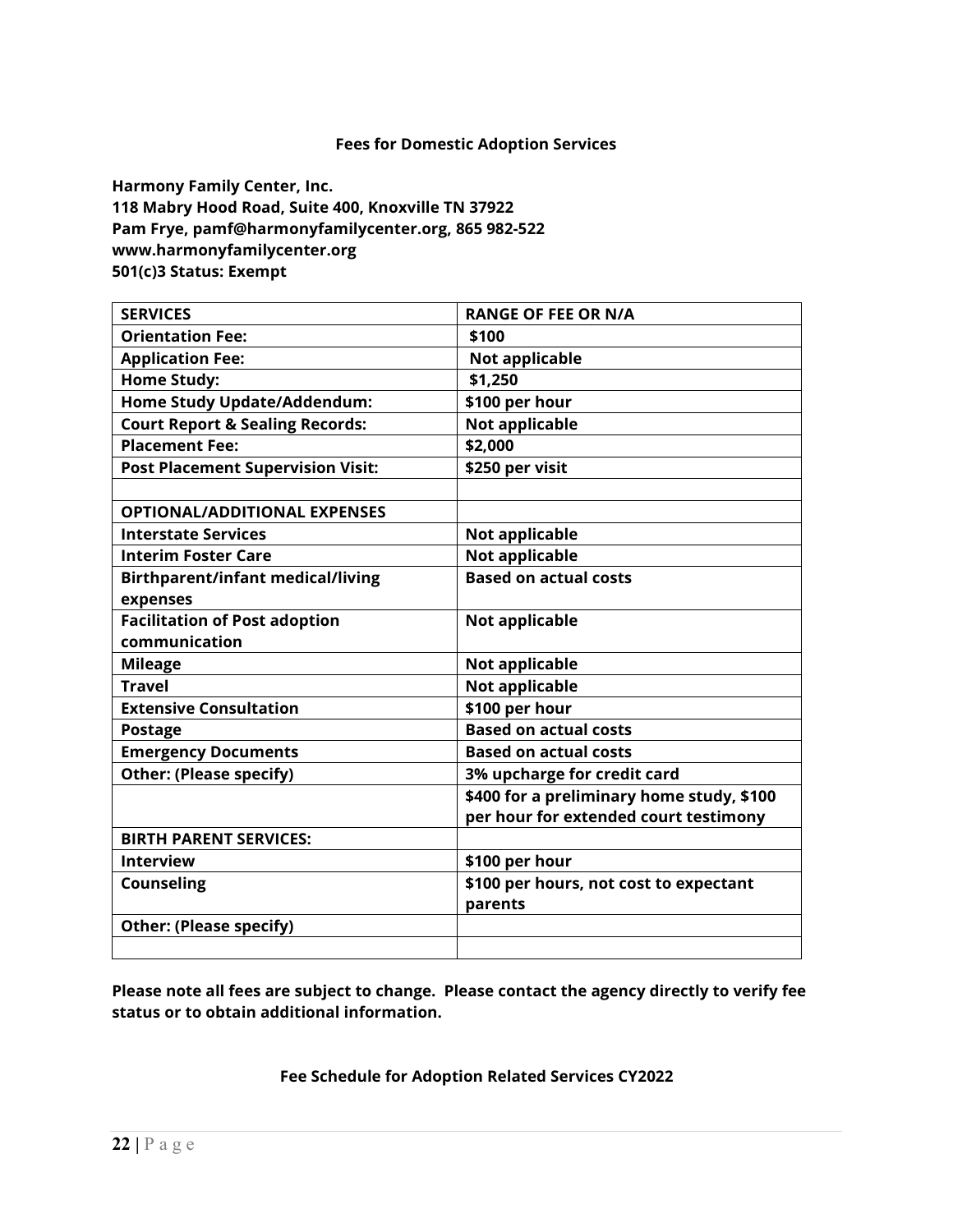**Holly Moore, LCSW 6906 Kingston Pike Suite 104 Knoxville, TN 37919 [HollyMooreLCSW@gmail.com](mailto:HollyMooreLCSW@gmail.com) 865-474-0024 HollyLCSW.com 501(c)3 Status: Non-Exempt** 

| <b>SERVICES</b>                                    | <b>RANGE OF FEE OR N/A</b>   |
|----------------------------------------------------|------------------------------|
| <b>Orientation Fee:</b>                            | N/A                          |
| <b>Application Fee:</b>                            | N/A                          |
| <b>Home Study:</b>                                 | \$1500                       |
| <b>Home Study Update/Addendum:</b>                 | \$500                        |
| <b>Court Report &amp; Sealing Records:</b>         | included                     |
| <b>Placement Fee:</b>                              | N/A                          |
| <b>Post Placement Supervision Visit:</b>           | N/A                          |
| <b>OPTIONAL/ADDITIONAL EXPENSES</b>                |                              |
| <b>Interstate Services</b>                         | N/A                          |
| <b>Interim Foster Care</b>                         | N/A                          |
| <b>Birthparent/infant medical/living expenses</b>  | N/A                          |
| <b>Facilitation of Post adoption communication</b> | N/A                          |
| <b>Mileage</b>                                     | N/A                          |
| <b>Travel</b>                                      | \$25+ outside of Knox County |
| <b>Extensive Consultation</b>                      | N/A                          |
| <b>Postage</b>                                     | N/A                          |
| <b>Emergency Documents</b>                         | N/A                          |
| Other: (Please specify)                            |                              |
| <b>BIRTH PARENT SERVICES:</b>                      |                              |
| <b>Interview</b>                                   | N/A                          |
| <b>Counseling</b>                                  | N/A                          |
| <b>Other: (Please specify)</b>                     |                              |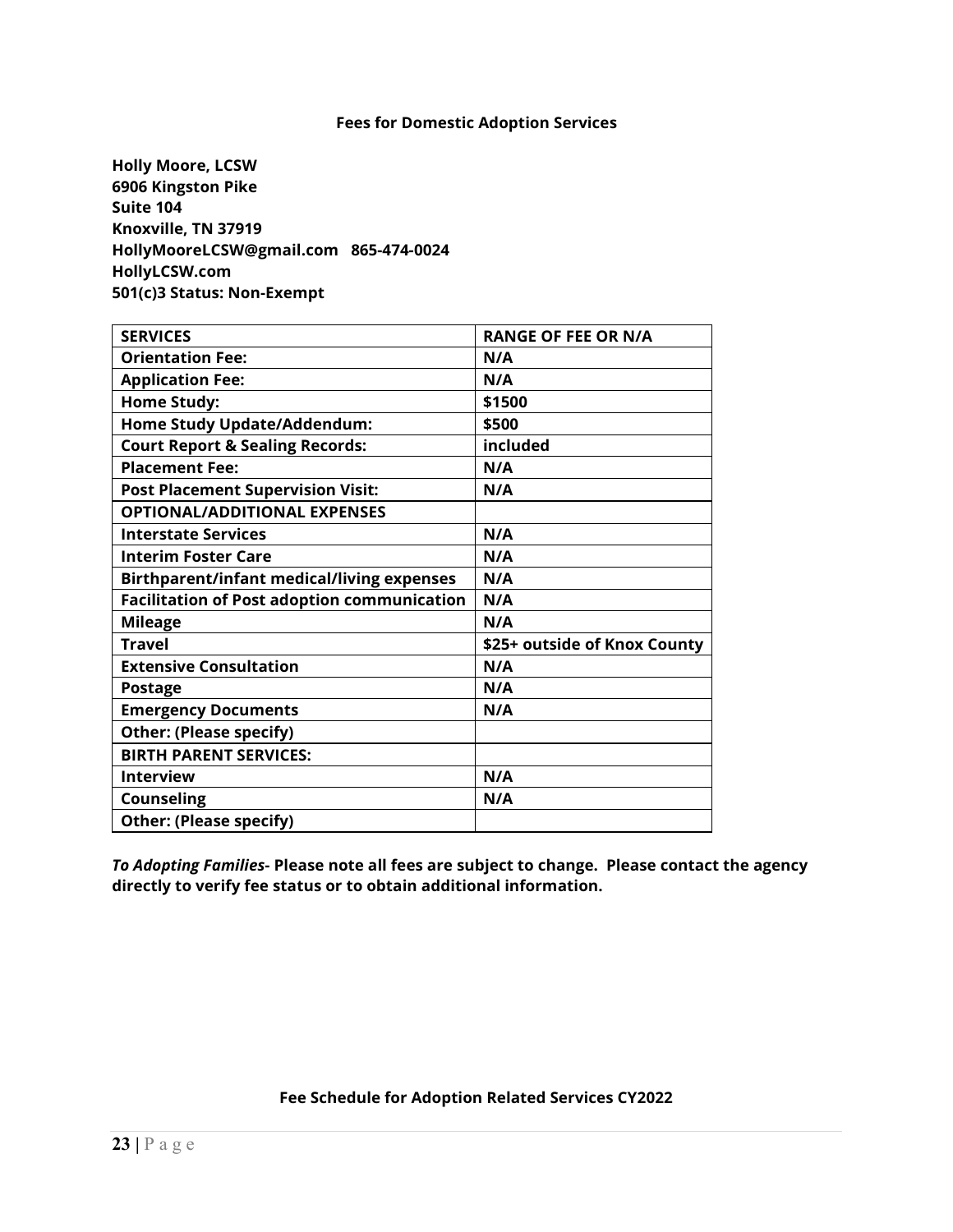**Holston United Methodist Home for Children PO Box 5532 Johnson City, TN 37602 404 Holston Drive, Greeneville, TN 37744 900 East Hill Avenue, Suite 270, Knoxville, Tennessee 37915 6314 East Brainerd Road, Chattanooga, Tennessee 37421 Adoption Director 423-638-4171 or 423-366-5577 or tristaherren@holstonhome.org [www.holstonhome.org](http://www.holstonhome.org/) 501(c)3 Status:Exempt**

| <b>SERVICES</b>                            | <b>RANGE OF FEE OR N/A</b>               |  |
|--------------------------------------------|------------------------------------------|--|
| <b>Orientation Fee:</b>                    | n/a                                      |  |
| <b>Application Fee:</b>                    | \$300                                    |  |
| <b>Home Study:</b>                         | \$1525                                   |  |
| Home Study Update/Addendum:                | \$100-600                                |  |
| <b>Court Report &amp; Sealing Records:</b> | \$250                                    |  |
| <b>Placement Fee:</b>                      | n/a                                      |  |
| <b>Post Placement Supervision Visit:</b>   | \$250                                    |  |
|                                            |                                          |  |
| <b>OPTIONAL/ADDITIONAL EXPENSES</b>        |                                          |  |
| <b>Interstate Services</b>                 | n/a; included in home study cost         |  |
| <b>Interim Foster Care</b>                 | n/a                                      |  |
| <b>Birthparent/infant medical/living</b>   | n/a                                      |  |
| expenses                                   |                                          |  |
| <b>Facilitation of Post adoption</b>       | n/a; included in home study service cost |  |
| communication                              |                                          |  |
| <b>Mileage</b>                             | n/a; included in home study fee          |  |
| <b>Travel</b>                              | n/a                                      |  |
| <b>Extensive Consultation</b>              | n/a                                      |  |
| <b>Postage</b>                             | n/a                                      |  |
| <b>Emergency Documents</b>                 |                                          |  |
| <b>Other: (Please specify)</b>             |                                          |  |
|                                            |                                          |  |
| <b>BIRTH PARENT SERVICES:</b>              | n/a                                      |  |
| <b>Interview</b>                           |                                          |  |
| <b>Counseling</b>                          |                                          |  |
| <b>Other: (Please specify)</b>             |                                          |  |
|                                            |                                          |  |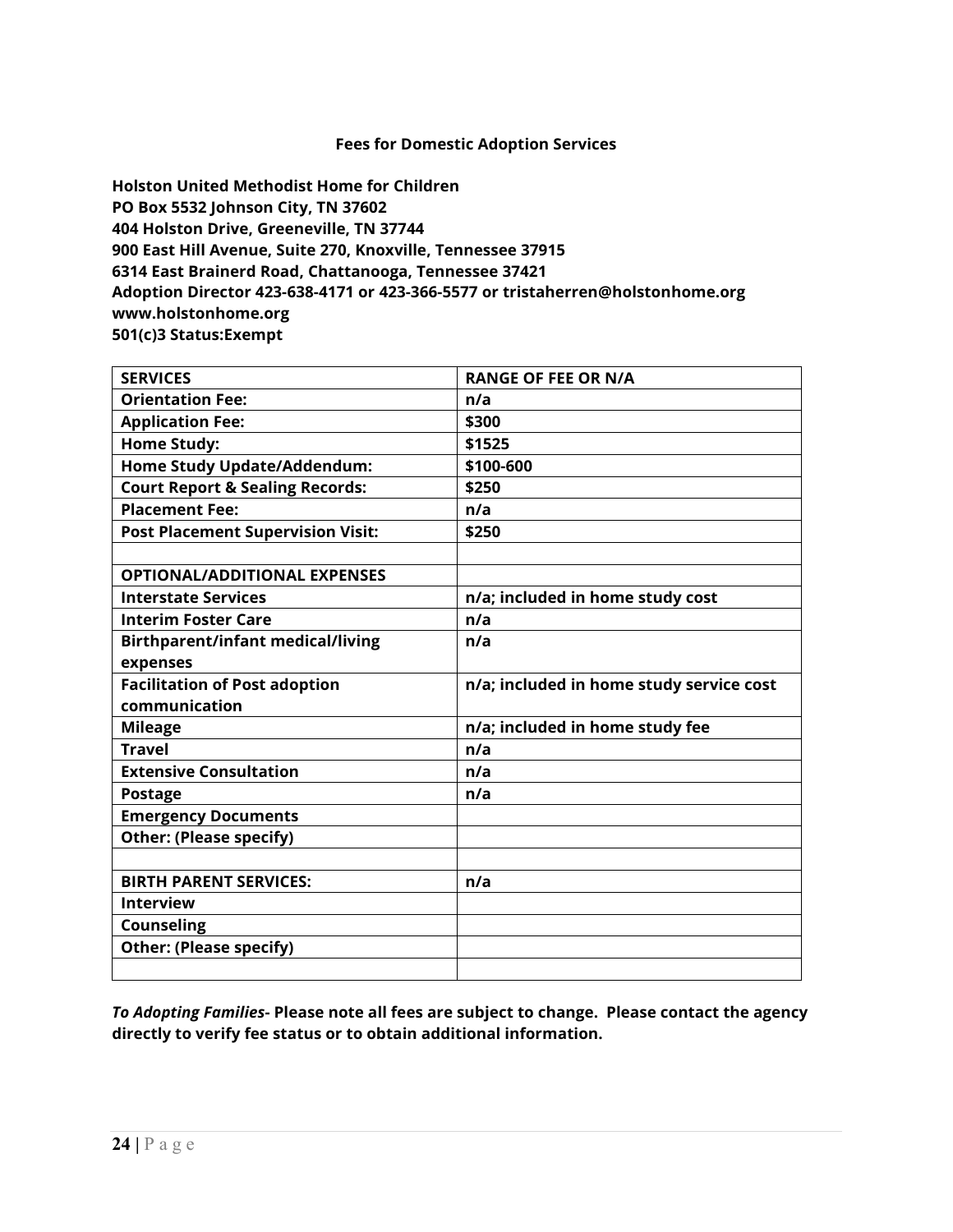**Fees for Domestic Adoption Services**

**Home Adoption Studies, INC 348 Carellton Dr., Gallatin, Tn 37006 404-447-0414, staff@homeadoptionstudies.com www.homeadoptionstudies.com 501(c)3 Status:Non-Exempt** 

| <b>SERVICES</b>                            | <b>RANGE OF FEE OR N/A</b> |
|--------------------------------------------|----------------------------|
| <b>Orientation Fee:</b>                    | \$0                        |
| <b>Application Fee:</b>                    | \$200                      |
| <b>Home Study:</b>                         | \$1300                     |
| Home Study Update/Addendum:                | \$800                      |
| <b>Court Report &amp; Sealing Records:</b> | \$250                      |
| <b>Placement Fee:</b>                      | \$6000-\$15,000            |
| <b>Post Placement Supervision Visit:</b>   | \$250                      |
|                                            |                            |
| <b>OPTIONAL/ADDITIONAL EXPENSES</b>        |                            |
| <b>Interstate Services</b>                 | \$1000                     |
| <b>Interim Foster Care</b>                 |                            |
| <b>Birthparent/infant medical/living</b>   | Up to \$7500               |
| expenses                                   |                            |
| <b>Facilitation of Post adoption</b>       |                            |
| communication                              |                            |
| <b>Mileage</b>                             | .50/mile                   |
| <b>Travel</b>                              |                            |
| <b>Extensive Consultation</b>              |                            |
| <b>Postage</b>                             |                            |
| <b>Emergency Documents</b>                 |                            |
| <b>Other: (Please specify)</b>             |                            |
|                                            |                            |
| <b>BIRTH PARENT SERVICES:</b>              |                            |
| <b>Interview</b>                           |                            |
| <b>Counseling</b>                          | \$250/session              |
| <b>Other: (Please specify)</b>             |                            |
|                                            |                            |

*To Adopting Families***- Please note all fees are subject to change. Please contact the agency directly to verify fee status or to obtain additional information.**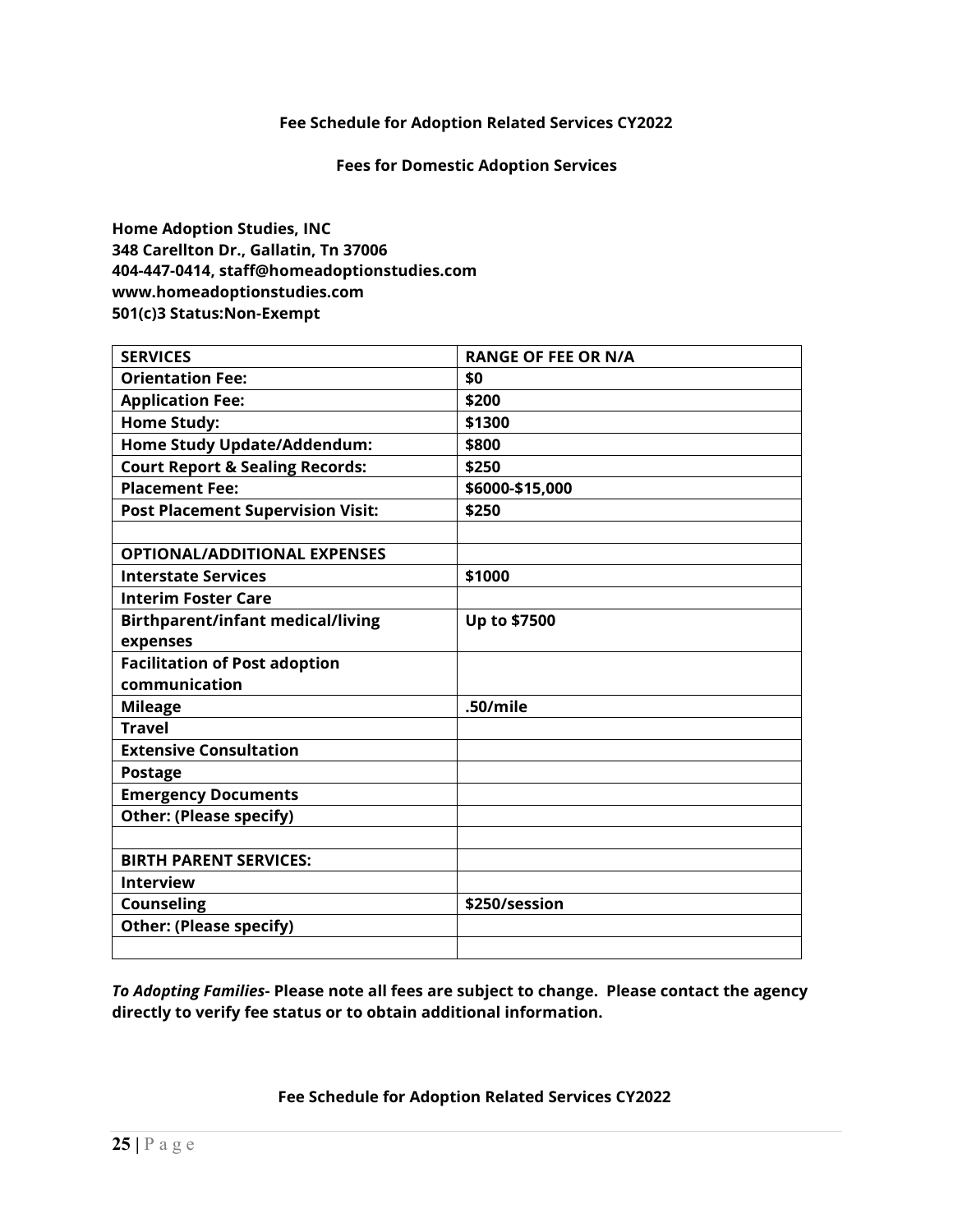#### **Hope Center Adoption and Family Services 441 E. Broad Street, Suite J 931-252-7159 www.hopecenteradoptions@gmail.com http://www.hopecenteradoption.com 501(c)3 Status: Exempt**

| <b>SERVICES</b>                            | <b>RANGE OF FEE OR N/A</b>        |
|--------------------------------------------|-----------------------------------|
| <b>Orientation Fee:</b>                    | <b>NA</b>                         |
| <b>Application Fee:</b>                    | \$230                             |
| <b>Home Study:</b>                         | \$1,200; Expedited-\$1,450        |
| Home Study Update/Addendum:                | \$250                             |
| <b>Court Report &amp; Sealing Records:</b> | <b>NA</b>                         |
| <b>Placement Fee:</b>                      | \$8,000-\$16,000                  |
| <b>Post Placement Supervision Visit:</b>   | <b>NA</b>                         |
|                                            |                                   |
| <b>OPTIONAL/ADDITIONAL EXPENSES</b>        |                                   |
| <b>Interstate Services</b>                 | <b>NA</b>                         |
| <b>Interim Foster Care</b>                 | <b>NA</b>                         |
| <b>Adoption Education Fee</b>              | \$259                             |
| <b>Facilitation of Post adoption</b>       | <b>NA</b>                         |
| communication                              |                                   |
| <b>Mileage</b>                             | <b>NA</b>                         |
| <b>Travel</b>                              | <b>NA</b>                         |
| <b>Extensive Consultation</b>              | <b>NA</b>                         |
| <b>Postage</b>                             | <b>NA</b>                         |
| <b>Emergency Documents</b>                 | <b>NA</b>                         |
| <b>Other: (Please specify)</b>             | Pre-placement fee \$3,000-covers  |
|                                            | birthparent/infant medical/living |
|                                            | expenses                          |
|                                            |                                   |
| <b>BIRTH PARENT SERVICES:</b>              |                                   |
| <b>Interview</b>                           | <b>NA</b>                         |
| <b>Counseling</b>                          | <b>NA</b>                         |
| <b>Other: (Please specify)</b>             |                                   |
|                                            |                                   |

*To Adopting Families***- Please note all fees are subject to change. Please contact the agency directly to verify fee status or to obtain additional information.**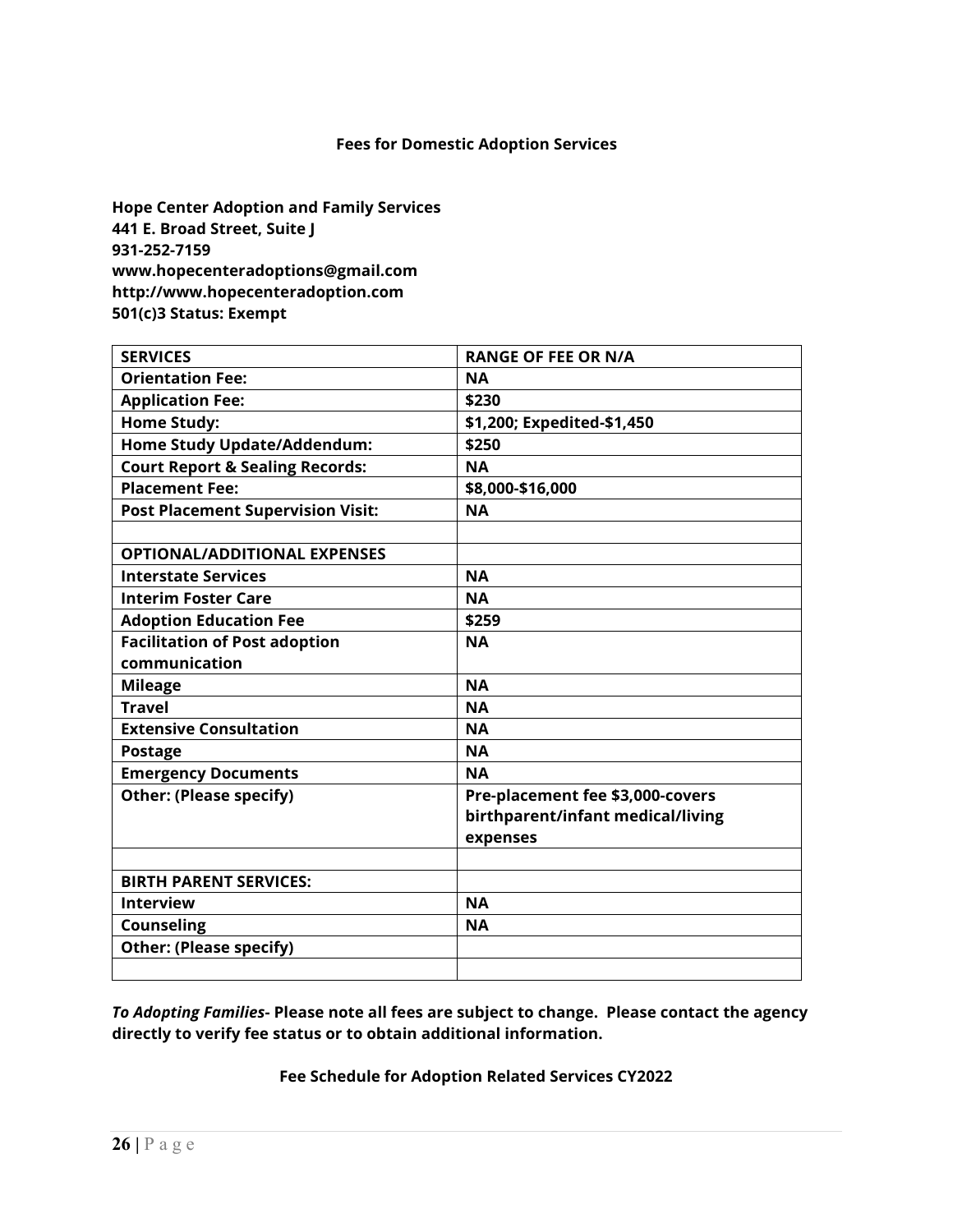**Jewish Family Service 801 Percy Warner Blvd Nashville, TN 37205 Toni Jacobsen, Clinical Director, 615-354-1672, tonijacobsen@jfsnashville.org Jfsnashville.org 501(c)3 Status:Exempt** 

| <b>SERVICES</b>                            | <b>RANGE OF FEE OR N/A</b>            |  |
|--------------------------------------------|---------------------------------------|--|
| <b>Orientation Fee:</b>                    |                                       |  |
| <b>Application Fee:</b>                    | 200                                   |  |
| <b>Home Study:</b>                         | 1500                                  |  |
| Home Study Update/Addendum:                | 800-1200 update/ 75 per page addendum |  |
| <b>Court Report &amp; Sealing Records:</b> | 150 court report                      |  |
| <b>Placement Fee:</b>                      |                                       |  |
| <b>Post Placement Supervision Visit:</b>   | 200 plus mileage                      |  |
|                                            |                                       |  |
| <b>OPTIONAL/ADDITIONAL EXPENSES</b>        |                                       |  |
| <b>Interstate Services</b>                 |                                       |  |
| <b>Interim Foster Care</b>                 |                                       |  |
| <b>Birthparent/infant medical/living</b>   |                                       |  |
| expenses                                   |                                       |  |
| <b>Facilitation of Post adoption</b>       |                                       |  |
| communication                              |                                       |  |
| <b>Mileage</b>                             | <b>IRS allowed rate</b>               |  |
| <b>Travel</b>                              |                                       |  |
| <b>Extensive Consultation</b>              |                                       |  |
| <b>Postage</b>                             |                                       |  |
| <b>Emergency Documents</b>                 |                                       |  |
| <b>Other: (Please specify)</b>             |                                       |  |
|                                            |                                       |  |
| <b>BIRTH PARENT SERVICES:</b>              |                                       |  |
| <b>Interview</b>                           |                                       |  |
| <b>Counseling</b>                          |                                       |  |
| <b>Other: (Please specify)</b>             |                                       |  |
|                                            |                                       |  |

*To Adopting Families***- Please note all fees are subject to change. Please contact the agency directly to verify fee status or to obtain additional information.**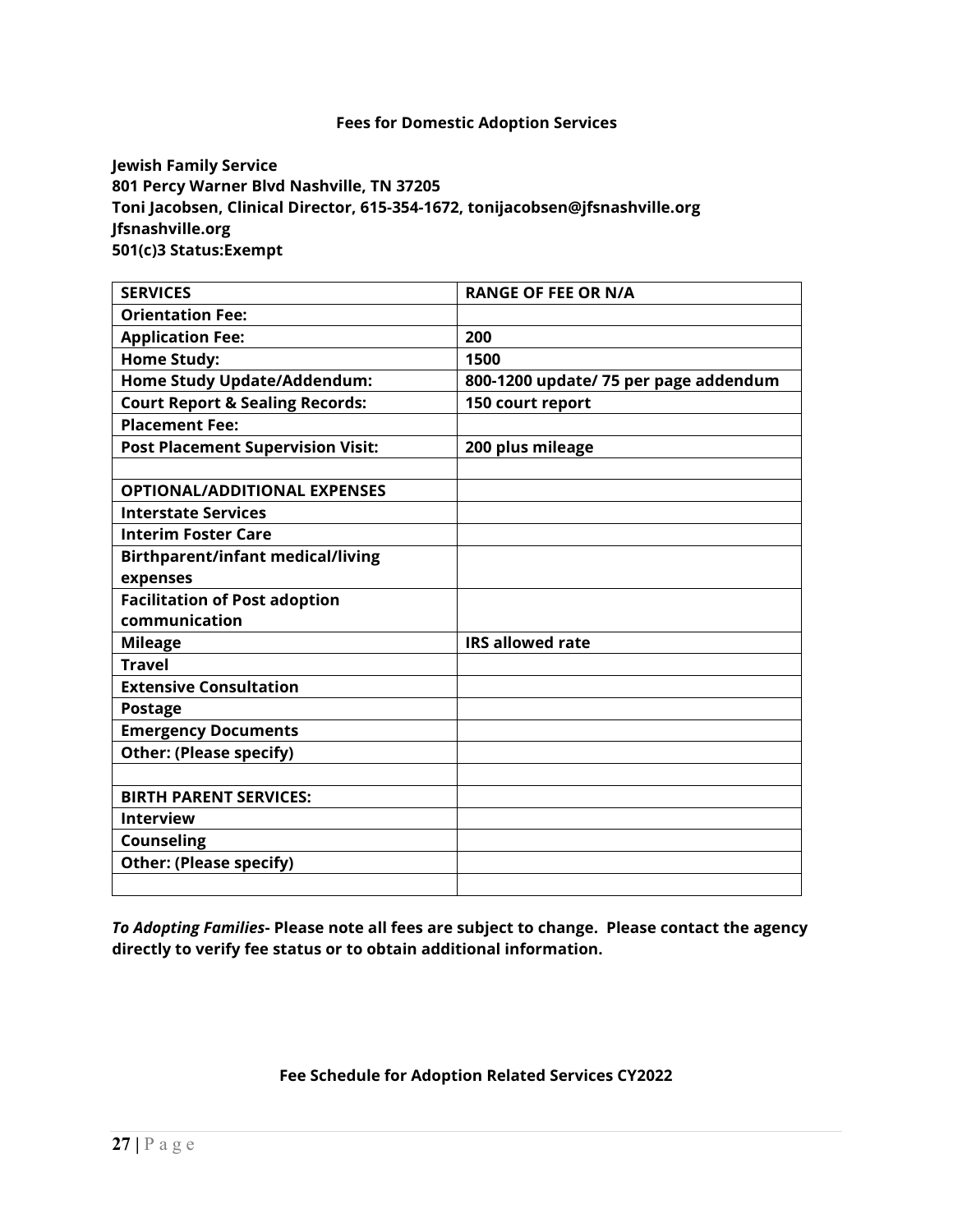**Life Choices of Memphis, Inc. 5575 Raleigh Lagrange Memphis, Tennessee 38134 Judith McLaughlin, Director of Adoption Services 901-388-1172 Judy.mclaughlin@lifechoicesmemphis.org www.lifechoicesmemphis.org 501(c)3 Status:Exempt** 

| <b>SERVICES</b>                            | <b>Agency Adoption</b> | <b>Independent HS</b> |
|--------------------------------------------|------------------------|-----------------------|
| <b>Orientation Fee:</b>                    | \$50                   | <b>NA</b>             |
| <b>Application Fee:</b>                    | \$300                  | <b>NA</b>             |
| <b>Home Study:</b>                         | \$1000                 | \$1500                |
| <b>Home Study Update/Addendum:</b>         | \$500 update/\$250 add | \$550/\$250 add       |
| <b>Court Report &amp; Sealing Records:</b> | No fee                 | \$150 court report    |
| <b>Placement Fee:</b>                      | 15% of AGI \$10k-\$20k | <b>NA</b>             |
| <b>Post Placement Supervision Visit:</b>   | No fee                 | \$150/visit           |
|                                            |                        |                       |
| <b>OPTIONAL/ADDITIONAL EXPENSES</b>        |                        |                       |
| <b>Interstate Services</b>                 | No fee                 | \$50 per visit/report |
| <b>Interim Foster Care</b>                 | \$10 day after 15 days | <b>NA</b>             |
| <b>Birthparent/infant medical/living</b>   | <b>Actual cost</b>     | <b>NA</b>             |
| expenses                                   |                        |                       |
| <b>Facilitation of Post adoption</b>       | No fee                 | <b>NA</b>             |
| communication                              |                        |                       |
| <b>Mileage</b>                             | <b>NA</b>              | .40/mile              |
| <b>Travel</b>                              | At cost                | At cost               |
| <b>Extensive Consultation</b>              | No fee                 | <b>NA</b>             |
| <b>Postage</b>                             | <b>NA</b>              | <b>NA</b>             |
| <b>Emergency Documents</b>                 | <b>NA</b>              | <b>NA</b>             |
| <b>Other: (Please specify)</b>             |                        |                       |
|                                            |                        |                       |
| <b>BIRTH PARENT SERVICES:</b>              |                        |                       |
| <b>Interview</b>                           | No fee                 | <b>NA</b>             |
| <b>Counseling</b>                          | No fee                 | \$75 hour             |
| <b>Other: (Please specify)</b>             |                        |                       |
|                                            |                        |                       |

*To Adopting Families***- Please note all fees are subject to change. Please contact the agency directly to verify fee status or to obtain additional information.**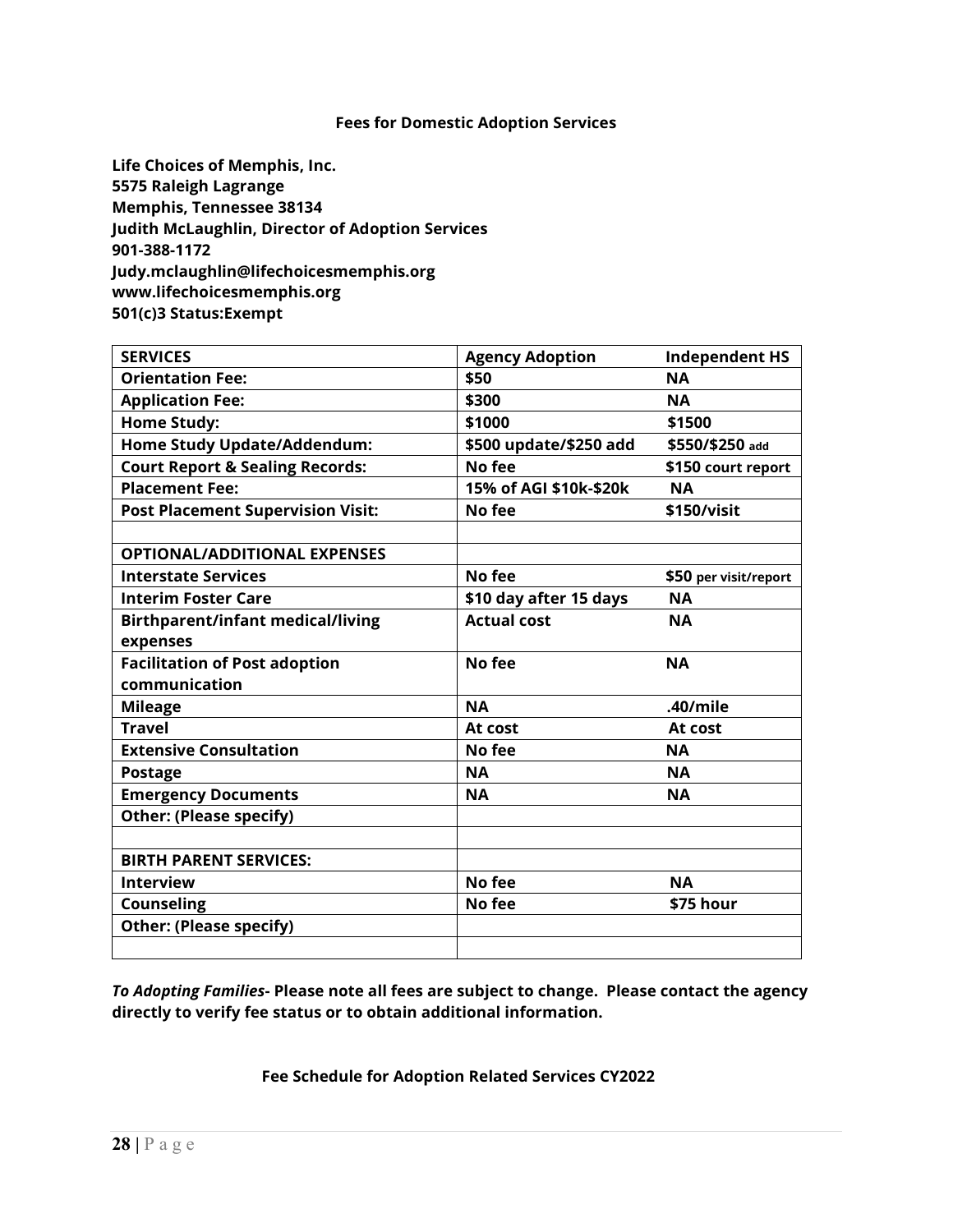**Lifeline Children's Services R. Michelle Wright, MSW – michelle.wright@lifelinechild.org 205.967.0911 www.lifelinechild.org 501(c)3 Status:Exempt** 

| <b>SERVICES</b>                            | <b>RANGE OF FEE OR N/A</b>              |
|--------------------------------------------|-----------------------------------------|
| <b>Orientation Fee:</b>                    | \$2,000.00 Agency Fee A                 |
| <b>Application Fee:</b>                    | \$300.00                                |
| <b>Home Study:</b>                         | \$2,000.00 Agency Fee B (at home study) |
|                                            | \$4,500.00 Agency Fee C (at profile     |
|                                            | submission)                             |
|                                            | \$4,500.00 Agency Fee D (at matching)   |
| <b>Home Study Update/Addendum:</b>         | Varies between \$100.00-\$750.00        |
|                                            | depending on need for update - annual   |
|                                            | update is \$500.00                      |
| <b>Court Report &amp; Sealing Records:</b> | Included in placement fee               |
| <b>Placement Fee:</b>                      | \$15,000.00                             |
| <b>Post Placement Supervision Visit:</b>   | Included in placement fee               |
| <b>OPTIONAL/ADDITIONAL EXPENSES</b>        |                                         |
| <b>Interstate Services</b>                 | <b>Included</b>                         |
| <b>Interim Foster Care</b>                 | <b>TBD based on state</b>               |
| <b>Birthparent/infant medical/living</b>   | Included in matching fee                |
| expenses                                   |                                         |
| <b>Facilitation of Post adoption</b>       | <b>Included</b>                         |
| communication                              |                                         |
| <b>Mileage</b>                             | <b>Included</b>                         |
| <b>Travel</b>                              | <b>Varies</b>                           |
| <b>Extensive Consultation</b>              | n/a                                     |
| <b>Postage</b>                             | <b>Included</b>                         |
| <b>Emergency Documents</b>                 | <b>Included</b>                         |
| <b>Other: (Please specify)</b>             | \$10.00 State Police Clearance Letter   |
|                                            | \$50.00 Criminal Background Check       |
|                                            | \$35.00 Prepare Enrich Assessment       |
| <b>BIRTH PARENT SERVICES:</b>              |                                         |
| <b>Interview</b>                           | <b>Included</b>                         |
| <b>Counseling</b>                          | <b>Included</b>                         |
| <b>Other: (Please specify)</b>             |                                         |

*To Adopting Families***- Please note all fees are subject to change. Please contact the agency directly to verify fee status or to obtain additional information.**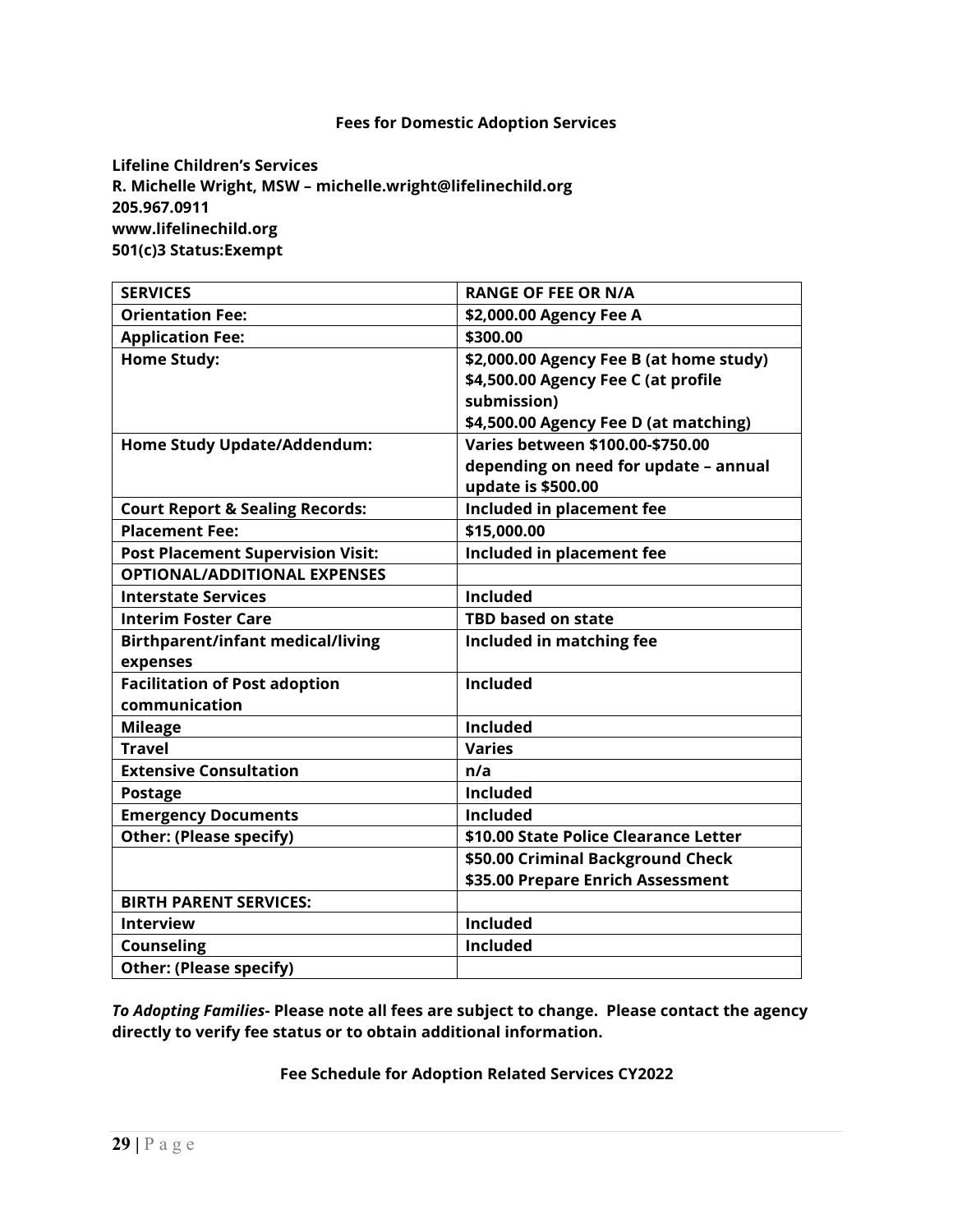**Love and Hope Adoption Services 201 W Main St, Livingston, TN 38570 Mailing address: 695 Nashville Pike #178, Gallatin, TN 37066 Contact: Marian Huet Office: 615-663-6764 marian@loveandhopeadoptions.org Loveandhopeadoptions.org 501(c)3 Status:Exempt** 

| <b>SERVICES</b>                            | <b>RANGE OF FEE OR N/A</b> |
|--------------------------------------------|----------------------------|
| <b>Orientation Fee:</b>                    | n/a                        |
| <b>Application Fee:</b>                    | n/a                        |
| <b>Home Study:</b>                         | 1,200.00                   |
| <b>Home Study Update/Addendum:</b>         | 500.00                     |
| <b>Court Report &amp; Sealing Records:</b> | n/a                        |
| <b>Placement Fee:</b>                      | n/a                        |
| <b>Post Placement Supervision Visit:</b>   | 325.00                     |
|                                            |                            |
| <b>OPTIONAL/ADDITIONAL EXPENSES</b>        |                            |
| <b>Interstate Services</b>                 | n/a                        |
| <b>Interim Foster Care</b>                 | n/a                        |
| <b>Birthparent/infant medical/living</b>   | n/a                        |
| expenses                                   |                            |
| <b>Facilitation of Post adoption</b>       | n/a                        |
| communication                              |                            |
| <b>Mileage</b>                             | n/a                        |
| <b>Travel</b>                              | n/a                        |
| <b>Extensive Consultation</b>              | n/a                        |
| <b>Postage</b>                             | n/a                        |
| <b>Emergency Documents</b>                 | n/a                        |
| <b>Other: (Please specify)</b>             |                            |
|                                            |                            |
| <b>BIRTH PARENT SERVICES:</b>              |                            |
| <b>Interview</b>                           | n/a                        |
| Counseling                                 | n/a                        |
| <b>Other: (Please specify)</b>             |                            |
|                                            |                            |

*To Adopting Families***- Please note all fees are subject to change. Please contact the agency directly to verify fee status or to obtain additional information.**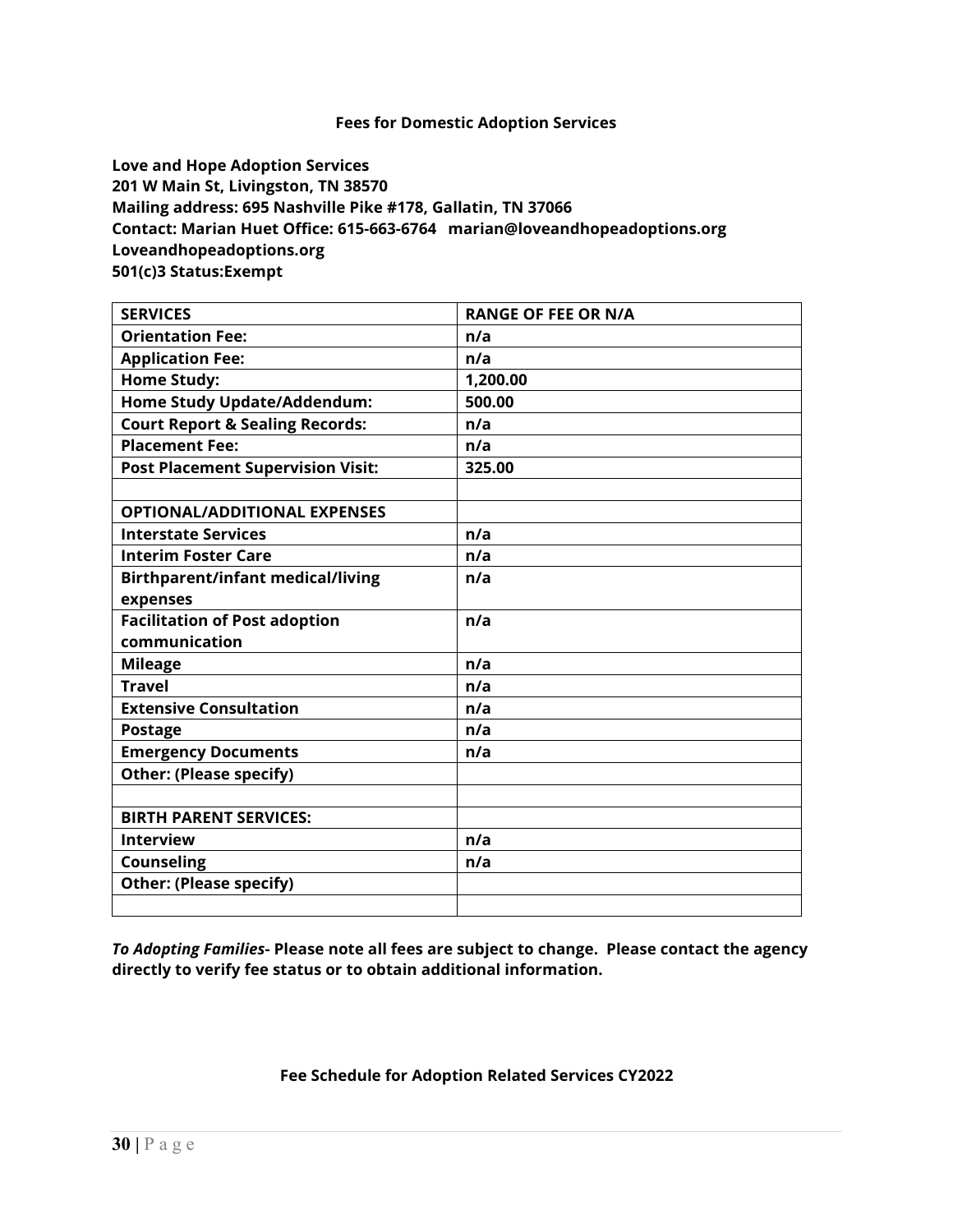**Mercy Multiplied P.O. Box 111060 Nashville, TN 372222 Chelsea Rahbar, LCSW – Director of Adoptions [crahbar@mercymultiplied.com](mailto:crahbar@mercymultiplied.com) or 615-831-6987 [www.mercymultiplied.com](http://www.mercymultiplied.com/) 501(c)3 Status: Exempt** 

| <b>SERVICES</b>                            | <b>RANGE OF FEE OR N/A</b>                     |
|--------------------------------------------|------------------------------------------------|
| <b>Orientation Fee:</b>                    | \$0                                            |
| <b>Application Fee:</b>                    | \$25 Application Fee & \$200 Processing Fee    |
| <b>Home Study:</b>                         | Don't provide - will need outside agency       |
|                                            | to complete                                    |
| Home Study Update/Addendum:                | Don't provide - will need outside agency       |
|                                            | to complete                                    |
| <b>Court Report &amp; Sealing Records:</b> | \$0                                            |
| <b>Placement Fee:</b>                      | No set agency cost - Families are required     |
|                                            | to reimburse agency for 3rd party              |
|                                            | expenses that occurred (i.e. Legal Fees,       |
|                                            | Interim Care Fees, etc.)                       |
| <b>Post Placement Supervision Visit:</b>   | Don't provide - will need outside agency       |
|                                            | to complete                                    |
| <b>OPTIONAL/ADDITIONAL EXPENSES</b>        |                                                |
| <b>Interstate Services</b>                 | General range of \$75-100                      |
| <b>Interim Foster Care</b>                 | \$24/Day + Gas Mileage Reimbursement           |
| <b>Birthparent/infant medical/living</b>   | <b>Birth Mothers reside in our residential</b> |
| expenses                                   | program which is free-of-charge (e.g. no       |
|                                            | living expenses) Any Birth Mother/Infant       |
|                                            | medical costs not covered by insurance         |
| <b>Facilitation of Post adoption</b>       | \$0                                            |
| communication                              |                                                |
| <b>Mileage</b>                             | \$0                                            |
| <b>Travel</b>                              | \$0                                            |
| <b>Extensive Consultation</b>              | \$0                                            |
| <b>Postage</b>                             | Per placement needs                            |
| <b>Emergency Documents</b>                 | \$0                                            |
| <b>Other: (Please specify)</b>             | N/A                                            |
| <b>BIRTH PARENT SERVICES:</b>              |                                                |
| <b>Interview</b>                           | \$0                                            |
| <b>Counseling</b>                          | \$0                                            |
| <b>Other: (Please specify)</b>             | N/A                                            |

*To Adopting Families***- Please note all fees are subject to change. Please contact the agency directly to verify fee status or to obtain additional information.**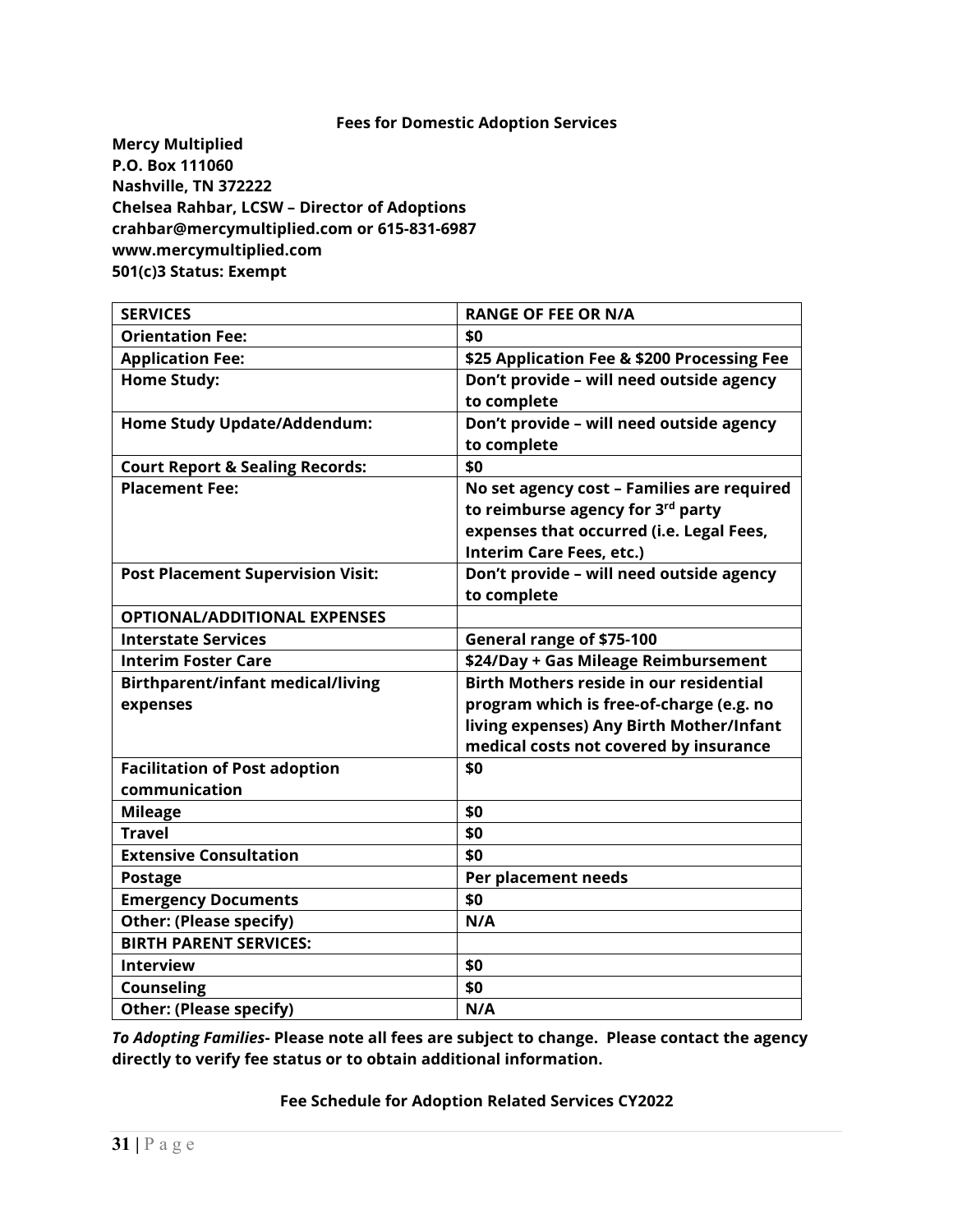**Mid-South Adoptions, Inc. 5244 Cole Road, Memphis, TN 38120 Marlene Siegel, LAPSW (901) 682-1242/Marlenekraftsiegel@gmail.com Marlenekraftsiegel@gmail.com 501(c)3 Status: Non-Exempt** 

| <b>SERVICES</b>                            | <b>RANGE OF FEE OR N/A</b>             |
|--------------------------------------------|----------------------------------------|
| <b>Orientation Fee:</b>                    | N/A                                    |
| <b>Application Fee:</b>                    | \$350.00                               |
| <b>Home Study:</b>                         | \$1350.00                              |
| Home Study Update/Addendum:                | \$900.00-\$1350.00/\$100.00 - \$200.00 |
| <b>Court Report &amp; Sealing Records:</b> | \$175.00                               |
| <b>Placement Fee:</b>                      | \$31,500.00                            |
| <b>Post Placement Supervision Visit:</b>   | \$400.00/per visit                     |
|                                            |                                        |
| <b>OPTIONAL/ADDITIONAL EXPENSES</b>        |                                        |
| <b>Interstate Services</b>                 | \$125.00/hour                          |
| <b>Interim Foster Care</b>                 | N/A                                    |
| <b>Birthparent/infant medical/living</b>   | <b>Fees paid by adoptive parents</b>   |
| expenses                                   |                                        |
| <b>Facilitation of Post adoption</b>       | \$125.00/hour                          |
| communication                              |                                        |
| <b>Mileage</b>                             | \$.50/mile                             |
| <b>Travel</b>                              | \$125.00/hour                          |
| <b>Extensive Consultation</b>              | \$125.00/hour                          |
| <b>Postage</b>                             |                                        |
| <b>Emergency Documents</b>                 | Double the fee                         |
| <b>Other: (Please specify)</b>             |                                        |
|                                            |                                        |
| <b>BIRTH PARENT SERVICES:</b>              |                                        |
| <b>Interview</b>                           | \$125.00/hour                          |
| <b>Counseling</b>                          | \$125.00/hour                          |
| <b>Other: (Please specify)</b>             |                                        |
|                                            |                                        |

*To Adopting Families***- Please note all fees are subject to change. Please contact the agency directly to verify fee status or to obtain additional information.**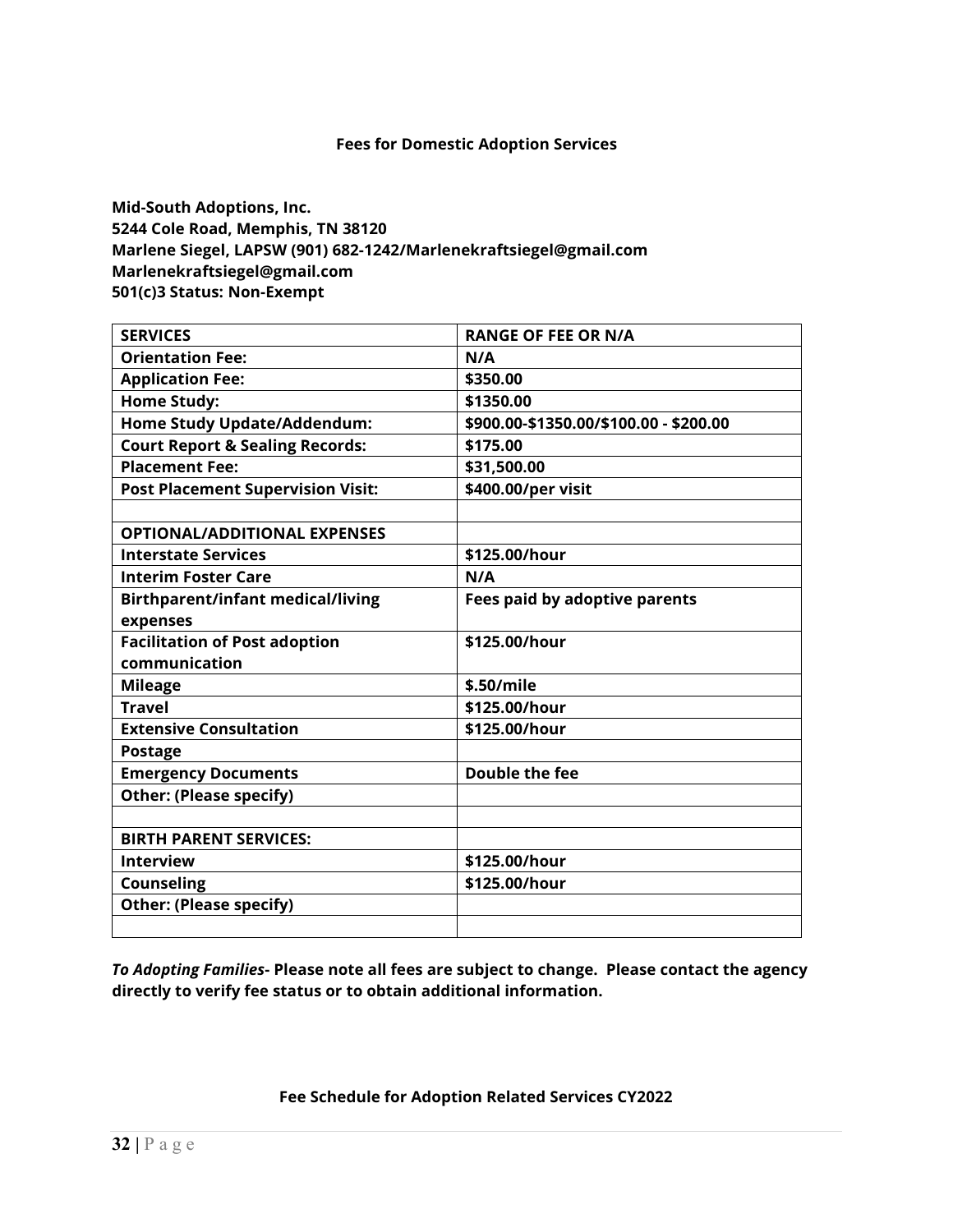**Miriam's Promise 3701 Hillsboro Pike, Nashville, TN 37215 615-292-3500/ info@miriamspromise.org www.miriamspromise.org 501(c)3 Status: Exempt**

| <b>SERVICES</b>                            | <b>RANGE OF FEE OR N/A</b>                     |
|--------------------------------------------|------------------------------------------------|
| <b>Orientation Fee:</b>                    | \$0                                            |
| <b>Application Fee:</b>                    | \$200                                          |
| <b>Home Study:</b>                         | \$1500                                         |
| <b>Home Study Update/Addendum:</b>         | \$90 hr                                        |
| <b>Court Report &amp; Sealing Records:</b> | \$150                                          |
| <b>Placement Fee:</b>                      | \$9500 - \$20000                               |
| <b>Post Placement Supervision Visit:</b>   | \$200                                          |
|                                            |                                                |
| <b>OPTIONAL/ADDITIONAL EXPENSES</b>        |                                                |
| <b>Interstate Services</b>                 | \$90 hr                                        |
| <b>Interim Foster Care</b>                 | $$25$ day                                      |
| <b>Birthparent/infant medical/living</b>   | n/a                                            |
| expenses                                   |                                                |
| <b>Facilitation of Post adoption</b>       | \$90 hr                                        |
| communication                              |                                                |
| <b>Mileage</b>                             | *billed at current federal rate                |
| <b>Travel</b>                              | \$90 hr                                        |
| <b>Extensive Consultation</b>              | \$90 hr                                        |
| <b>Postage</b>                             | *billed for actual cost                        |
| <b>Emergency Documents</b>                 | \$400 for preliminary home study               |
| <b>Other: (Please specify)</b>             |                                                |
|                                            |                                                |
| <b>BIRTH PARENT SERVICES:</b>              |                                                |
| <b>Interview</b>                           | \$0                                            |
| <b>Counseling</b>                          | <b>Free unless Non-Agency Pregnancy Client</b> |
| <b>Other: (Please specify)</b>             | Non-Agency Pregnancy Client \$125 hr           |
|                                            |                                                |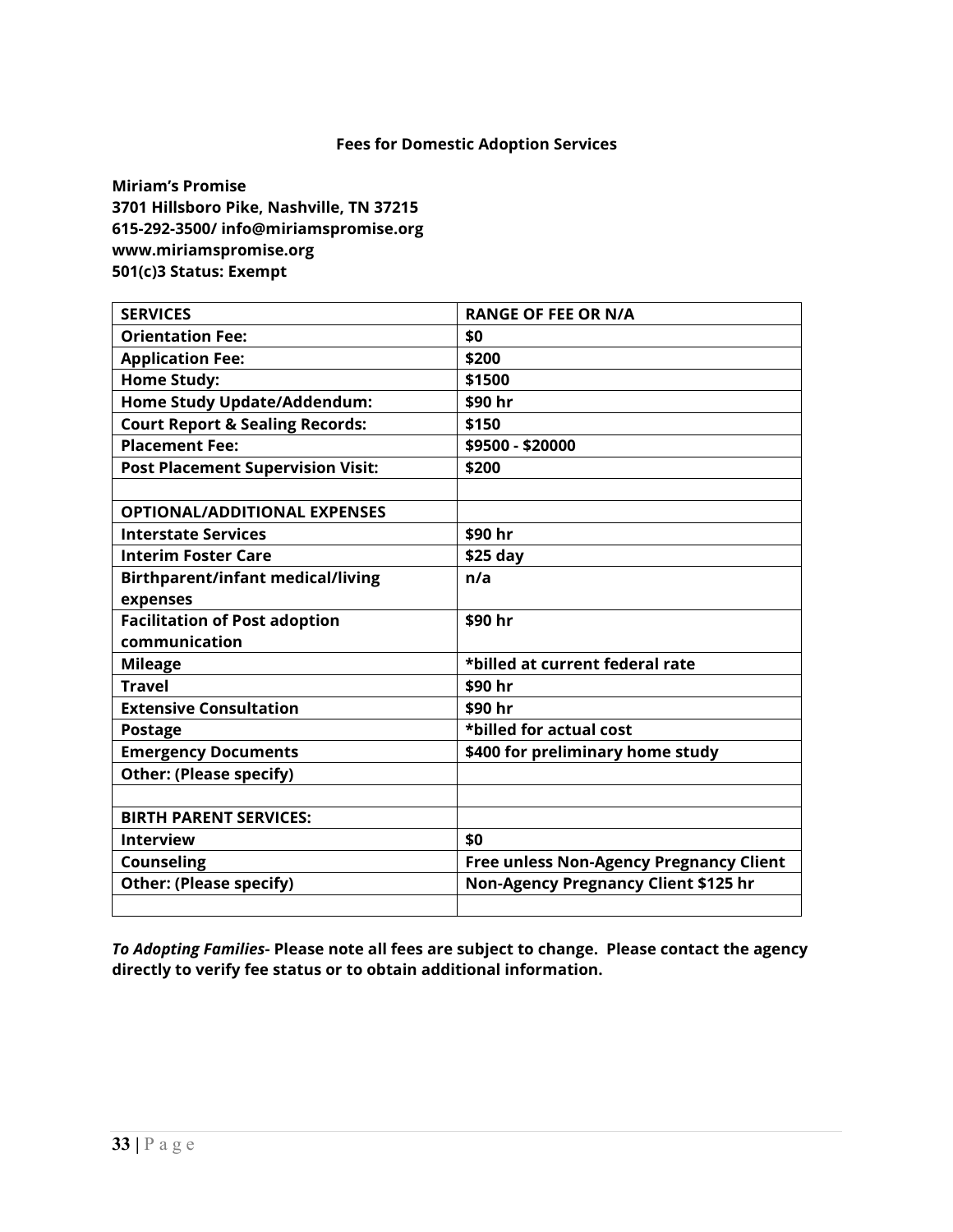#### **Fees for Domestic Adoption Services**

**Monroe Harding, Inc. 1 Vantage Way Bldg. C-165 Rhonda C. Allen (615-298-5573 rhondaallen@monroeharding.org) www.monroeharding.org 501(c)3 Status:Exempt** 

| <b>SERVICES</b>                                  | <b>RANGE OF FEE OR N/A</b> |
|--------------------------------------------------|----------------------------|
| <b>Orientation Fee:</b>                          | N/A                        |
| <b>Application Fee:</b>                          | N/A                        |
| <b>Home Study:</b>                               | \$1700.00                  |
| Home Study Update/Addendum (if we                |                            |
| prepared initial home study within 2 yrs.):      | \$400.00                   |
| <b>Court Report &amp; Sealing Records:</b>       | N/A                        |
| <b>Placement Fee:</b>                            | N/A                        |
| <b>Post Placement Supervision Visit:</b>         | N/A                        |
|                                                  |                            |
| <b>OPTIONAL/ADDITIONAL EXPENSES</b>              |                            |
| <b>Interstate Services</b>                       | N/A                        |
| <b>Interim Foster Care</b>                       | N/A                        |
| <b>Birthparent/infant medical/living</b>         |                            |
| expenses                                         | N/A                        |
| <b>Facilitation of Post adoption</b>             |                            |
| communication                                    | N/A                        |
| <b>Mileage</b>                                   | <b>.47 A MILE</b>          |
| <b>Travel</b>                                    | N/A                        |
| <b>Extensive Consultation</b>                    | N/A                        |
| <b>Postage</b>                                   | \$40.00                    |
| <b>Emergency Documents</b>                       | N/A                        |
| <b>Other: (Please specify) Background checks</b> | \$80.00                    |
|                                                  |                            |
| <b>BIRTH PARENT SERVICES:</b>                    | N/A                        |
| <b>Interview</b>                                 | N/A                        |
| <b>Counseling</b>                                | N/A                        |
| <b>Other: (Please specify)</b>                   | N/A                        |
|                                                  |                            |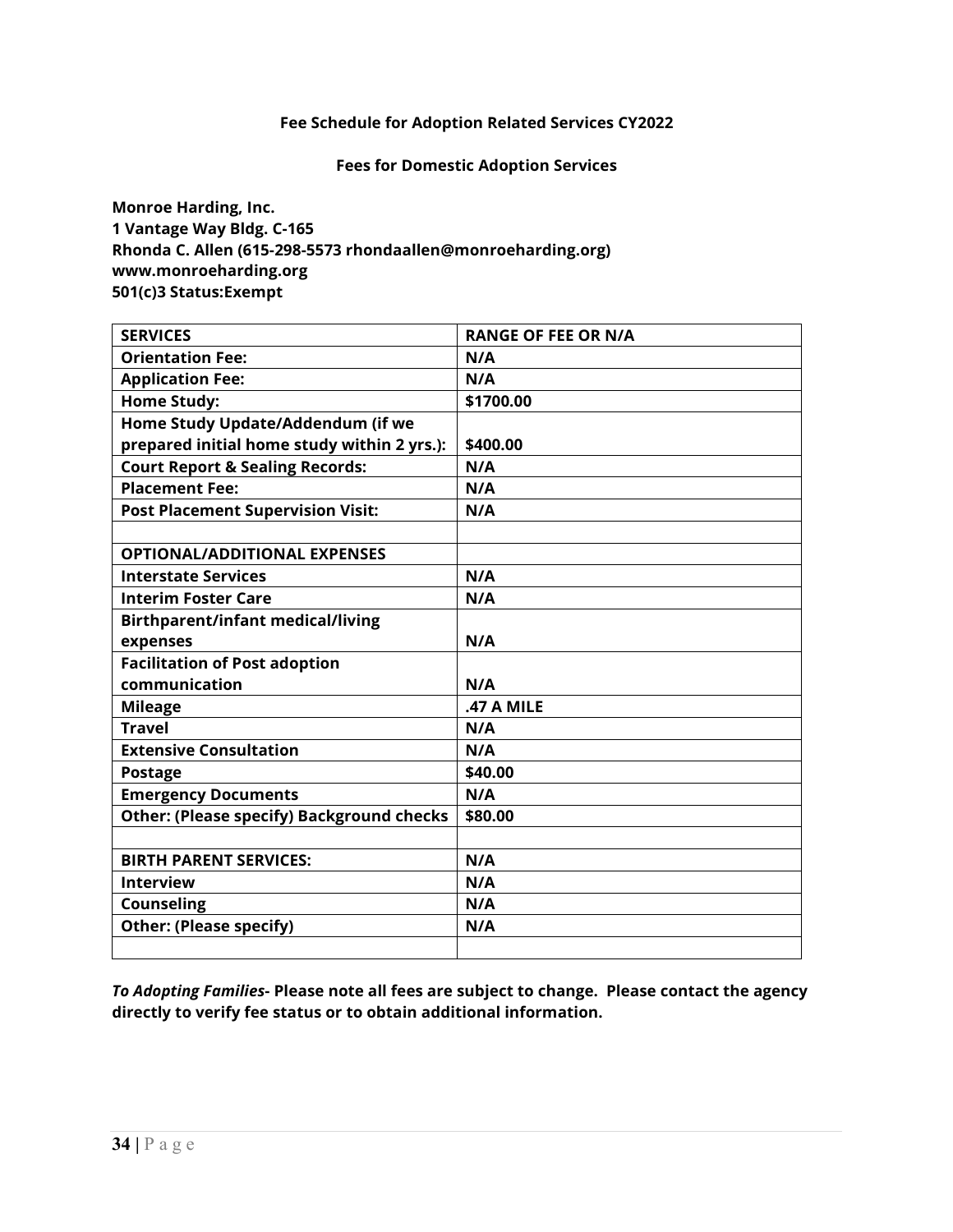#### **Fees for Domestic Adoption Services**

**Options 4 Adoption, Inc. 1014 Park Manor Terrace NW, Marietta, GA 30064 TN Branch: 1615 Amanda Court, Brentwood, TN 37207 Kelly Barth or Tonya Boggs; 770-514-7324 or 770-928-1871 Agency Web Address [www.Options4adoption.com](http://www.options4adoption.com/) 501(c)3 Status:Exempt**

| <b>SERVICES</b>                            | <b>RANGE OF FEE OR N/A</b>                |
|--------------------------------------------|-------------------------------------------|
| <b>Orientation Fee:</b>                    | 0                                         |
| <b>Application Fee:</b>                    | 100.00                                    |
| <b>Home Study:</b>                         | 1400.00                                   |
| Home Study Update/Addendum:                | 700.00; 300.00 or 150.00                  |
| <b>Court Report &amp; Sealing Records:</b> | 200.00                                    |
| <b>Placement Fee:</b>                      | N/A                                       |
| <b>Post Placement Supervision Visit:</b>   | 300.00 plus case worker mileage           |
|                                            |                                           |
| <b>OPTIONAL/ADDITIONAL EXPENSES</b>        | None of these are applicable as we do not |
| <b>Interstate Services</b>                 | place children for adoption.              |
| <b>Interim Foster Care</b>                 |                                           |
| <b>Birthparent/infant medical/living</b>   |                                           |
| expenses                                   |                                           |
| <b>Facilitation of Post adoption</b>       |                                           |
| communication                              |                                           |
| <b>Mileage</b>                             | At IRS guidelines                         |
| <b>Travel</b>                              |                                           |
| <b>Extensive Consultation</b>              |                                           |
| <b>Postage</b>                             |                                           |
| <b>Emergency Documents</b>                 |                                           |
| <b>Other: (Please specify)</b>             |                                           |
|                                            |                                           |
| <b>BIRTH PARENT SERVICES:</b>              | None of these are applicable as we do not |
| <b>Interview</b>                           | place children for adoption.              |
| <b>Counseling</b>                          |                                           |
| <b>Other: (Please specify)</b>             |                                           |
|                                            |                                           |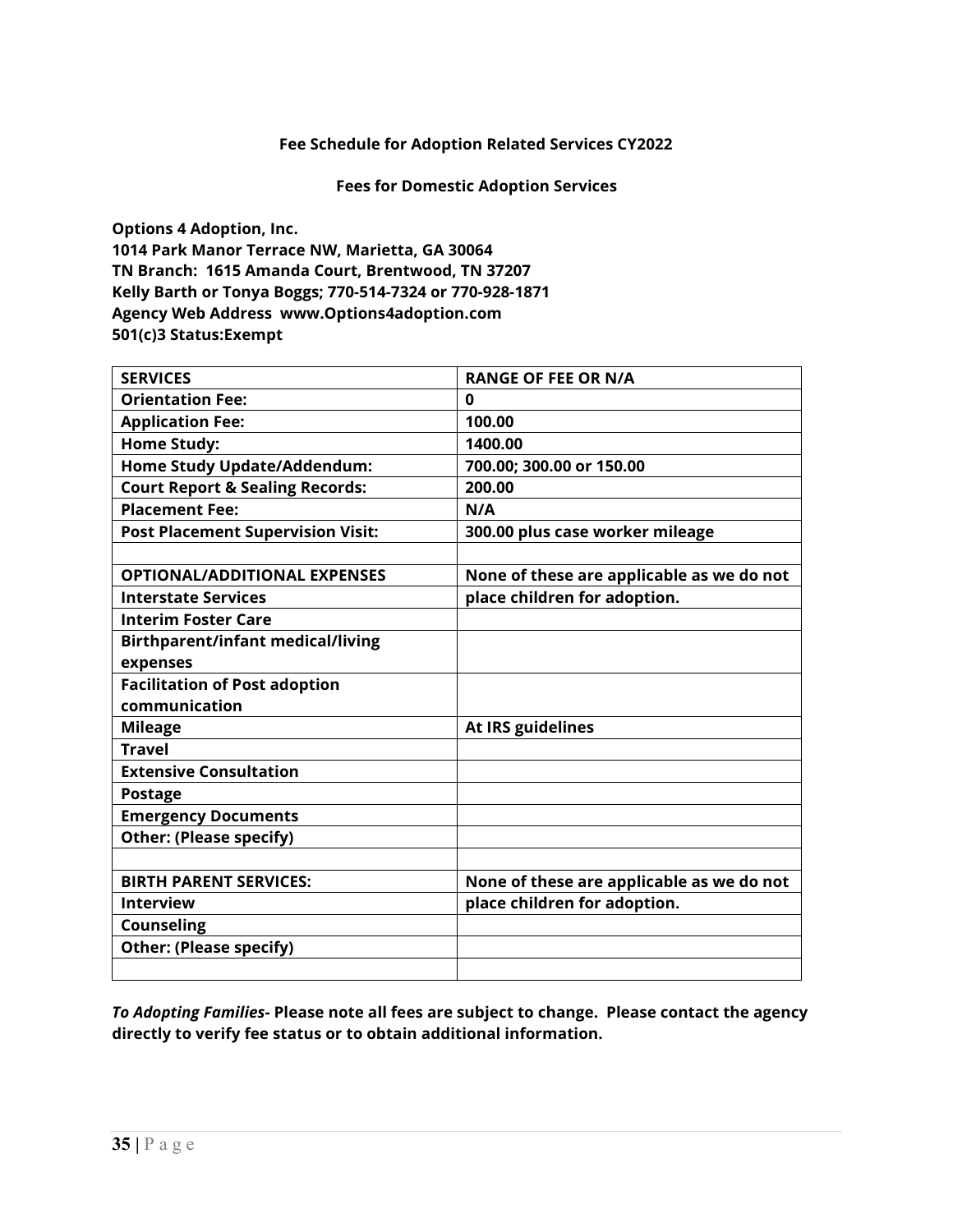#### **Fees for Domestic Adoption Services**

**Small World, Inc. PO Box 1109, Mount Juliet, TN 37121 615-754-6546 / jacquie@smallworldadoption.com www.smallworldadoption.com 501(c)3 Status: Exempt** 

| <b>SERVICES</b>                            | <b>RANGE OF FEE OR N/A</b>                     |
|--------------------------------------------|------------------------------------------------|
| <b>Orientation Fee:</b>                    | N/A                                            |
| <b>Application Fee:</b>                    | \$250                                          |
| <b>Home Study:</b>                         | \$1,750 (TN, MO) / \$200 (all other locations) |
| <b>Home Study Update/Addendum:</b>         | \$1,200                                        |
| <b>Court Report &amp; Sealing Records:</b> | N/A                                            |
| <b>Placement Fee:</b>                      | \$18,000                                       |
| <b>Post Placement Supervision Visit:</b>   | \$400 per visit                                |
|                                            |                                                |
| <b>OPTIONAL/ADDITIONAL EXPENSES</b>        |                                                |
| <b>Interstate Services</b>                 | \$1,500                                        |
| <b>Interim Foster Care</b>                 | N/A                                            |
| <b>Birthparent/infant medical/living</b>   | \$0 - \$8,000 (varies by case)                 |
| expenses                                   |                                                |
| <b>Facilitation of Post adoption</b>       | N/A                                            |
| communication                              |                                                |
| <b>Mileage</b>                             | <b>Billed at current IRS mileage rate</b>      |
| <b>Travel</b>                              | N/A                                            |
| <b>Extensive Consultation</b>              | \$90 per half hour                             |
| <b>Postage</b>                             | N/A                                            |
| <b>Emergency Documents</b>                 | N/A                                            |
| <b>Other: (Please specify)</b>             |                                                |
|                                            |                                                |
| <b>BIRTH PARENT SERVICES:</b>              |                                                |
| <b>Interview</b>                           | N/A                                            |
| <b>Counseling</b>                          | \$145 per hour                                 |
| <b>Other: (Please specify)</b>             |                                                |
|                                            |                                                |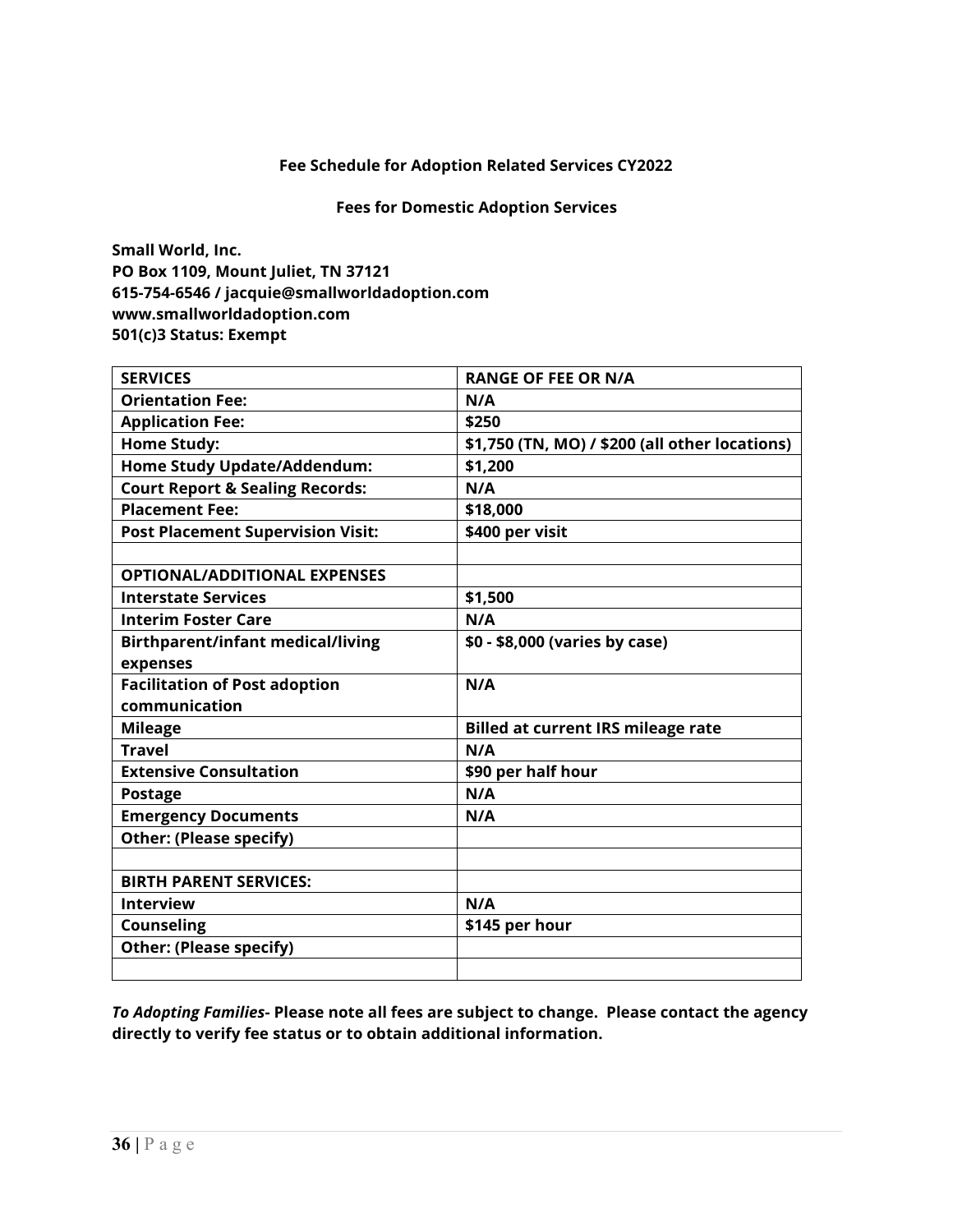#### **Fees for Domestic Adoption Services**

**Smoky Mountain Children's Home 449 McCarn Circle Sevierville, Tennessee 37862 Melody Jones, Adoption Coordinator (865) 661-5506; mjones@smch.org smch.org 501(c)3 Status: Exempt**

| <b>SERVICES</b>                            | <b>RANGE OF FEE OR N/A</b>     |
|--------------------------------------------|--------------------------------|
| <b>Orientation Fee:</b>                    | N/A                            |
| <b>Application Fee:</b>                    | 250.00                         |
| <b>Home Study:</b>                         | 1,000.00                       |
| <b>Home Study Update/Addendum:</b>         | 300.00                         |
| <b>Court Report &amp; Sealing Records:</b> | 250.00 per hour                |
| <b>Placement Fee:</b>                      | 2,500.00                       |
| <b>Post Placement Supervision Visit:</b>   | 100.00 per hour                |
|                                            |                                |
| <b>OPTIONAL/ADDITIONAL EXPENSES</b>        |                                |
| <b>Interstate Services</b>                 | N/A                            |
| <b>Interim Foster Care</b>                 | N/A                            |
| <b>Birthparent/infant medical/living</b>   | N/A                            |
| expenses                                   |                                |
| <b>Facilitation of Post adoption</b>       | 100.00 per hour                |
|                                            |                                |
| communication                              |                                |
| <b>Mileage</b>                             | .42 cents per miles            |
| <b>Travel</b>                              | Nor to exceed 150.00 per night |
| <b>Extensive Consultation</b>              | 75.00 per hour                 |
| <b>Postage</b>                             | Regular state postage rates    |
| <b>Emergency Documents</b>                 | N/A                            |
| <b>Other: (Please specify)</b>             |                                |
|                                            |                                |
| <b>BIRTH PARENT SERVICES:</b>              |                                |
| <b>Interview</b>                           | N/A                            |
| <b>Counseling</b>                          | N/A                            |
| <b>Other: (Please specify)</b>             |                                |

**Please note all fees are subject to change. Please contact the agency directly to verify fee status or to obtain additional information.**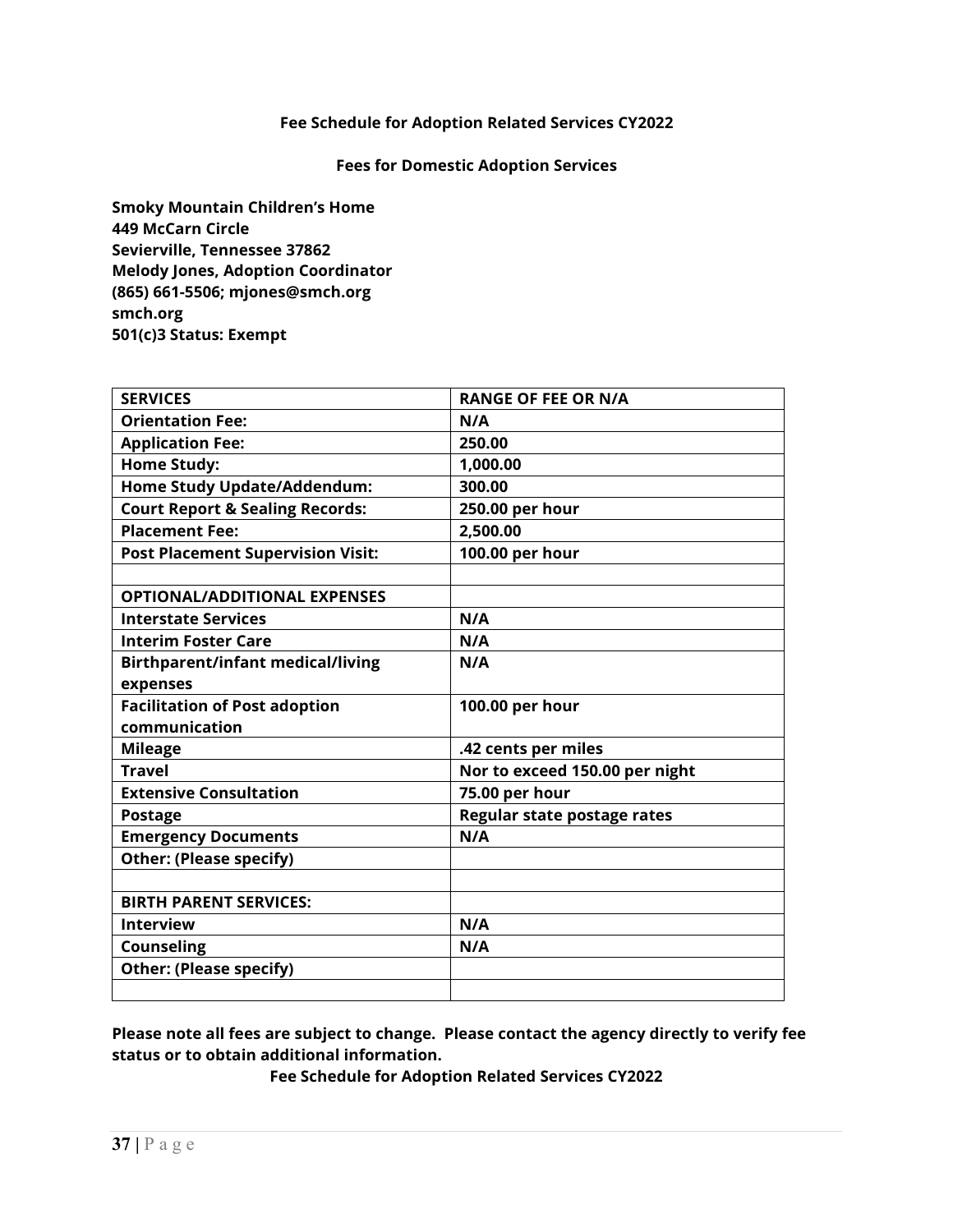**Solomon Family Solutions 391 Broad St. NW Suite 201 Cleveland TN 37311 423-790-3747 andre@solomonfamilysolutions.com www.solomonfamilysolutions.org 501(c)3 Status:Exempt** 

| <b>SERVICES</b>                            | <b>RANGE OF FEE OR N/A</b>            |
|--------------------------------------------|---------------------------------------|
| <b>Orientation Fee:</b>                    | 0.00                                  |
| <b>Application Fee:</b>                    | 0.00                                  |
| <b>Home Study:</b>                         | <b>Sliding Scale \$650 - \$1000</b>   |
| <b>Home Study Update/Addendum:</b>         | \$250                                 |
| <b>Court Report &amp; Sealing Records:</b> | Included in home study                |
| <b>Placement Fee:</b>                      | n/a                                   |
| <b>Post Placement Supervision Visit:</b>   | Included in home study update         |
|                                            |                                       |
| <b>OPTIONAL/ADDITIONAL EXPENSES</b>        |                                       |
| <b>Interstate Services</b>                 | n/a                                   |
| <b>Interim Foster Care</b>                 | n/a                                   |
| <b>Birthparent/infant medical/living</b>   | n/a                                   |
| expenses                                   |                                       |
| <b>Facilitation of Post adoption</b>       | \$50/hr                               |
| communication                              |                                       |
| <b>Mileage</b>                             | \$0.55/mi                             |
| <b>Travel</b>                              | \$25/hr                               |
| <b>Extensive Consultation</b>              | \$50/hr                               |
| <b>Postage</b>                             | n/a                                   |
| <b>Emergency Documents</b>                 | \$50                                  |
| <b>Other: (Please specify)</b>             | Testimony: \$50/hr (Block 4 hrs/8hrs) |
|                                            |                                       |
| <b>BIRTH PARENT SERVICES:</b>              |                                       |
| <b>Interview</b>                           | n/a                                   |
| <b>Counseling</b>                          | n/a                                   |
| <b>Other: (Please specify)</b>             | n/a                                   |
|                                            |                                       |

*To Adopting Families***- Please note all fees are subject to change. Please contact the agency directly to verify fee status or to obtain additional information.**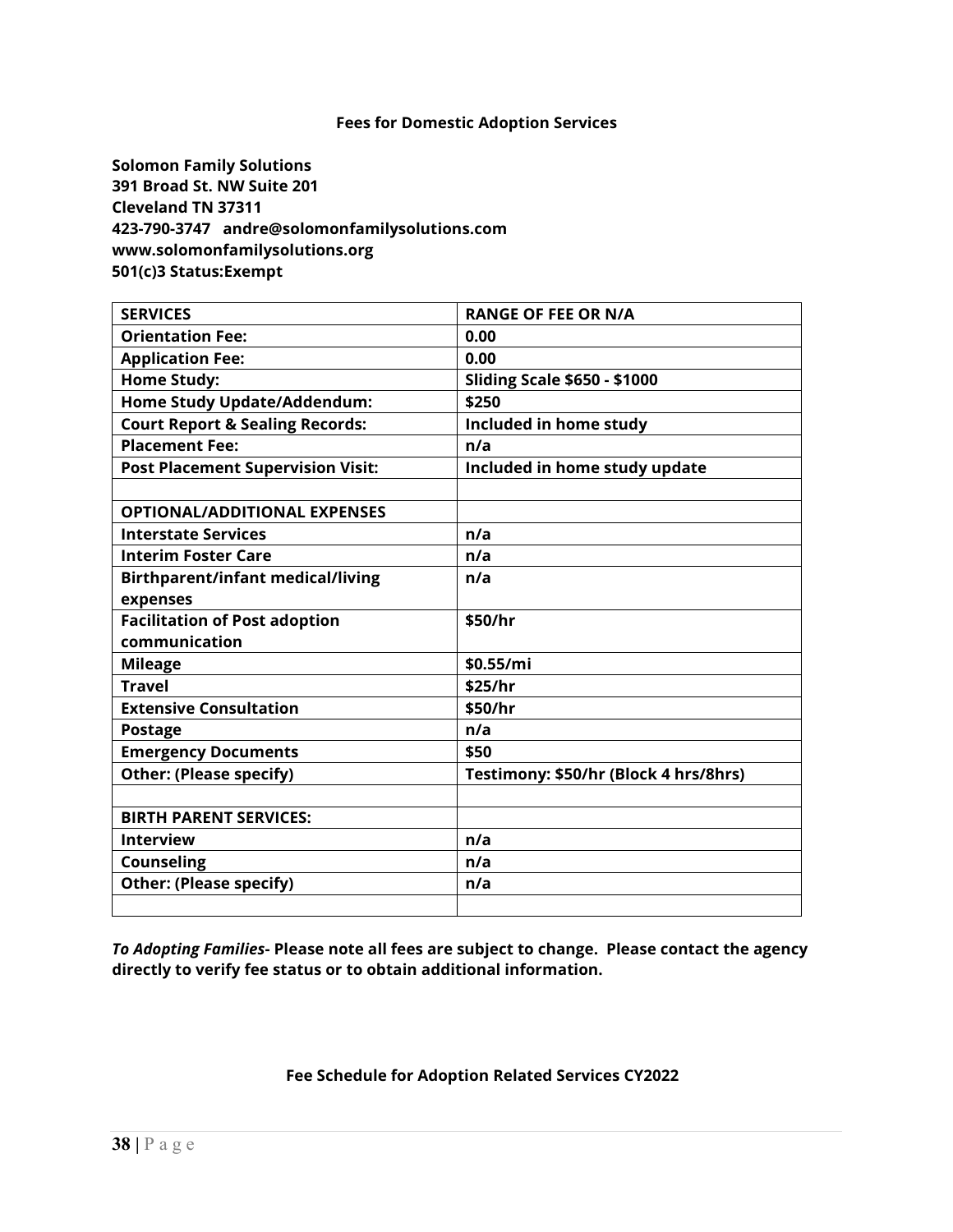**TRACES Foster Care and Adoption 2001 Stonebrook Place, Kingsport, TN0 3776 Courtney Mauk/423-224-1043 [\(cmauk@frontierhealth.org\)](mailto:cmauk@frontierhealth.org) Tracesne.org 501(c)3 Status:Exempt**

| <b>SERVICES</b>                            | <b>RANGE OF FEE OR N/A</b>                |
|--------------------------------------------|-------------------------------------------|
| <b>Orientation Fee:</b>                    | N/A                                       |
| <b>Application Fee:</b>                    | 200.00                                    |
| <b>Home Study:</b>                         | 1,600.00                                  |
| Home Study Update/Addendum:                | 500.00                                    |
| <b>Court Report &amp; Sealing Records:</b> | 100.00                                    |
| <b>Placement Fee:</b>                      | N/A                                       |
| <b>Post Placement Supervision Visit:</b>   | 100.00                                    |
|                                            |                                           |
| <b>OPTIONAL/ADDITIONAL EXPENSES</b>        |                                           |
| <b>Interstate Services</b>                 | N/A                                       |
| <b>Interim Foster Care</b>                 | N/A                                       |
| <b>Birthparent/infant medical/living</b>   | N/A                                       |
| expenses                                   |                                           |
| <b>Facilitation of Post adoption</b>       | N/A                                       |
| communication                              |                                           |
| <b>Mileage</b>                             | N/A                                       |
| <b>Travel</b>                              | N/A                                       |
| <b>Extensive Consultation</b>              | N/A                                       |
| <b>Postage</b>                             | N/A                                       |
| <b>Emergency Documents</b>                 | N/A                                       |
| <b>Other: (Please specify)</b>             | N/A                                       |
|                                            |                                           |
| <b>BIRTH PARENT SERVICES:</b>              |                                           |
| <b>Interview</b>                           | N/A                                       |
| <b>Counseling</b>                          | N/A                                       |
| <b>Other: (Please specify)</b>             | 400.00 fee for out of region home studies |
|                                            | which include travel and labor            |
|                                            |                                           |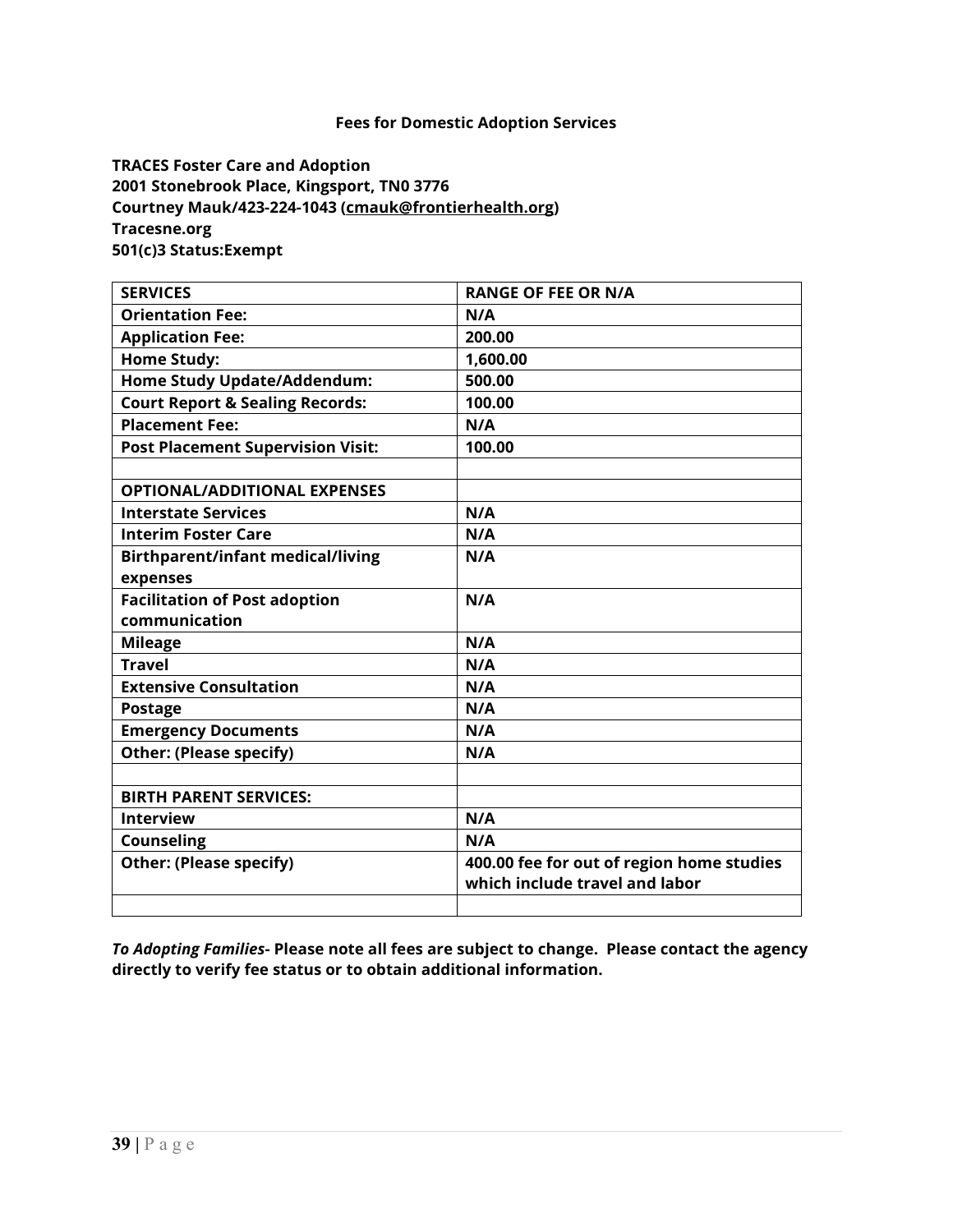### International Adoption Services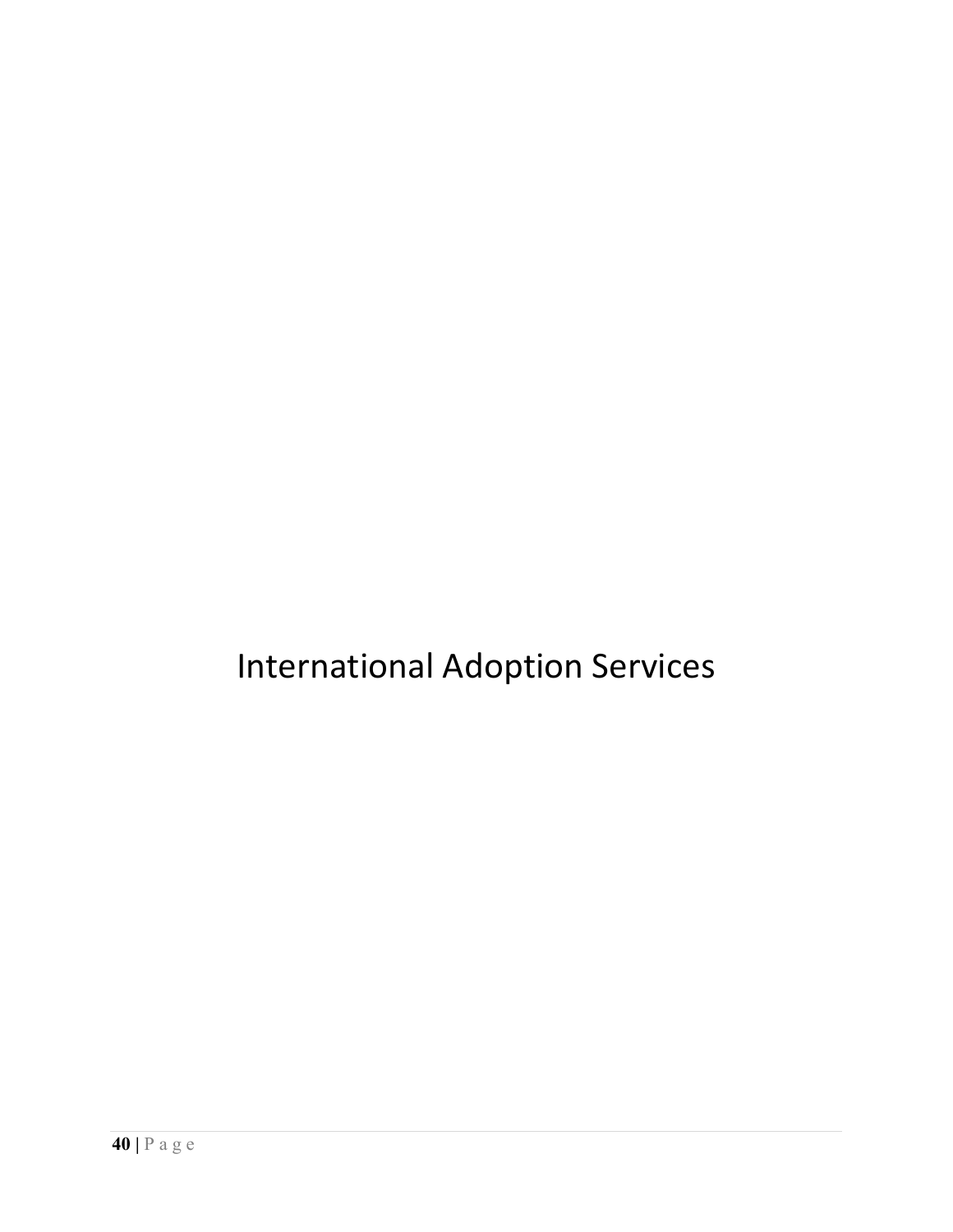**Fees for International Adoption Services**

**Adoption Advocacy of Tennessee 8011 Brooks Chapel Road, Suite 982 Brentwood, Tn 37024 Jennifer Dozier, PhD 615-455-5450 501(c)3 Status: Exempt**

| <b>SERVICES</b>                            | <b>RANGE OF FEE OR N/A</b> |
|--------------------------------------------|----------------------------|
| <b>Orientation or Agency Fee:</b>          | <b>NA</b>                  |
| <b>Application Fee:</b>                    | <b>NA</b>                  |
| <b>Home Study:</b>                         | \$1500                     |
| <b>Home Study Update/Addendum:</b>         | \$500                      |
| <b>International Adoption Training:</b>    | <b>NA</b>                  |
| <b>Dossier Preparation Assistance:</b>     | <b>NA</b>                  |
| <b>Post Placement Supervision:</b>         | \$300                      |
| <b>Court Report &amp; Sealing Records:</b> | \$150                      |
| Mileage/Travel:                            | <b>NA</b>                  |
| <b>Extensive Consultation:</b>             | <b>NA</b>                  |
| <b>Postage &amp; Authentication Fees:</b>  | <b>NA</b>                  |
| CIS:                                       | <b>NA</b>                  |
| <b>FBI Finger Prints:</b>                  | <b>NA</b>                  |
| <b>Foreign Fee:</b>                        | <b>NA</b>                  |
| <b>Exit Documents:</b>                     | <b>NA</b>                  |
| Other (please specify)                     | <b>NA</b>                  |
|                                            |                            |
|                                            |                            |
|                                            |                            |
|                                            |                            |
|                                            |                            |

*To Adopting Families***- Please note all fees are subject to change. Please contact the agency directly to verify fee status or to obtain additional information.**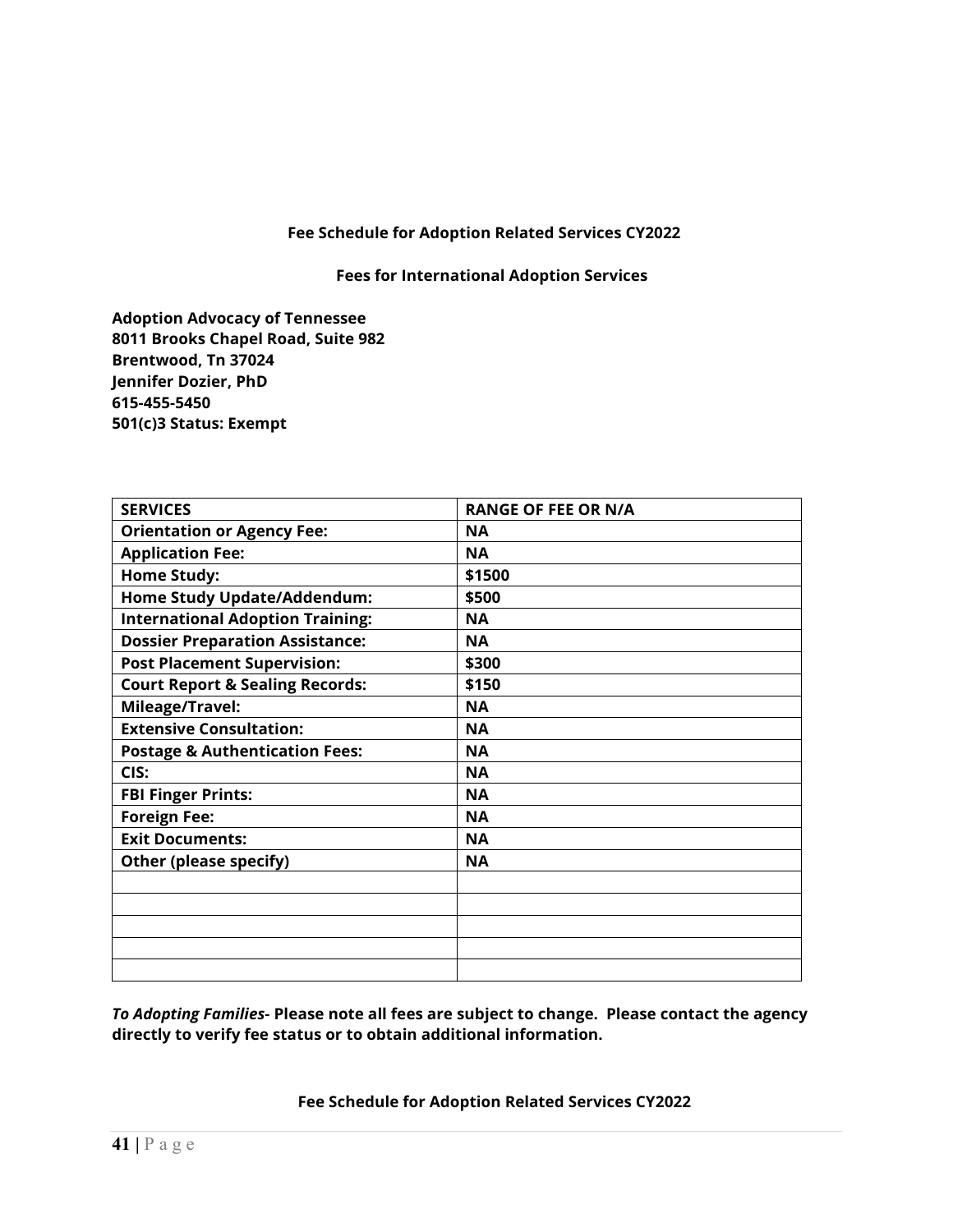**Adoption Assistance, Inc. 512 South Church Street Murfreesboro, TN. 37130 (615)439-0959 www.adoptionassistance.com 501(c)3 Status:Exempt** 

| <b>SERVICES</b>                            | <b>RANGE OF FEE OR N/A</b>                   |
|--------------------------------------------|----------------------------------------------|
| <b>Orientation or Agency Fee:</b>          | <b>NA</b>                                    |
| <b>Application Fee:</b>                    | \$75                                         |
| <b>Home Study:</b>                         | \$1,850                                      |
| Home Study Update/Addendum:                | Update: \$400. Addendum: \$200               |
| <b>International Adoption Training:</b>    | NA (family pays for online training          |
|                                            | through Hague approved training              |
|                                            | program)                                     |
| <b>Dossier Preparation Assistance:</b>     | <b>NA</b>                                    |
| <b>Post Placement Supervision:</b>         | \$275                                        |
| <b>Court Report &amp; Sealing Records:</b> | <b>NA</b>                                    |
| Mileage/Travel:                            | NA (unless over 2 hours from worker .55      |
|                                            | per mile - after 2 hour mark)                |
| <b>Extensive Consultation:</b>             | \$80 per hour if outside of normal home      |
|                                            | study services                               |
| <b>Postage &amp; Authentication Fees:</b>  | NA unless family requests expedited          |
|                                            | postage. Family pays that postage fee        |
| CIS:                                       | <b>NA</b>                                    |
| <b>FBI Finger Prints:</b>                  | Pays to agency providing service (\$38-\$52) |
| <b>Foreign Fee:</b>                        | <b>NA</b>                                    |
| <b>Exit Documents:</b>                     | <b>NA</b>                                    |
| Other (please specify)                     |                                              |
|                                            |                                              |
|                                            |                                              |
|                                            |                                              |
|                                            |                                              |
|                                            |                                              |

*To Adopting Families***- Please note all fees are subject to change. Please contact the agency directly to verify fee status or to obtain additional information.**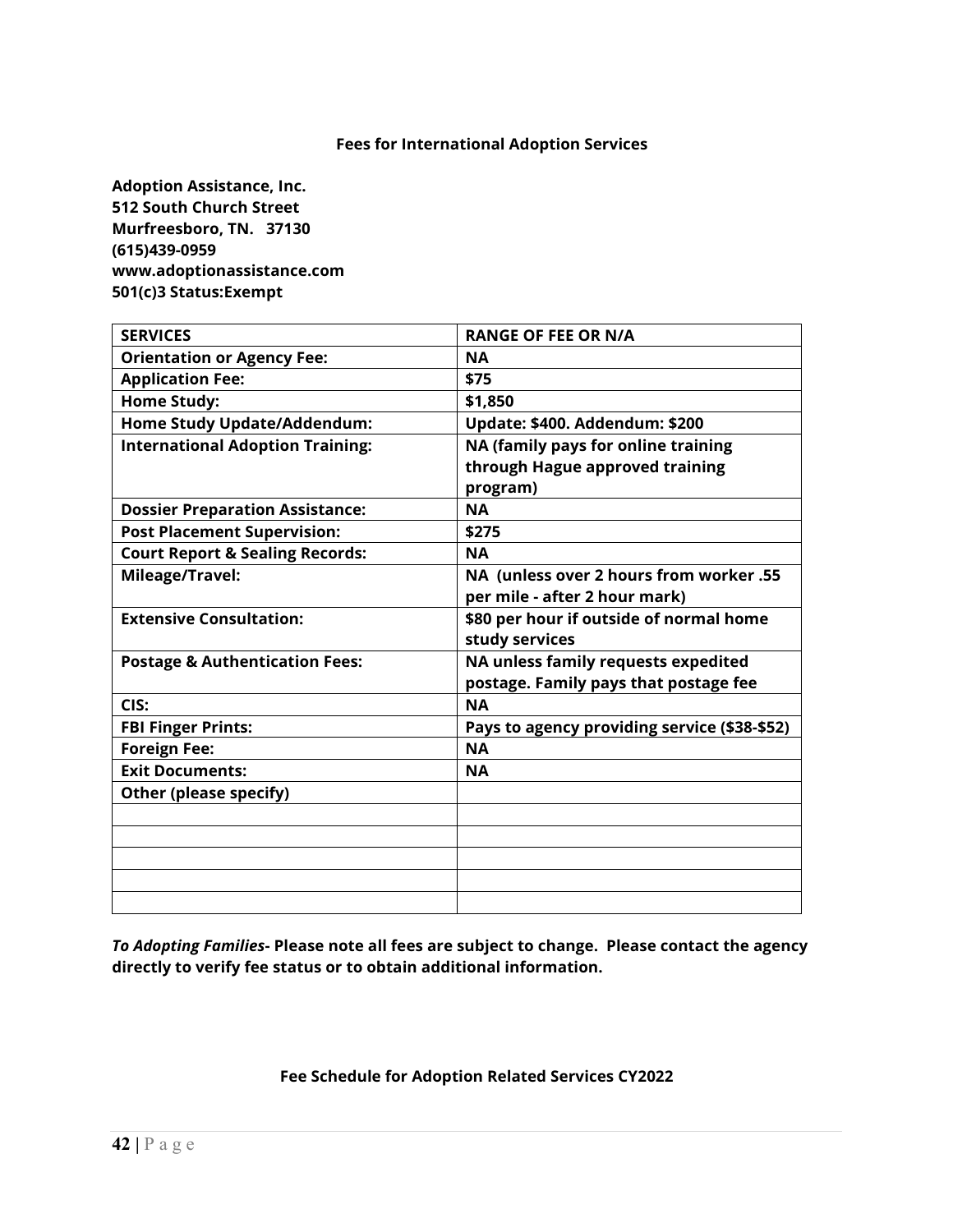**All Blessings International 1650 Murfreesboro Road, Suite 203 Franklin, TN 37067 Olivia Kluiter (615) 905-6586, olivia@allblessings.org Allblessings.org 501(c)3 Status:Exempt** 

| <b>SERVICES</b>                            | <b>RANGE OF FEE OR N/A</b>     |
|--------------------------------------------|--------------------------------|
| <b>Orientation or Agency Fee:</b>          | N/A                            |
| <b>Application Fee:</b>                    | \$50                           |
| <b>Home Study:</b>                         | \$2,200                        |
| <b>Home Study Update/Addendum:</b>         | <b>Update - \$850</b>          |
|                                            | Addendum - \$100-\$500         |
| <b>International Adoption Training:</b>    | \$215                          |
| <b>Dossier Preparation Assistance:</b>     | N/A                            |
| <b>Post Placement Supervision:</b>         | \$400/report                   |
| <b>Court Report &amp; Sealing Records:</b> | N/A                            |
| Mileage/Travel:                            | .52/mile                       |
| <b>Extensive Consultation:</b>             | \$140/hour                     |
| <b>Postage &amp; Authentication Fees:</b>  | <b>Billed to FedEx Account</b> |
| CIS:                                       | N/A                            |
| <b>FBI Finger Prints:</b>                  | N/A                            |
| <b>Foreign Fee:</b>                        | N/A                            |
| <b>Exit Documents:</b>                     | N/A                            |
| Other (please specify)                     | <b>Interagency Fee - \$350</b> |
|                                            |                                |
|                                            |                                |
|                                            |                                |
|                                            |                                |
|                                            |                                |

*To Adopting Families***- Please note all fees are subject to change. Please contact the agency directly to verify fee status or to obtain additional information.**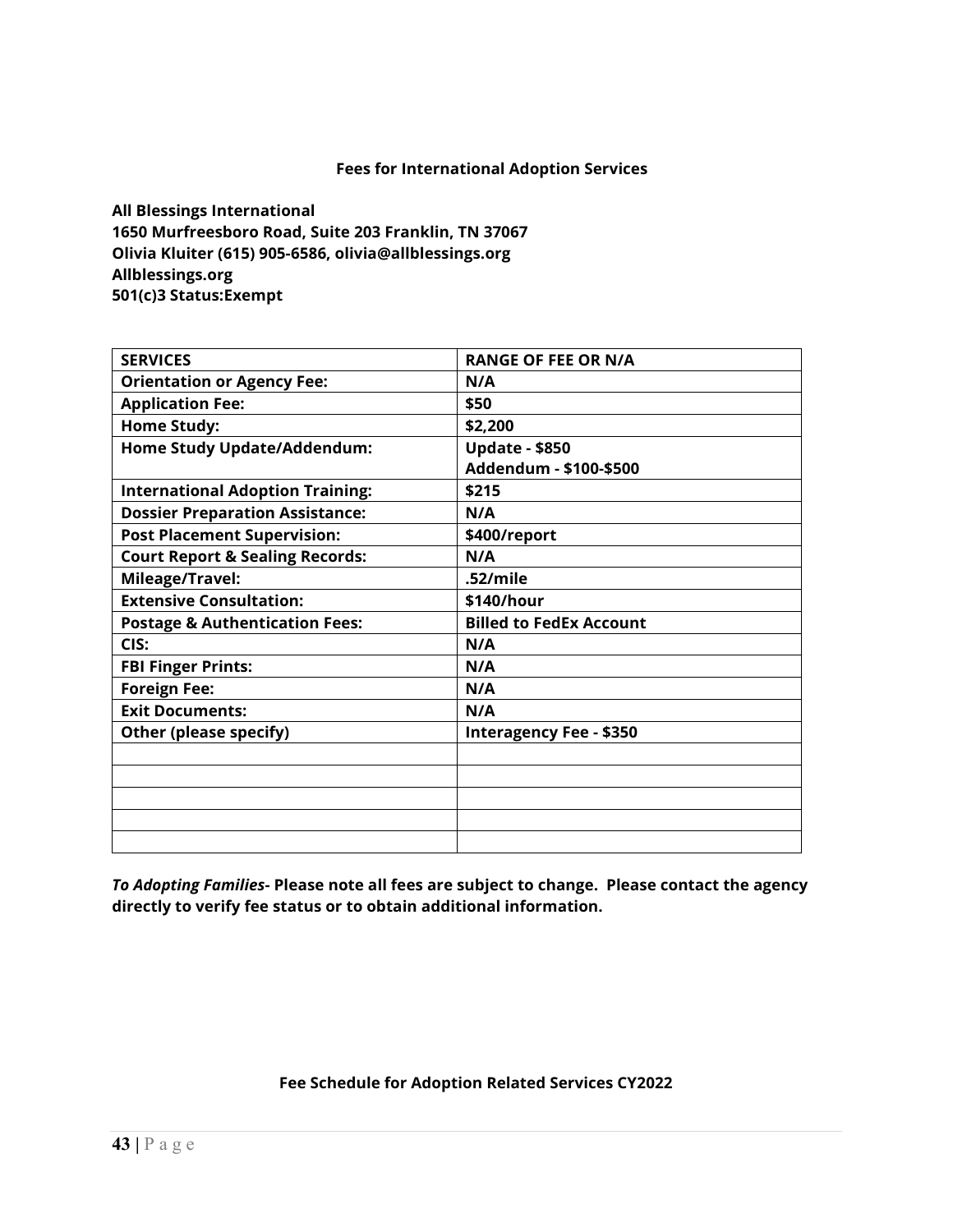**America World Adoption Association- Tennessee 1335 D'Ann Drive Murfreesboro, TN 37129 [tennessee@awaa.org](mailto:tennessee@awaa.org) (800) 429-3369 awaa.org 501(c)3 Status:Exempt** 

| <b>SERVICES</b>                            | <b>RANGE OF FEE OR N/A</b>                     |
|--------------------------------------------|------------------------------------------------|
| <b>Orientation or Agency Fee:</b>          | <b>Included in Home Study Fee</b>              |
| <b>Application Fee:</b>                    | \$295 for program and social services/         |
|                                            | \$195 for social service only                  |
| <b>Home Study:</b>                         | \$1,900                                        |
| <b>Home Study Update/Addendum:</b>         | \$175-\$650 and in some cases \$850 or         |
|                                            | \$1,100 if transferring from another state     |
|                                            | or agency                                      |
| <b>International Adoption Training:</b>    | \$90 per parent                                |
| <b>Dossier Preparation Assistance:</b>     | <b>Program fee</b>                             |
| <b>Post Placement Supervision:</b>         | \$350 per report and \$125 for each            |
|                                            | additional child                               |
| <b>Court Report &amp; Sealing Records:</b> | N/A                                            |
| Mileage/Travel:                            | 57.5 cents per mile, mileage charged for       |
|                                            | 20 miles or more round trip                    |
|                                            | \$15 miles an hour for travel time that is 2   |
|                                            | hours or more round trip from worker-          |
|                                            | Home study coordinators in west, middle        |
|                                            | and east TN                                    |
|                                            | If overnight visit is required \$100-\$200 per |
|                                            | night                                          |
| <b>Extensive Consultation:</b>             |                                                |
| <b>Postage &amp; Authentication Fees:</b>  | <b>Program fee</b>                             |
| CIS:                                       |                                                |
| <b>FBI Finger Prints:</b>                  |                                                |
| <b>Foreign Fee:</b>                        | <b>Program fee</b>                             |
| <b>Exit Documents:</b>                     |                                                |
| Other (please specify)                     |                                                |
|                                            |                                                |
|                                            |                                                |
|                                            |                                                |
|                                            |                                                |

*To Adopting Families***- Please note all fees are subject to change. Please contact the agency directly to verify fee status or to obtain additional information.**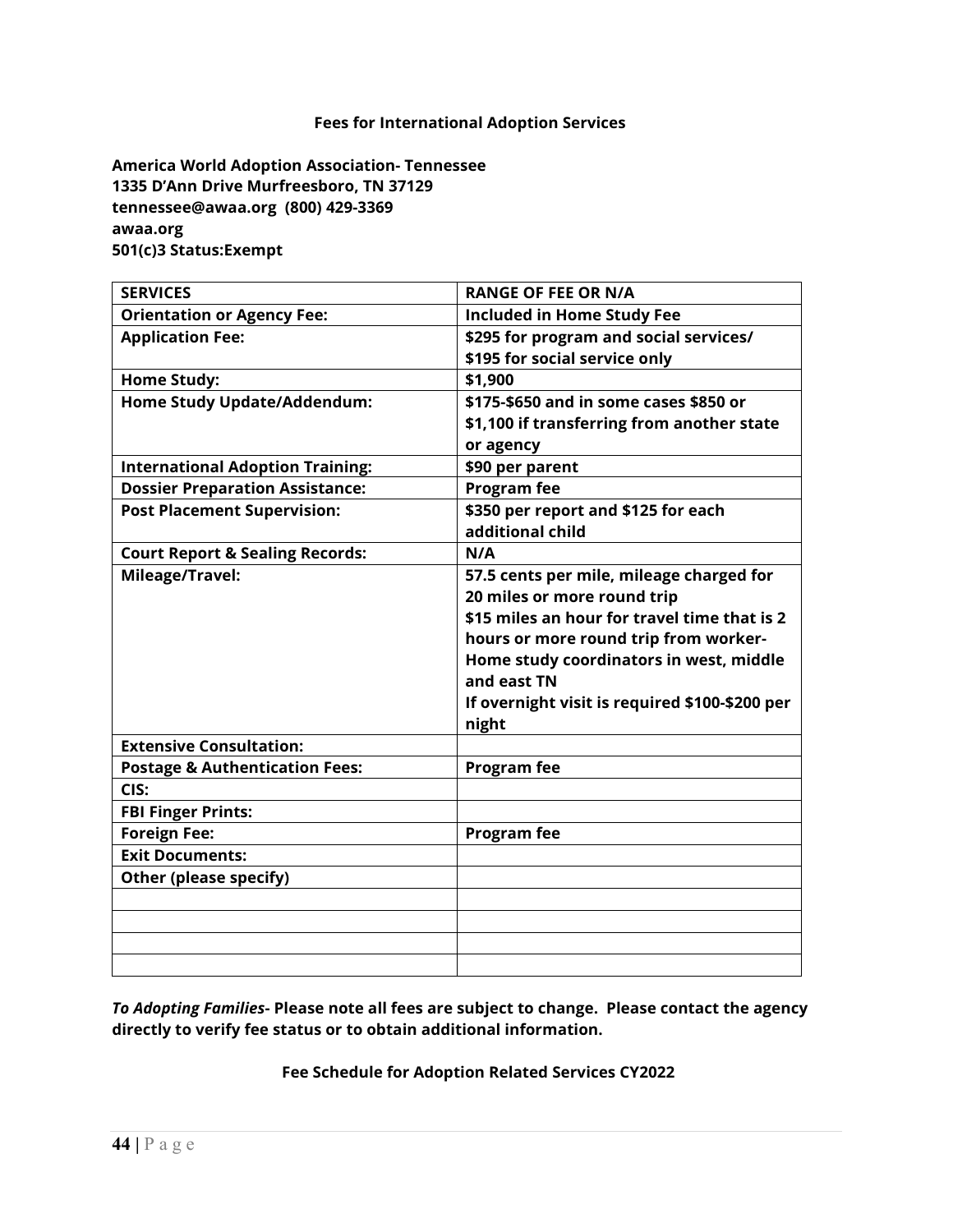**Catholic Charities of Tennessee 2806 McGavock Pike, Nashville, TN 37214 Amanda Bennett, (615) 352-3087, abennett@cctenn.org www.cctenn.org 501(c)3 Status:Exempt**

| <b>SERVICES</b>                            | <b>RANGE OF FEE OR N/A</b>                  |
|--------------------------------------------|---------------------------------------------|
| <b>Orientation or Agency Fee:</b>          | N/A                                         |
| <b>Application Fee:</b>                    | N/A                                         |
| <b>Home Study:</b>                         | \$2000                                      |
| <b>Home Study Update/Addendum:</b>         | \$500-\$1000                                |
| <b>International Adoption Training:</b>    | Included in home study fee                  |
| <b>Dossier Preparation Assistance:</b>     | N/A                                         |
| <b>Post Placement Supervision:</b>         | \$300 per report                            |
| <b>Court Report &amp; Sealing Records:</b> | \$150                                       |
| Mileage/Travel:                            | \$.47 a mile                                |
| <b>Extensive Consultation:</b>             | \$125/hour                                  |
| <b>Postage &amp; Authentication Fees:</b>  | Postage only applicable for Fed Ex fees     |
|                                            | Authentication is \$35 plus fees per        |
|                                            | document                                    |
| CIS:                                       | \$775 filing fee plus \$85 per adult member |
|                                            | in home for biometrics. Fees are paid       |
|                                            | directly to USCIS.                          |
| <b>FBI Finger Prints:</b>                  | \$35 through Identogo                       |
| <b>Foreign Fee:</b>                        | N/A                                         |
| <b>Exit Documents:</b>                     | N/A                                         |
| Other (please specify)                     | N/A                                         |
|                                            |                                             |
|                                            |                                             |
|                                            |                                             |
|                                            |                                             |
|                                            |                                             |

*To Adopting Families***- Please note all fees are subject to change. Please contact the agency directly to verify fee status or to obtain additional information.**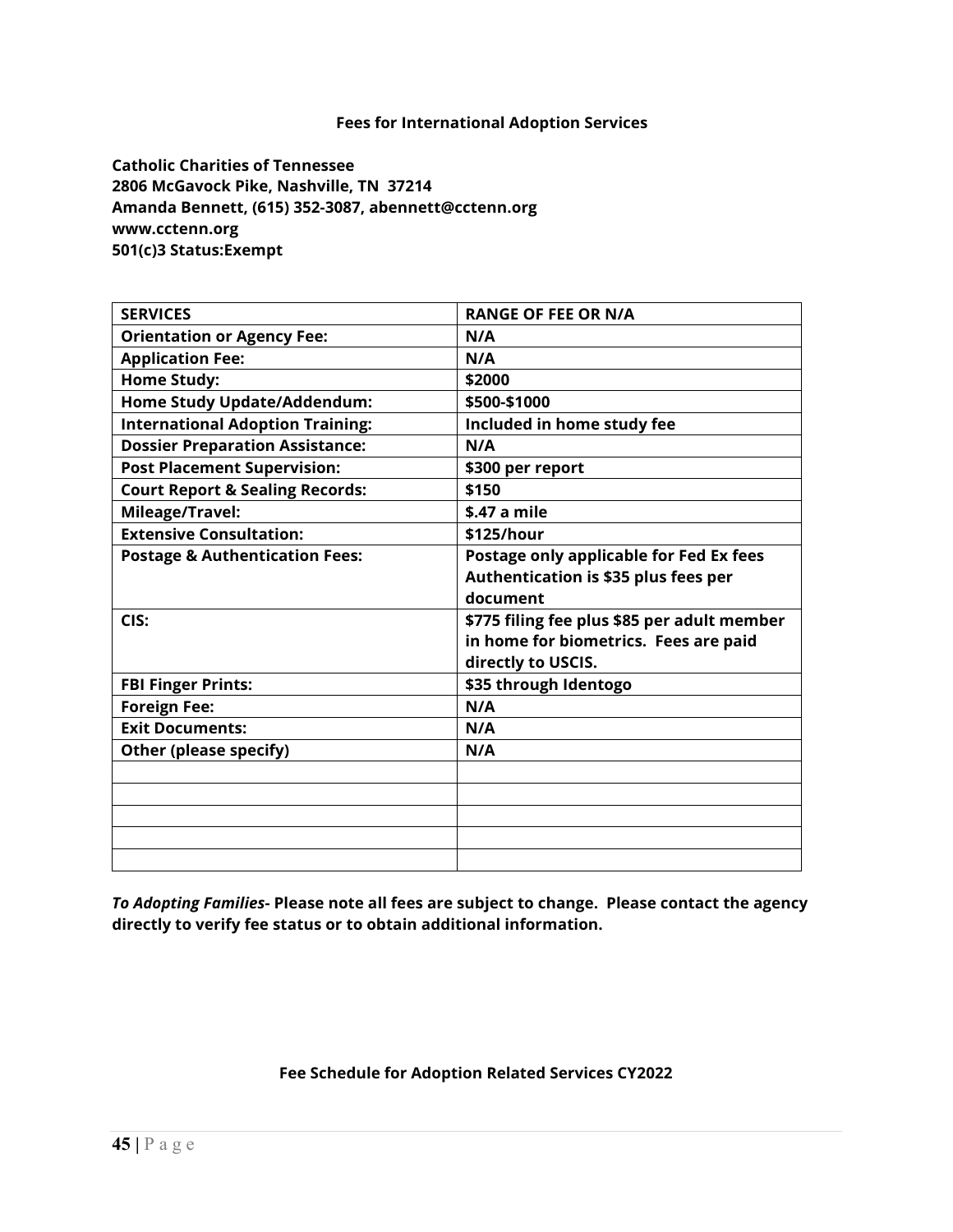**Holston United Methodist Home for Children PO Box 5532 Johnson City, TN 37602 404 Holston Drive, Greeneville, TN 37744 900 East Hill Avenue, Suite 270, Knoxville, Tennessee 37915 6314 East Brainerd Road, Chattanooga, Tennessee 37421 Adoption Director 423-638-4171 or 423-366-5577 or tristaherren@holstonhome.org [www.holstonhome.org](http://www.holstonhome.org/) 501(c)3 Status:Exempt**

| <b>SERVICES</b>                            | <b>RANGE OF FEE OR N/A</b>                 |
|--------------------------------------------|--------------------------------------------|
| <b>Orientation or Agency Fee:</b>          | n/a                                        |
| <b>Application Fee:</b>                    | \$500                                      |
| <b>Home Study:</b>                         | \$1800                                     |
| <b>Home Study Update/Addendum:</b>         | \$100-700                                  |
| <b>International Adoption Training:</b>    | n/a- paid to 3 <sup>rd</sup> party         |
| <b>Dossier Preparation Assistance:</b>     | Philippine program: \$3,500                |
| <b>Post Placement Supervision:</b>         | \$250 per report                           |
| <b>Court Report &amp; Sealing Records:</b> | \$250                                      |
| Mileage/Travel:                            | n/a; included in home study fee            |
| <b>Extensive Consultation:</b>             | n/a                                        |
| <b>Postage &amp; Authentication Fees:</b>  | n/a                                        |
| CIS:                                       | 3 <sup>rd</sup> party fee                  |
| <b>FBI Finger Prints:</b>                  | n/a; included in home study fee            |
| <b>Foreign Fee:</b>                        | Philippine program: \$7,500-\$8,500        |
| <b>Exit Documents:</b>                     | n/a                                        |
| Other (please specify)                     | <b>Hague Monitoring and Oversight Fee:</b> |
|                                            | \$500 per child                            |
|                                            |                                            |
|                                            |                                            |
|                                            |                                            |
|                                            |                                            |
|                                            |                                            |

*To Adopting Families***- Please note all fees are subject to change. Please contact the agency directly to verify fee status or to obtain additional information.**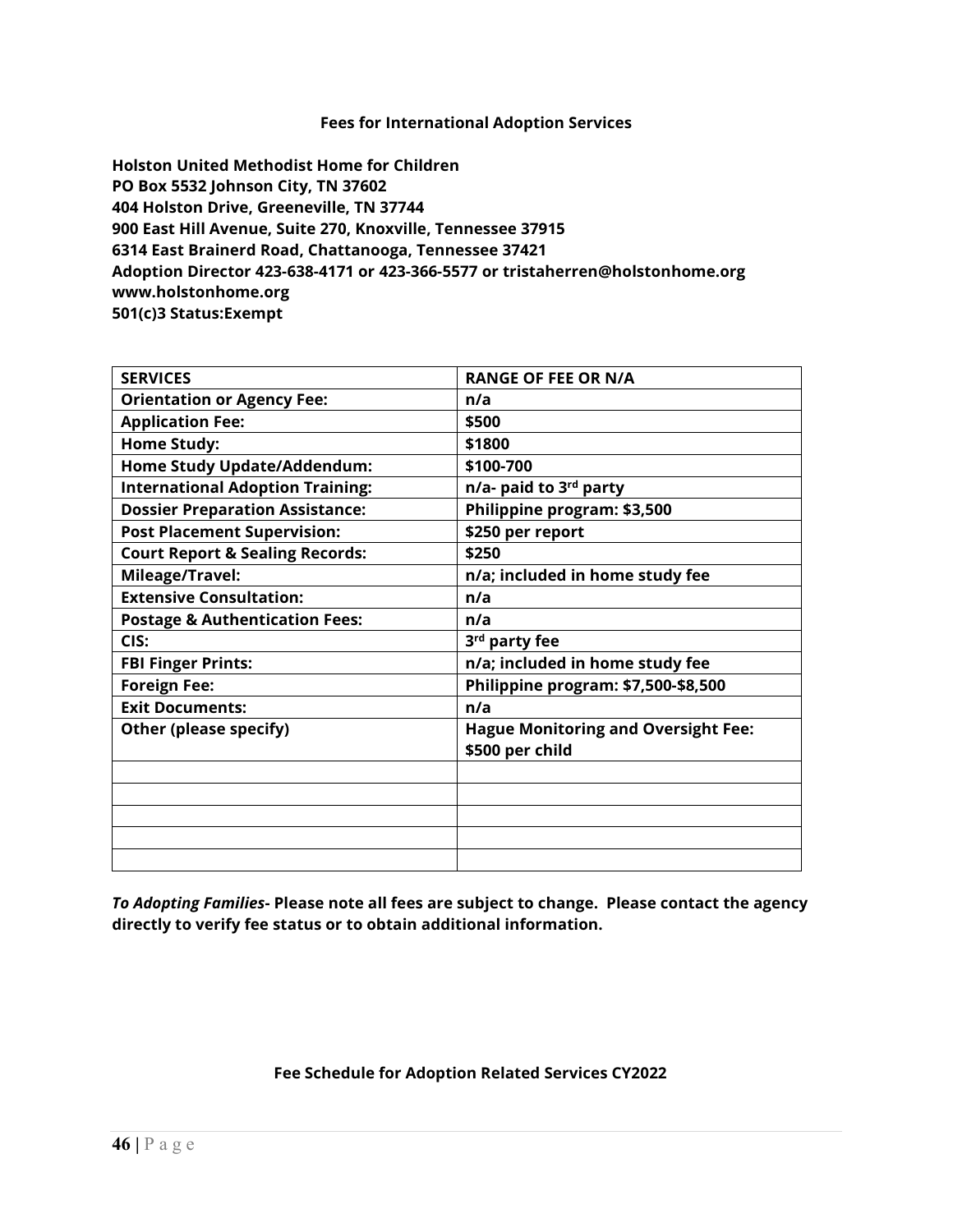**Home Adoption Studies, Inc 348 Carellton Dr., Gallatin, Tn 37006 404-447-0414, staff@homeadoptionstudies.com www.homeadoptionstudies.com 501(c)3 Status:Non-Exempt**

| <b>SERVICES</b>                            | <b>RANGE OF FEE OR N/A</b> |
|--------------------------------------------|----------------------------|
| <b>Orientation or Agency Fee:</b>          | \$0                        |
| <b>Application Fee:</b>                    | \$200                      |
| <b>Home Study:</b>                         | \$1300                     |
| <b>Home Study Update/Addendum:</b>         | \$800/\$100                |
| <b>International Adoption Training:</b>    | \$150/3rd party            |
| <b>Dossier Preparation Assistance:</b>     | <b>NA</b>                  |
| <b>Post Placement Supervision:</b>         | \$250                      |
| <b>Court Report &amp; Sealing Records:</b> | \$250                      |
| Mileage/Travel:                            | .50/mile                   |
| <b>Extensive Consultation:</b>             |                            |
| <b>Postage &amp; Authentication Fees:</b>  |                            |
| CIS:                                       |                            |
| <b>FBI Finger Prints:</b>                  | \$50.person (3rd party)    |
| <b>Foreign Fee:</b>                        |                            |
| <b>Exit Documents:</b>                     |                            |
| Other (please specify)                     |                            |
|                                            |                            |
|                                            |                            |
|                                            |                            |
|                                            |                            |
|                                            |                            |

*To Adopting Families***- Please note all fees are subject to change. Please contact the agency directly to verify fee status or to obtain additional information.**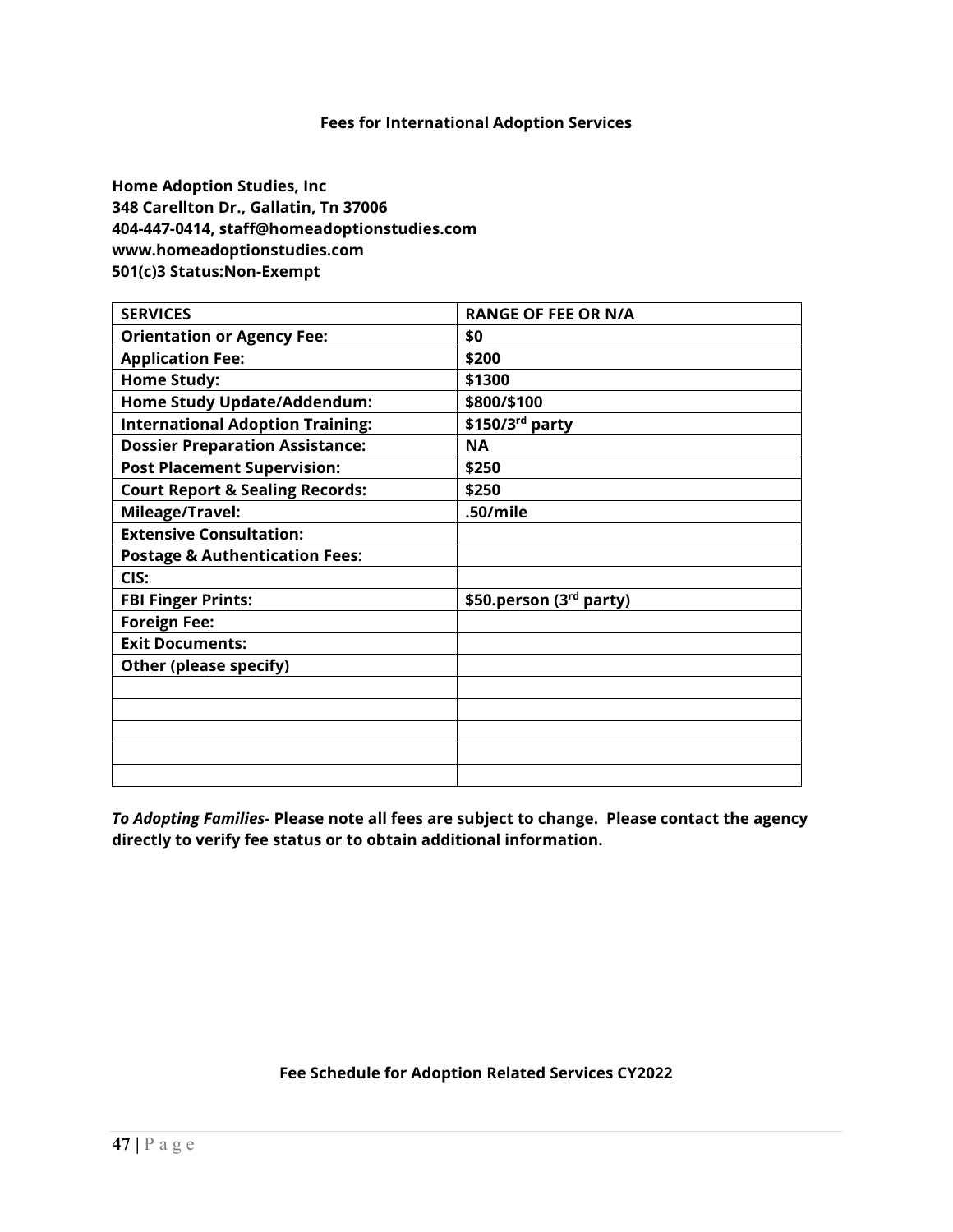**Jewish Family Service 801 Percy Warner Blvd Nashville, TN 37205 Toni Jacobsen, Clinical Director, 615-354-1672, tonijacobsen@jfsnashville.org Jfsnashville.org 501(c)3 Status:Exempt** 

| <b>SERVICES</b>                            | <b>RANGE OF FEE OR N/A</b>           |
|--------------------------------------------|--------------------------------------|
| <b>Orientation or Agency Fee:</b>          |                                      |
| <b>Application Fee:</b>                    | 200                                  |
| <b>Home Study:</b>                         | 1500                                 |
| <b>Home Study Update/Addendum:</b>         | 800-1200 update/75 per page addendum |
| <b>International Adoption Training:</b>    |                                      |
| <b>Dossier Preparation Assistance:</b>     | n/a                                  |
| <b>Post Placement Supervision:</b>         | 200 per visit plus mileage           |
| <b>Court Report &amp; Sealing Records:</b> |                                      |
| Mileage/Travel:                            | <b>IRS allowed rate</b>              |
| <b>Extensive Consultation:</b>             | 80 per hour                          |
|                                            |                                      |
| <b>Postage &amp; Authentication Fees:</b>  | <b>Actual cost</b>                   |
| CIS:                                       | n/a                                  |
| <b>FBI Finger Prints:</b>                  | n/a                                  |
| <b>Foreign Fee:</b>                        | n/a                                  |
| <b>Exit Documents:</b>                     | n/a                                  |
| Other (please specify)                     |                                      |
|                                            |                                      |
|                                            |                                      |
|                                            |                                      |
|                                            |                                      |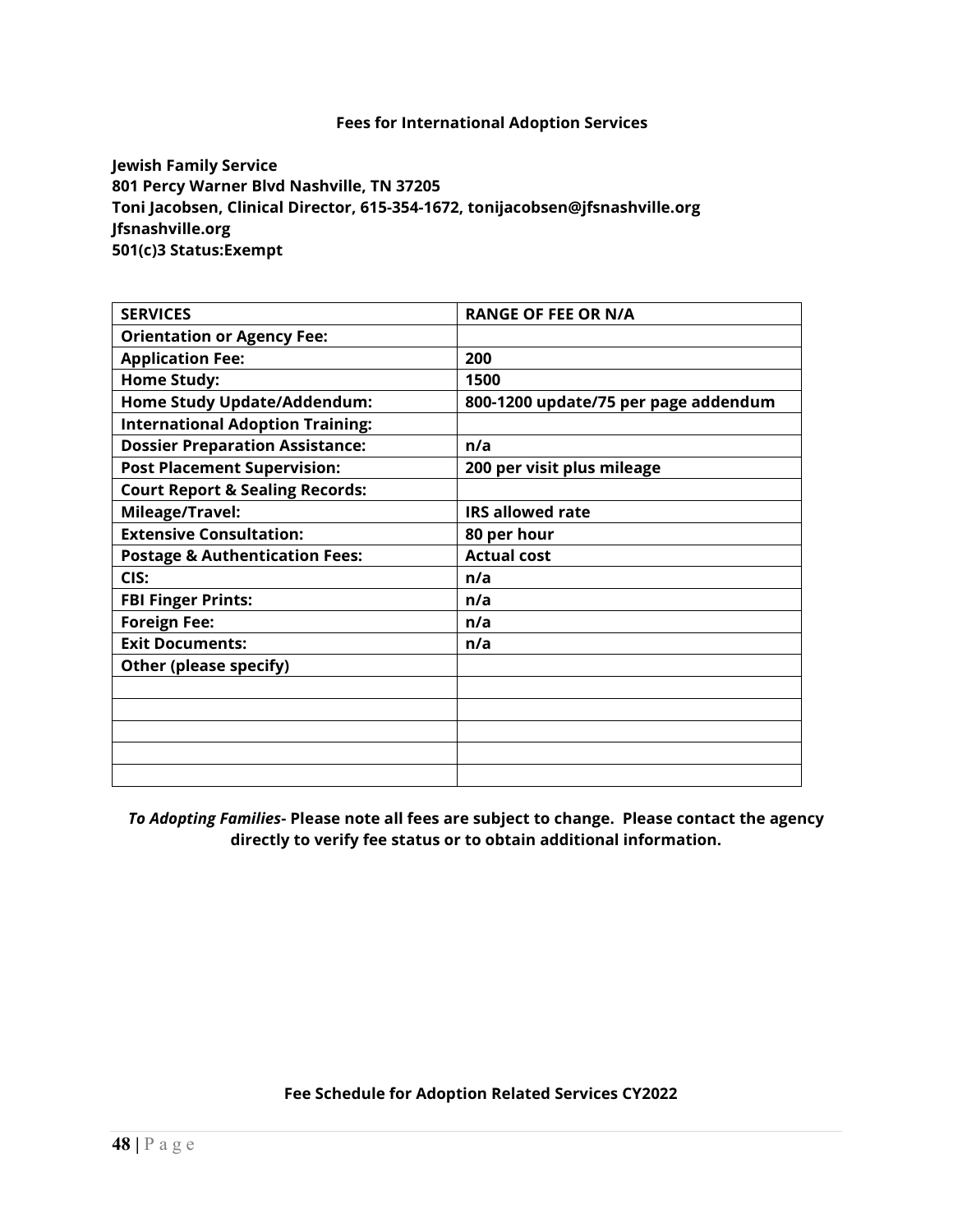**Lifeline Children's Services R. Michelle Wright, MSW – michelle.wright@lifelinechild.org 205.967.0911 www.lifelinechild.org 501(c)3 Status:Exempt** 

| <b>SERVICES</b>                                  | <b>RANGE OF FEE OR N/A</b>     |
|--------------------------------------------------|--------------------------------|
| <b>Orientation or Agency Fee:</b>                | n/a                            |
| <b>Application Fee:</b>                          | \$300.00                       |
| <b>Home Study:</b>                               | \$2,000.00                     |
| <b>Home Study Update/Addendum:</b>               | \$500.00                       |
| <b>International Adoption Training:</b>          | \$26.00                        |
| <b>Dossier Preparation Assistance:</b>           | <b>Included</b>                |
| <b>Post Placement Supervision:</b>               | \$3,000.00                     |
| <b>Court Report &amp; Sealing Records:</b>       | <b>Included</b>                |
| Mileage/Travel:                                  | <b>Included</b>                |
| <b>Extensive Consultation:</b>                   | n/a                            |
| <b>Postage &amp; Authentication Fees:</b>        | <b>Varies</b>                  |
| CIS:                                             | \$35.00                        |
| <b>FBI Finger Prints:</b>                        | \$20.00                        |
| <b>Foreign Fee:</b>                              | <b>Varies</b>                  |
| <b>Exit Documents:</b>                           | n/a                            |
| Other (please specify):                          |                                |
| <b>Medical Reports</b>                           | <b>Varies</b>                  |
| <b>Passport Pictures</b>                         | \$240.00                       |
| <b>Passports for two parents</b>                 | \$890.00                       |
| <b>Prepare and Enrich Assessment</b>             | \$200.00                       |
| <b>Birth Certificates &amp; Marriage License</b> | Varies - approximately \$60.00 |
| <b>Psychological Evaluations</b>                 | Varies - Est. \$1,300.00       |
| <b>IN-Country FEES</b>                           | <b>VARIES by country</b>       |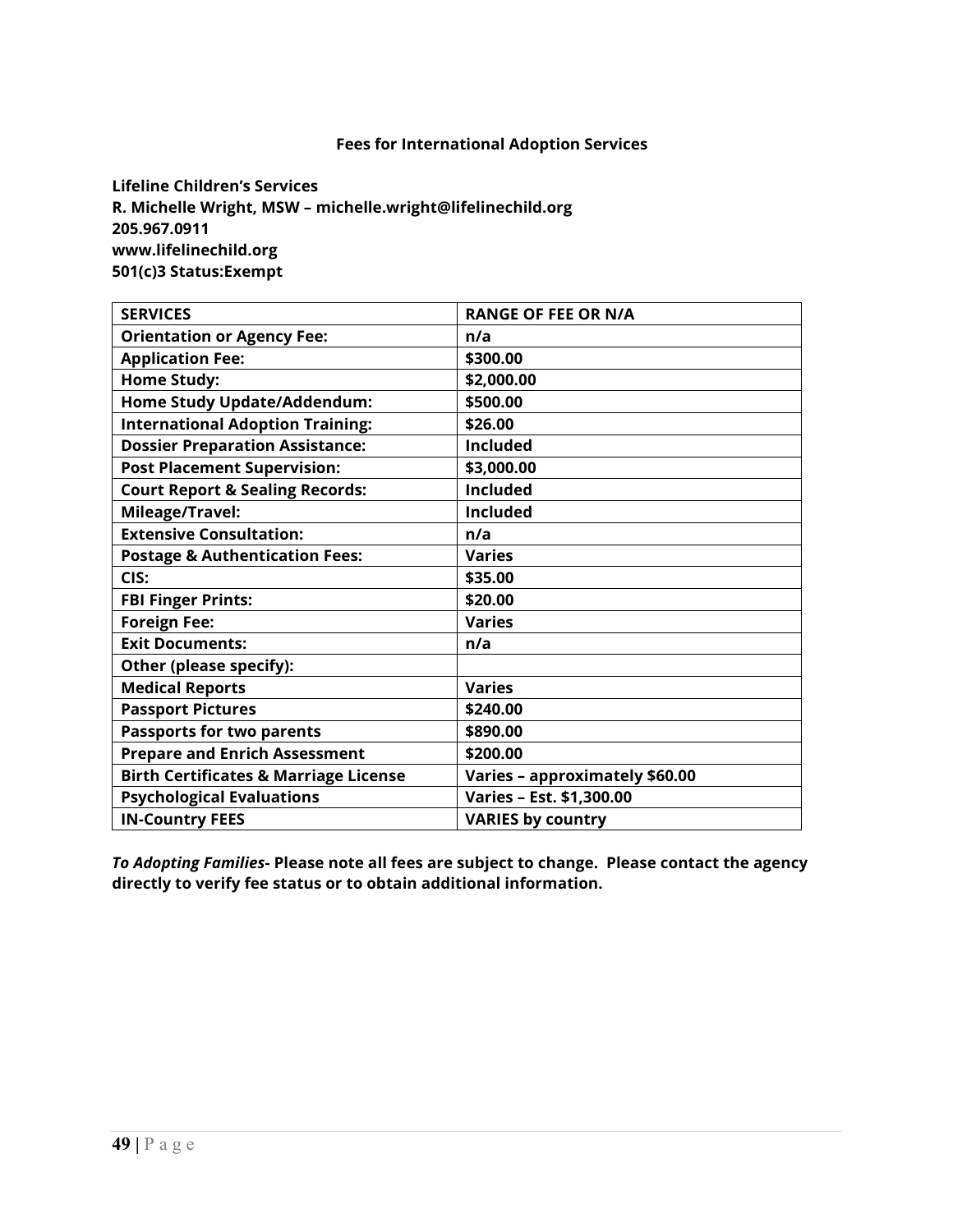#### **Fees for International Adoption Services**

**Miriam's Promise 3701 Hillsboro Pike, Nashville, TN 37215 615-292-3500/ info@miriamspromise.org www.miriamspromise.org 501(c)3 Status: Exempt**

| <b>SERVICES</b>                            | <b>RANGE OF FEE OR N/A</b>                |
|--------------------------------------------|-------------------------------------------|
| <b>Orientation or Agency Fee:</b>          | \$0                                       |
| <b>Application Fee:</b>                    | \$100                                     |
| <b>Home Study:</b>                         | \$1500                                    |
| <b>Home Study Update/Addendum:</b>         | \$90 hr                                   |
| <b>International Adoption Training:</b>    | \$200                                     |
| <b>Dossier Preparation Assistance:</b>     | Varies and paid to placing agency NOT     |
|                                            | <b>Miriam's Promise</b>                   |
| <b>Post Placement Supervision:</b>         | \$225 per visit                           |
| <b>Court Report &amp; Sealing Records:</b> | \$150                                     |
| Mileage/Travel:                            | *billed at current federal rate           |
| <b>Extensive Consultation:</b>             | \$90 hr                                   |
| <b>Postage &amp; Authentication Fees:</b>  | *actual cost paid by applicant(s)         |
| CIS:                                       | \$775 *paid to USCIS by applicant(s)      |
| <b>FBI Finger Prints:</b>                  | \$85 per adult in the home *paid to USCIS |
|                                            | by applicant(s)                           |
| <b>Foreign Fee:</b>                        | *cost varies by Primary Provider NOT paid |
|                                            | to Miriam's Promise                       |
| <b>Exit Documents:</b>                     | *cost varies by county program. NOT paid  |
|                                            | to Miriam's Promise                       |
| Other (please specify)                     |                                           |
|                                            |                                           |
|                                            |                                           |
|                                            |                                           |
|                                            |                                           |
|                                            |                                           |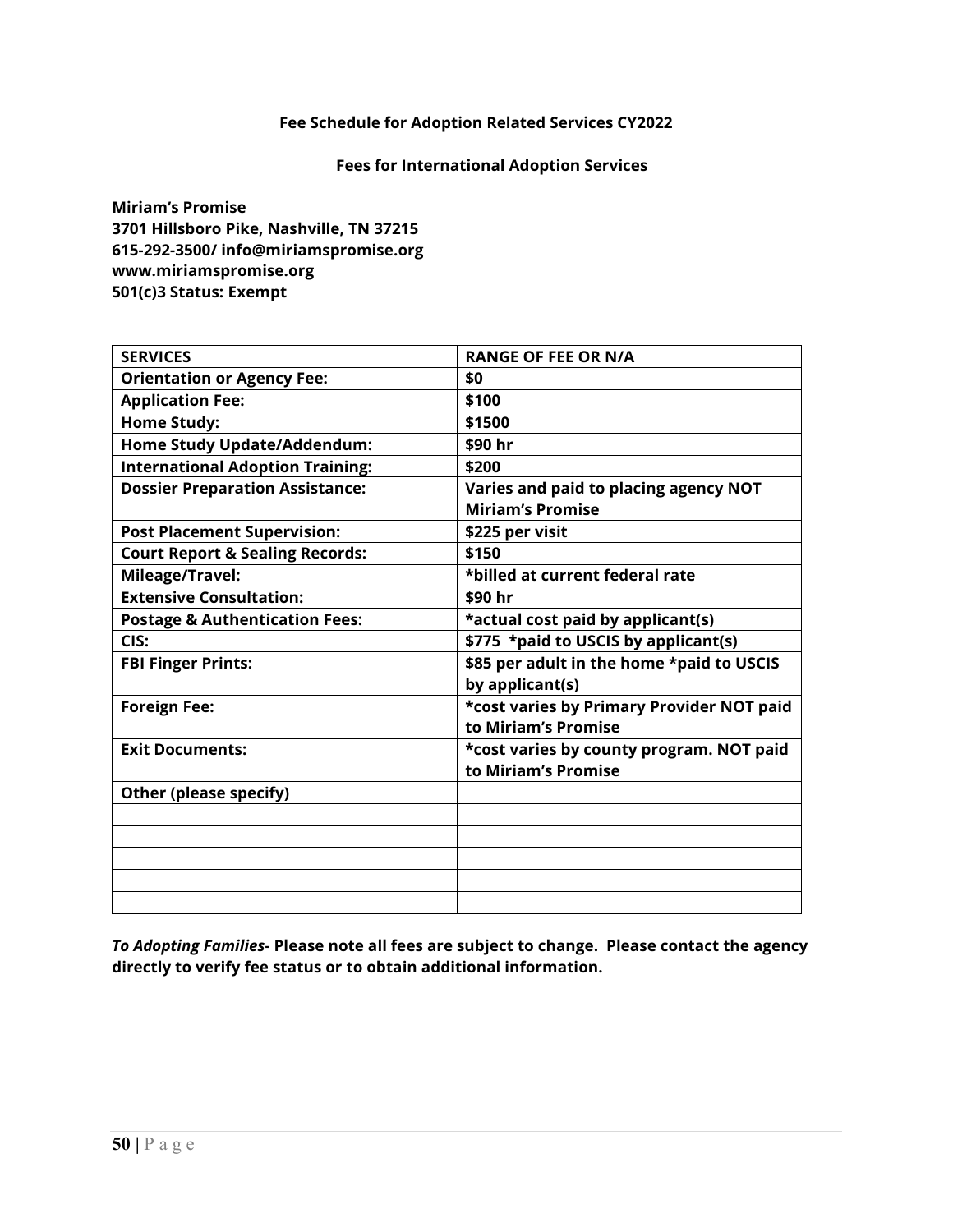**Fees for International Adoption Services**

**Options 4 Adoption, Inc.** 

**1014 Park Manor Terrace NW, Marietta, GA 30064 TN Branch: 1615 Amanda Court, Brentwood, TN 37207 Kelly Barth or Tonya Boggs; 770-514-7324 or 770-928-1871 [www.Options4adoption.com](http://www.options4adoption.com/) 501(c)3 Status:Exempt**

| <b>SERVICES</b>                            | <b>RANGE OF FEE OR N/A</b>                                                                 |
|--------------------------------------------|--------------------------------------------------------------------------------------------|
| <b>Orientation or Agency Fee:</b>          | $\bf{0}$                                                                                   |
| <b>Application Fee:</b>                    | 100.00                                                                                     |
| <b>Home Study:</b>                         | 1650.00                                                                                    |
| Home Study Update/Addendum:                | 900.00; 300.00 or 150.00                                                                   |
| <b>International Adoption Training:</b>    | $\bf{0}$                                                                                   |
| <b>Dossier Preparation Assistance:</b>     | N/A                                                                                        |
| <b>Post Placement Supervision:</b>         | 300.00 plus case worker mileage                                                            |
| <b>Court Report &amp; Sealing Records:</b> | 200.00                                                                                     |
| Mileage/Travel:                            | At IRS guidelines                                                                          |
| <b>Extensive Consultation:</b>             | 0                                                                                          |
| <b>Postage &amp; Authentication Fees:</b>  | 0                                                                                          |
| CIS:                                       | N/A                                                                                        |
| <b>FBI Finger Prints:</b>                  | N/A                                                                                        |
| <b>Foreign Fee:</b>                        | N/A                                                                                        |
| <b>Exit Documents:</b>                     | N/A                                                                                        |
| Other (please specify)                     | We do not place children for international<br>adoptions, we only do home study<br>reports. |
|                                            |                                                                                            |
|                                            |                                                                                            |
|                                            |                                                                                            |
|                                            |                                                                                            |
|                                            |                                                                                            |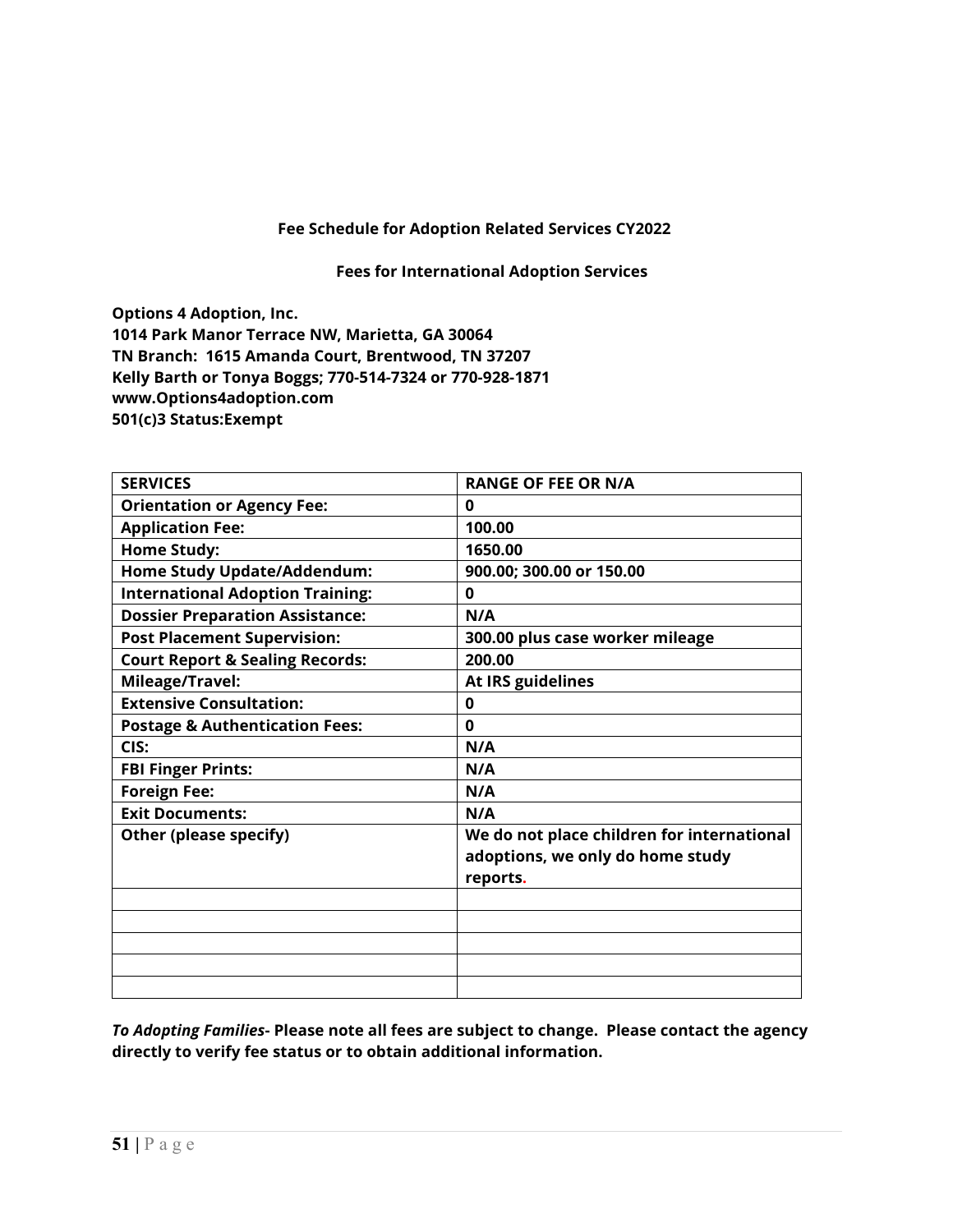**Fees for International Adoption Services**

**Small World, Inc. PO Box 1109, Mount Juliet, TN 37121 615-754-6546 / jacquie@smallworldadoption.com www.smallworldadoption.com 501(c)3 Status: Exempt** 

| <b>SERVICES</b>                            | <b>RANGE OF FEE OR N/A</b>                     |
|--------------------------------------------|------------------------------------------------|
| <b>Orientation or Agency Fee:</b>          | \$7,000                                        |
| <b>Application Fee:</b>                    | \$250                                          |
| <b>Home Study:</b>                         | \$2,000 (TN, MO) / \$200 (all other locations) |
| Home Study Update/Addendum:                | \$1,200                                        |
| <b>International Adoption Training:</b>    | N/A                                            |
| <b>Dossier Preparation Assistance:</b>     | \$1,600 - \$3,600                              |
| <b>Post Placement Supervision:</b>         | \$400 per visit                                |
| <b>Court Report &amp; Sealing Records:</b> | N/A                                            |
| Mileage/Travel:                            | <b>Billed at current IRS mileage rate</b>      |
| <b>Extensive Consultation:</b>             | N/A                                            |
| <b>Postage &amp; Authentication Fees:</b>  | N/A                                            |
| CIS:                                       | \$775 paid directly to USCIS                   |
| <b>FBI Finger Prints:</b>                  | \$85 per adult in the home paid directly to    |
|                                            | <b>USCIS</b>                                   |
| <b>Foreign Fee:</b>                        | \$9,000 - \$17,000                             |
| <b>Exit Documents:</b>                     | N/A                                            |
| Other: (please specify)                    |                                                |
| <b>Letter of Intent</b>                    | \$1,500 - \$2,500                              |
| Pre-Adoptive Care (Liberia Program only)   | \$250 per month                                |
| <b>US State Department Monitoring Fee</b>  | \$550                                          |
|                                            |                                                |
|                                            |                                                |